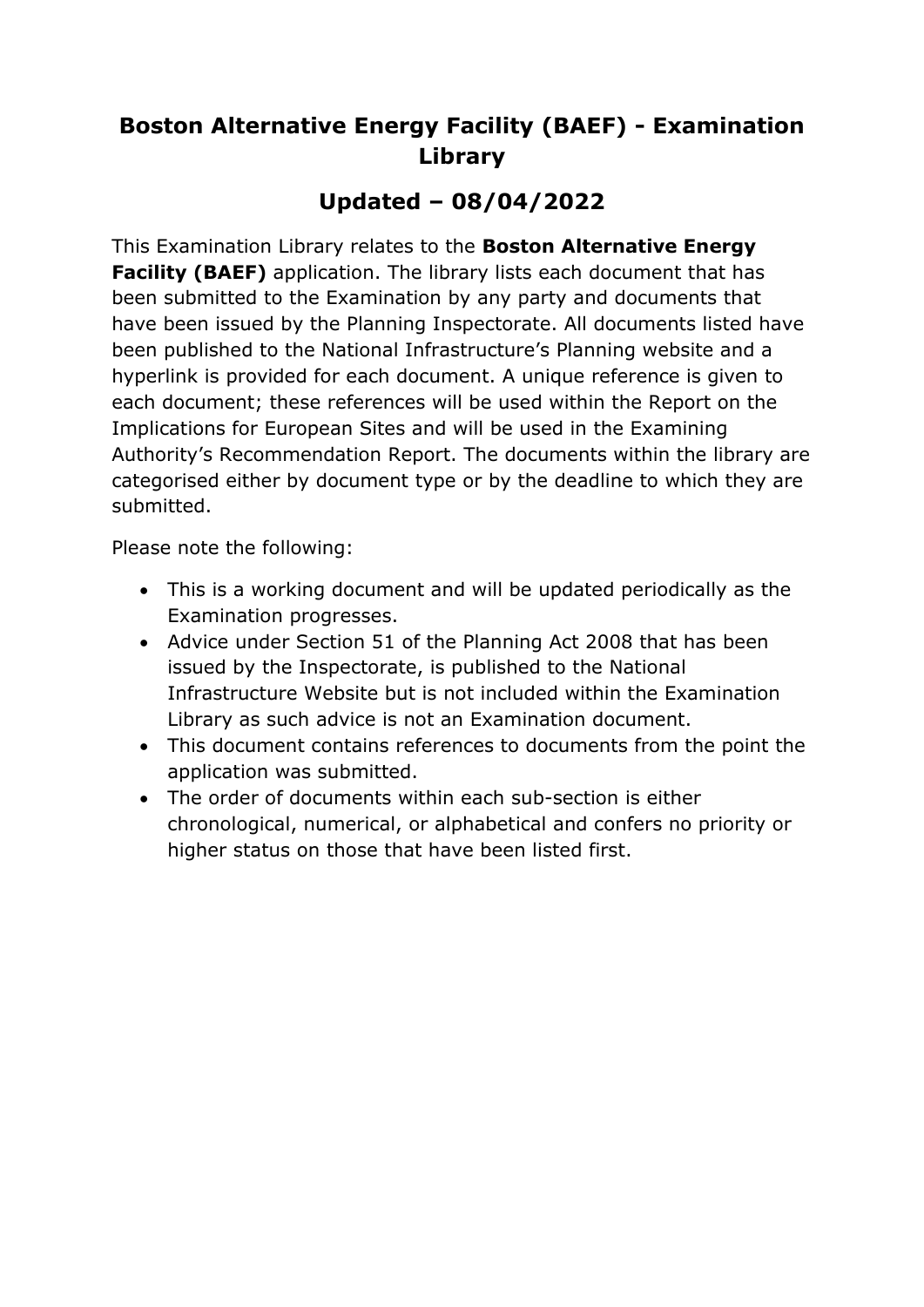## **EN010095 – Boston Alternative Energy Facility (BAEF)**

### <span id="page-1-0"></span>**Examination Library - Index**

| Category                                                                                                                                                                                                                                                   | <b>Reference</b> |
|------------------------------------------------------------------------------------------------------------------------------------------------------------------------------------------------------------------------------------------------------------|------------------|
| <b>Application Documents</b>                                                                                                                                                                                                                               | APP-xxx          |
| As submitted and amended version<br>received before the PM. Any amended<br>version received during the<br>Examination stage to be saved under<br>the Deadline received                                                                                     |                  |
| <b>Adequacy of Consultation responses</b>                                                                                                                                                                                                                  | AoC-xxx          |
| <b>Relevant Representations</b>                                                                                                                                                                                                                            | RR-xxx           |
| <b>Procedural Decisions and Notifications</b><br>from the Examining Authority                                                                                                                                                                              | PD-xxx           |
| Includes Examining Authority's<br>questions, s55, and post acceptance<br>s51                                                                                                                                                                               |                  |
| <b>Additional Submissions</b>                                                                                                                                                                                                                              | AS-xxx           |
| Includes anything accepted at the<br>Preliminary Meeting and<br>correspondence that is either relevant<br>to a procedural decision or contains<br>factual information pertaining to the<br>examination including responses to<br>Rule 6 and Rule 8 letters |                  |
| <b>Events and Hearings</b>                                                                                                                                                                                                                                 | EV-xxx           |
| Includes agendas for hearings and site<br>inspections, audio recordings,<br>responses to notifications and<br>applicant's hearing notices                                                                                                                  |                  |
| <b>Representations - by Deadline</b>                                                                                                                                                                                                                       |                  |
| Procedural Deadline A:                                                                                                                                                                                                                                     | PDA-xxx          |
| • Written submissions on the<br>Examination procedure including any<br>submissions about the use of virtual<br>procedures; and                                                                                                                             |                  |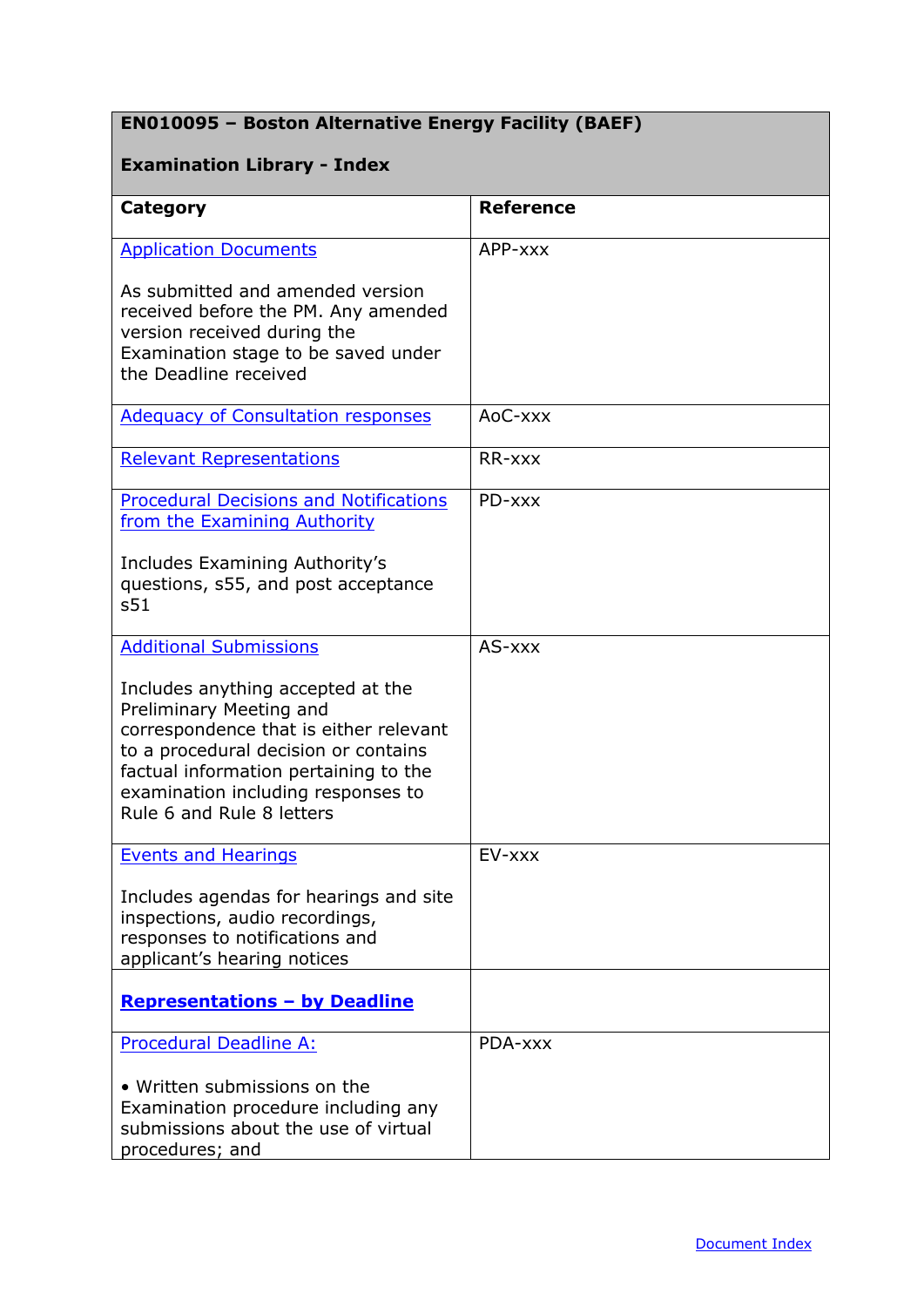| • Requests to be heard orally at the<br>Preliminary Meeting Part 1<br>• Applicant's draft Accompanied Site<br>Inspection itinerary                                                                                                                                                                                                                                                                                                                                                                                                                                                                                                                                                                                                                                                                                                                                                                                                                                                         |          |
|--------------------------------------------------------------------------------------------------------------------------------------------------------------------------------------------------------------------------------------------------------------------------------------------------------------------------------------------------------------------------------------------------------------------------------------------------------------------------------------------------------------------------------------------------------------------------------------------------------------------------------------------------------------------------------------------------------------------------------------------------------------------------------------------------------------------------------------------------------------------------------------------------------------------------------------------------------------------------------------------|----------|
| <b>Procedural Deadline B:</b><br>• Written submissions on the<br>Examination procedure including any<br>submissions about the use of virtual<br>procedures; and<br>• Requests to be heard orally at the<br>Preliminary Meeting Part 2<br>• Applicant's draft Accompanied Site<br>Inspection itinerary                                                                                                                                                                                                                                                                                                                                                                                                                                                                                                                                                                                                                                                                                      | PDB-xxx  |
| Deadline 1:<br>For receipt by the ExA of:<br>- Comments on Relevant<br>Representations (RRs)<br>- Summaries of RRs exceeding 1500<br>words<br>- Written Representations (WRs)<br>- Summaries of all WRs exceeding<br>1500 words<br>- Local Impact Report(s) (LIR) from<br>any local authority<br>- Initial Statements of Common<br>Ground (SoCGs)<br>- Statement of Commonality of SoCGs<br>- Notification of wish to attend ASI<br>- Comments on ExA's draft ASI<br>itinerary<br>- Notification of wish to speak at Open<br>Floor Hearing (in-person)<br>- Notification from any Affected Person<br>of wish to speak at a Compulsory<br><b>Acquisition Hearing (CAH)</b><br>- Notification of wish make oral<br>representations at an Issue Specific<br>Hearing (ISH)<br>- Notification by Statutory Parties of<br>their wish to be considered as an<br>Interested Party by the ExA<br>- Any further information requested by<br>the ExA under Rule 17 of the<br><b>Examination Rules</b> | REP1-xxx |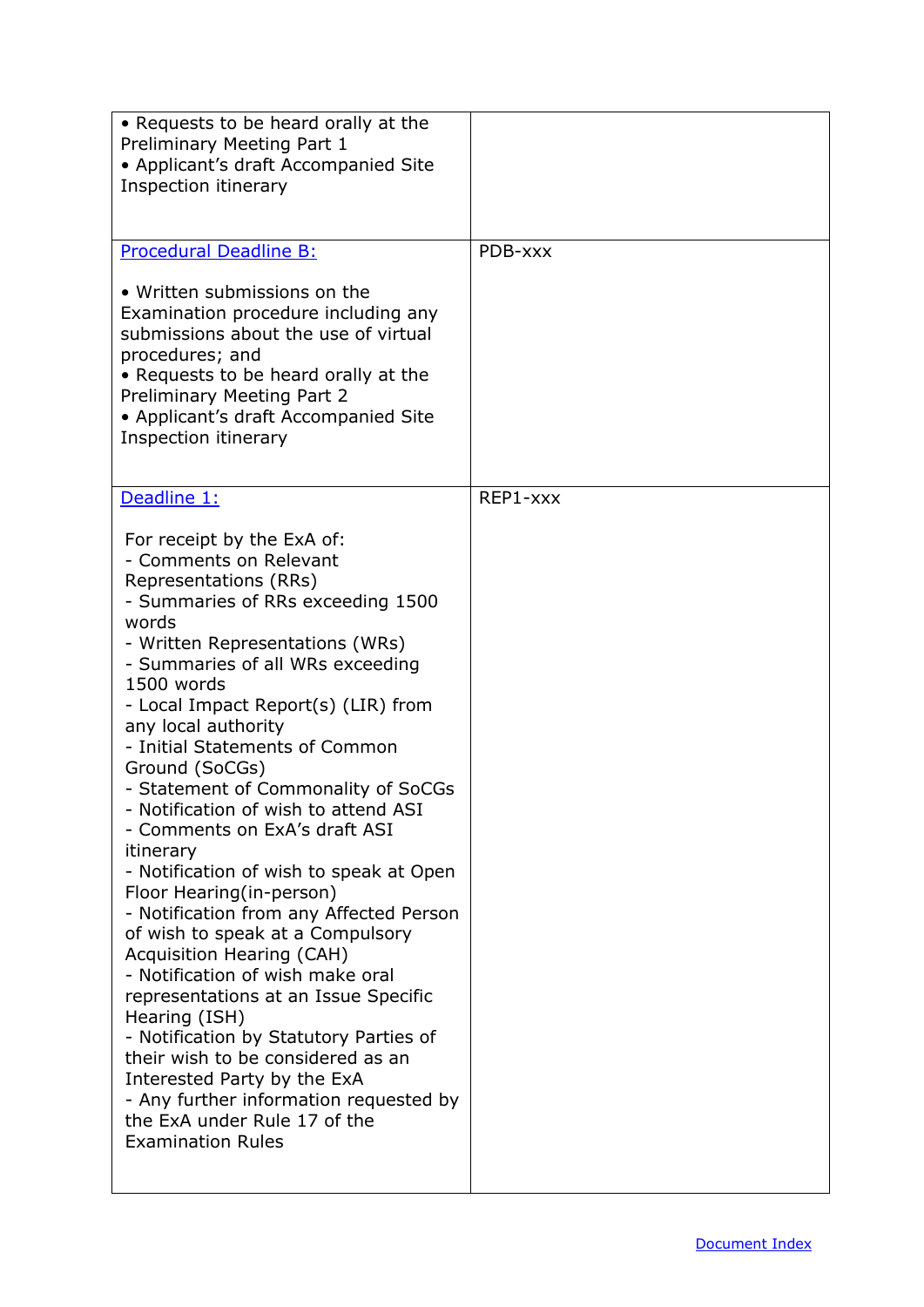| Deadline 2:                                                                                                                                                                                                                                                                                                                                                                                                                                                                                                                                               | REP2-xxx |
|-----------------------------------------------------------------------------------------------------------------------------------------------------------------------------------------------------------------------------------------------------------------------------------------------------------------------------------------------------------------------------------------------------------------------------------------------------------------------------------------------------------------------------------------------------------|----------|
| For receipt by the ExA of:                                                                                                                                                                                                                                                                                                                                                                                                                                                                                                                                |          |
| - Comments on Written<br>Representations (WRs)<br>- Comments on Local Impact Reports<br>(LIRS)<br>- Updated Application Guide<br>- Responses to ExA's Written Questions<br>- Applicant's Navigational Risk<br>Assessment<br>- Applicant's draft in-principle Habitats<br>Regulations derogation case<br>- Any further information requested by<br>the ExA under Rule 17 of the<br><b>Examination Rules</b>                                                                                                                                                |          |
| Deadline 3:                                                                                                                                                                                                                                                                                                                                                                                                                                                                                                                                               | REP3-xxx |
| For receipt by the ExA of:<br>- Post hearing submissions including<br>written summaries of oral case<br>- Comments on responses to ExA's<br><b>Written Questions</b><br>- Revised draft Development Consent<br>Order (DCO)<br>- Updated Book of Reference<br>- Land negotiations tracker, including<br>s127 Statutory Undertakers' Land and<br>Rights Schedule and s138 Statutory<br>Undertakers' Apparatus Schedule<br>- Updated Application Guide<br>- Any further information requested by<br>the ExA under Rule 17 of the<br><b>Examination Rules</b> |          |
|                                                                                                                                                                                                                                                                                                                                                                                                                                                                                                                                                           |          |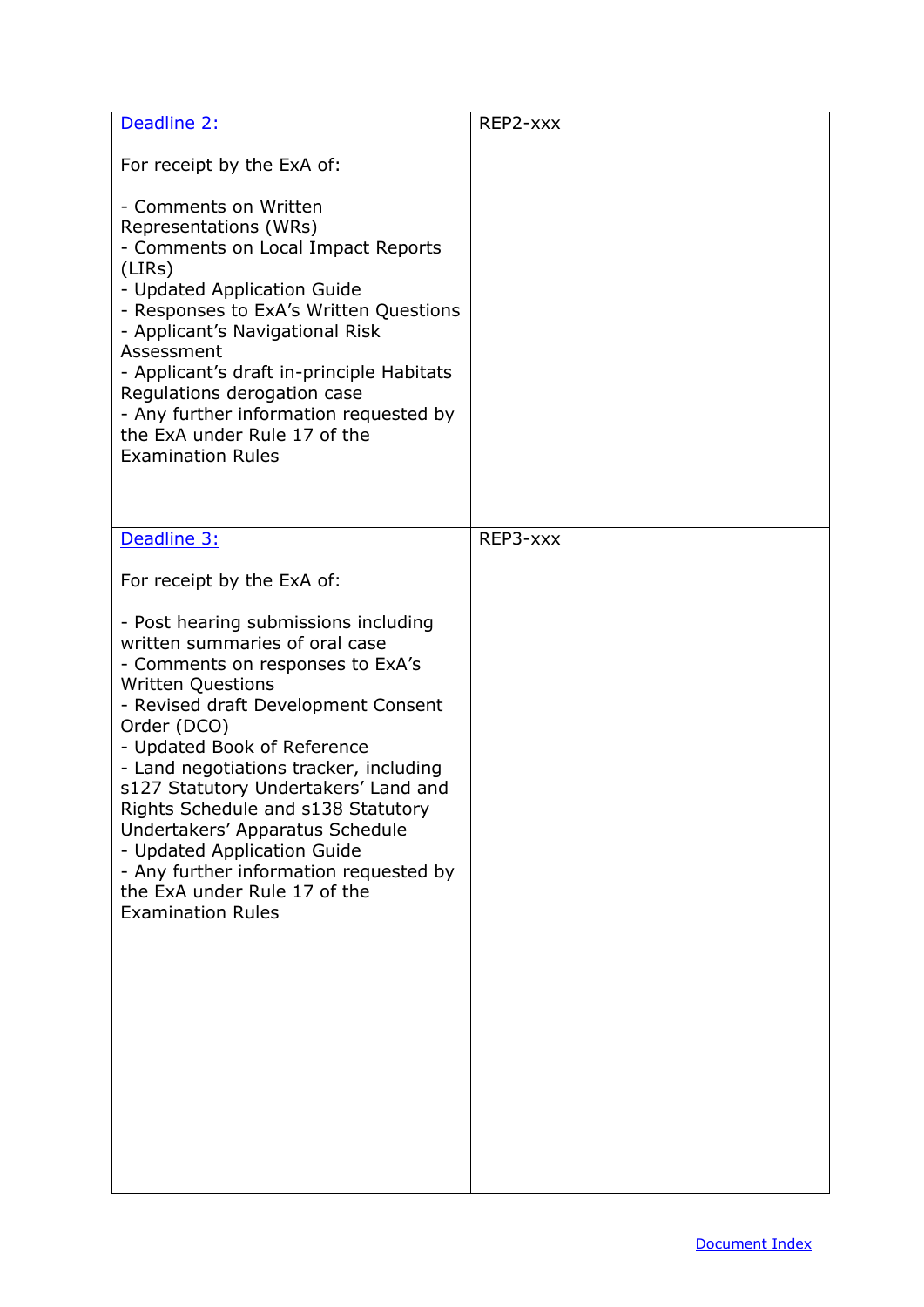| Deadline 4:                                                                                                                                                                                                                                                                                                                      | REP4-xxx |
|----------------------------------------------------------------------------------------------------------------------------------------------------------------------------------------------------------------------------------------------------------------------------------------------------------------------------------|----------|
| For receipt by the ExA of:<br>- Comments on revised draft DCO<br>- Updated Statement of Commonality<br>of SoCGs<br>- Updated Application Guide<br>- Comments on draft in-principle<br>Habitats Regulations derogation case<br>- Any further information requested by<br>the ExA under Rule 17 of the<br><b>Examination Rules</b> |          |
| Deadline 5:                                                                                                                                                                                                                                                                                                                      | REP5-xxx |
| For receipt by the ExA of:<br>- Responses to Second Written<br>Questions<br>- Responses to ExA's commentary on<br>the draft DCO<br>- Updated Application Guide<br>- Any further information requested by<br>the ExA under Rule 17 of the<br><b>Examination Rules</b>                                                             |          |
| Deadline 6:                                                                                                                                                                                                                                                                                                                      | REP6-xxx |
| For receipt by the ExA of:<br>- Document Index<br>- Responses to the ExA's further<br>Written Questions (if required)<br>- Comments on Applicant's revised                                                                                                                                                                       |          |
| draft DCO (if any)<br>- Comments on any additional<br>information/submissions received by<br>D <sub>5</sub><br>- Any further information requested by<br>the ExA under Rule 17 of the<br><b>Examination Rules</b>                                                                                                                |          |
| Deadline 7:                                                                                                                                                                                                                                                                                                                      | REP7-xxx |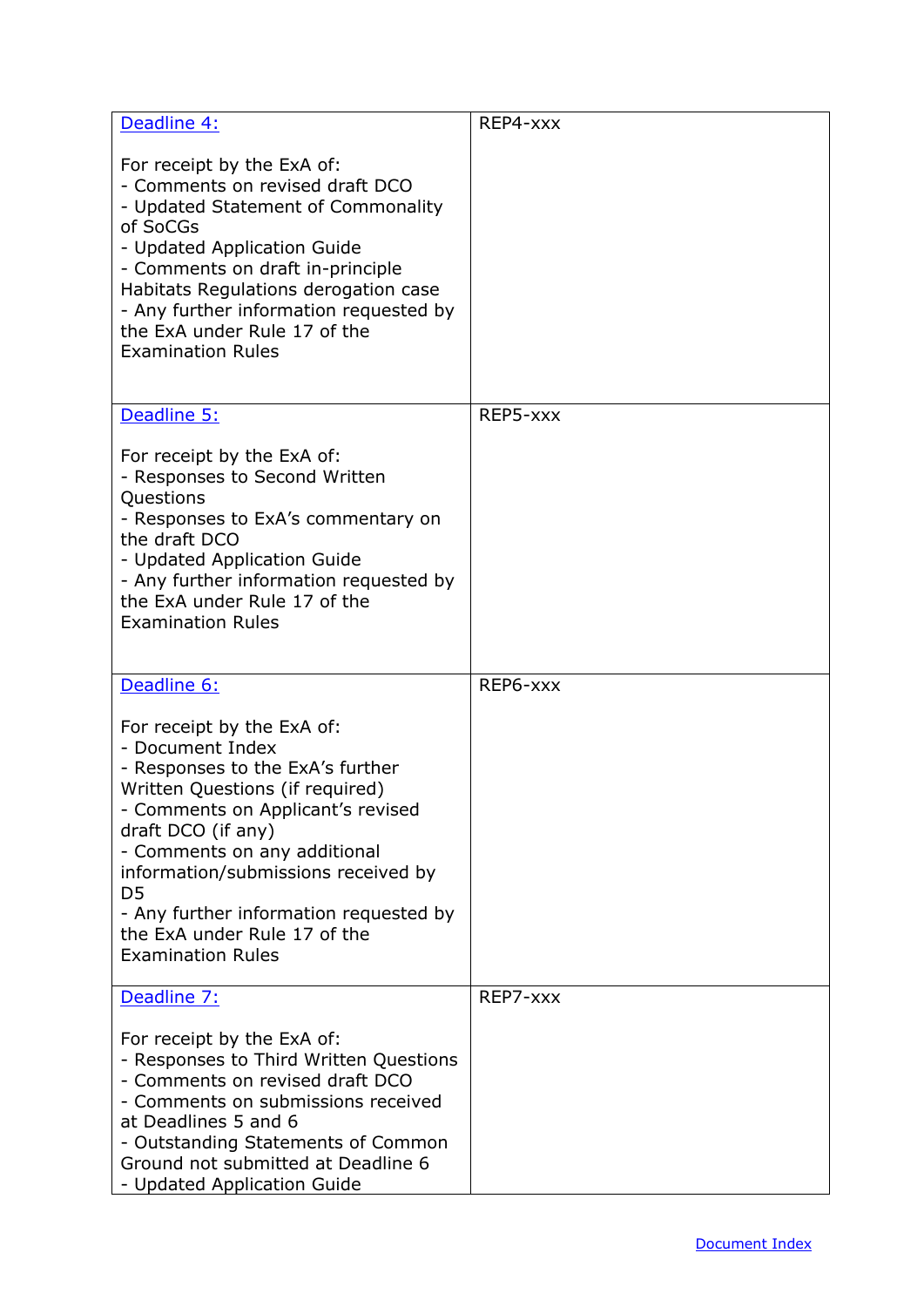| - Any further information requested by<br>the ExA under Rule 17 of the                                                                                                                                                                                                                                                                                                                                                                                                                                                                                                                                                                                                                                                       |           |
|------------------------------------------------------------------------------------------------------------------------------------------------------------------------------------------------------------------------------------------------------------------------------------------------------------------------------------------------------------------------------------------------------------------------------------------------------------------------------------------------------------------------------------------------------------------------------------------------------------------------------------------------------------------------------------------------------------------------------|-----------|
| Examination Rules (if required)                                                                                                                                                                                                                                                                                                                                                                                                                                                                                                                                                                                                                                                                                              |           |
| Deadline 8:                                                                                                                                                                                                                                                                                                                                                                                                                                                                                                                                                                                                                                                                                                                  | REP8-xxx  |
| For receipt by the ExA of:<br>- Comments on responses to Third<br><b>Written Questions</b><br>- IPs' comments on Applicant's updated<br>without prejudice derogation case<br>- Updated Application Guide<br>- Any further information requested by<br>the ExA under Rule 17 of the<br><b>Examination Rules</b>                                                                                                                                                                                                                                                                                                                                                                                                               |           |
| Deadline 9:                                                                                                                                                                                                                                                                                                                                                                                                                                                                                                                                                                                                                                                                                                                  | REP9-xxx  |
| For receipt by the ExA of:<br>- Comments on the RIES<br>- Final DCO to be submitted by the<br>Applicant in the SI template with the SI<br>template validation report<br>- Tracked version of the Applicant's<br>final DCO<br>- Finalised schedule of changes to the<br>dDCO<br>- Final updated Book of Reference<br>- Final SoCGs<br>- Final Statement of Commonality of<br><b>SoCGs</b><br>- Final land negotiations tracker,<br>including s127 Statutory Undertakers'<br>Land and Rights Schedule and s138<br><b>Statutory Undertakers' Apparatus</b><br>Schedule (clean and tracked)<br>- Updated Application Guide<br>- Any further information requested by<br>the ExA under Rule 17 of the<br><b>Examination Rules</b> |           |
| Deadline 10:<br>For receipt by the ExA of:<br>- Any further information requested by<br>the ExA under Rule 17 of the<br><b>Examination Rules</b>                                                                                                                                                                                                                                                                                                                                                                                                                                                                                                                                                                             | REP10-xxx |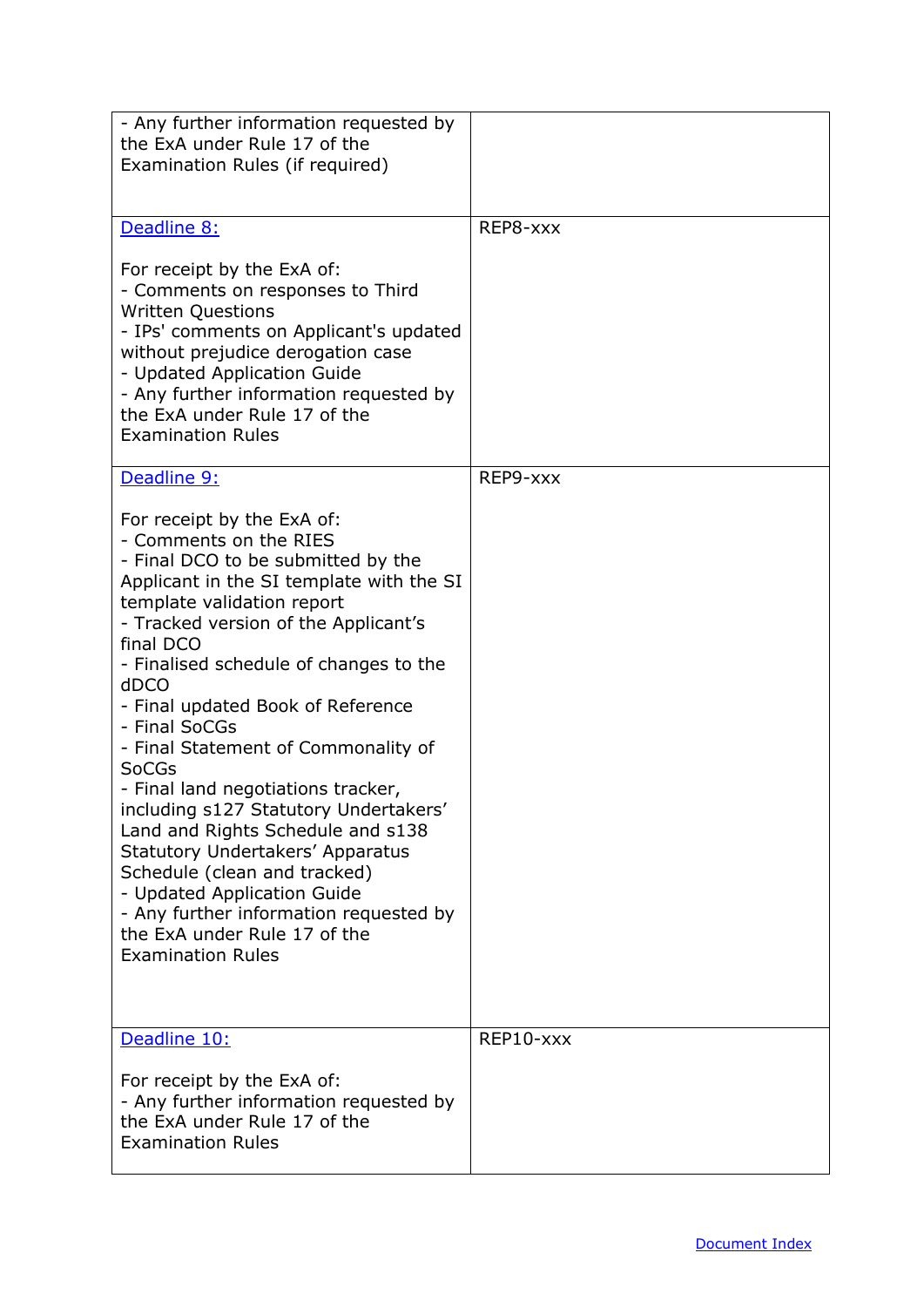| The ExA is under a duty to complete<br>the Examination of the application by<br>the end of the period of six months |        |
|---------------------------------------------------------------------------------------------------------------------|--------|
| <b>Other Documents</b>                                                                                              | OD-xxx |
| Includes s127/131/138 information,<br>s56, s58 and s59 certificates, and<br>transboundary documents                 |        |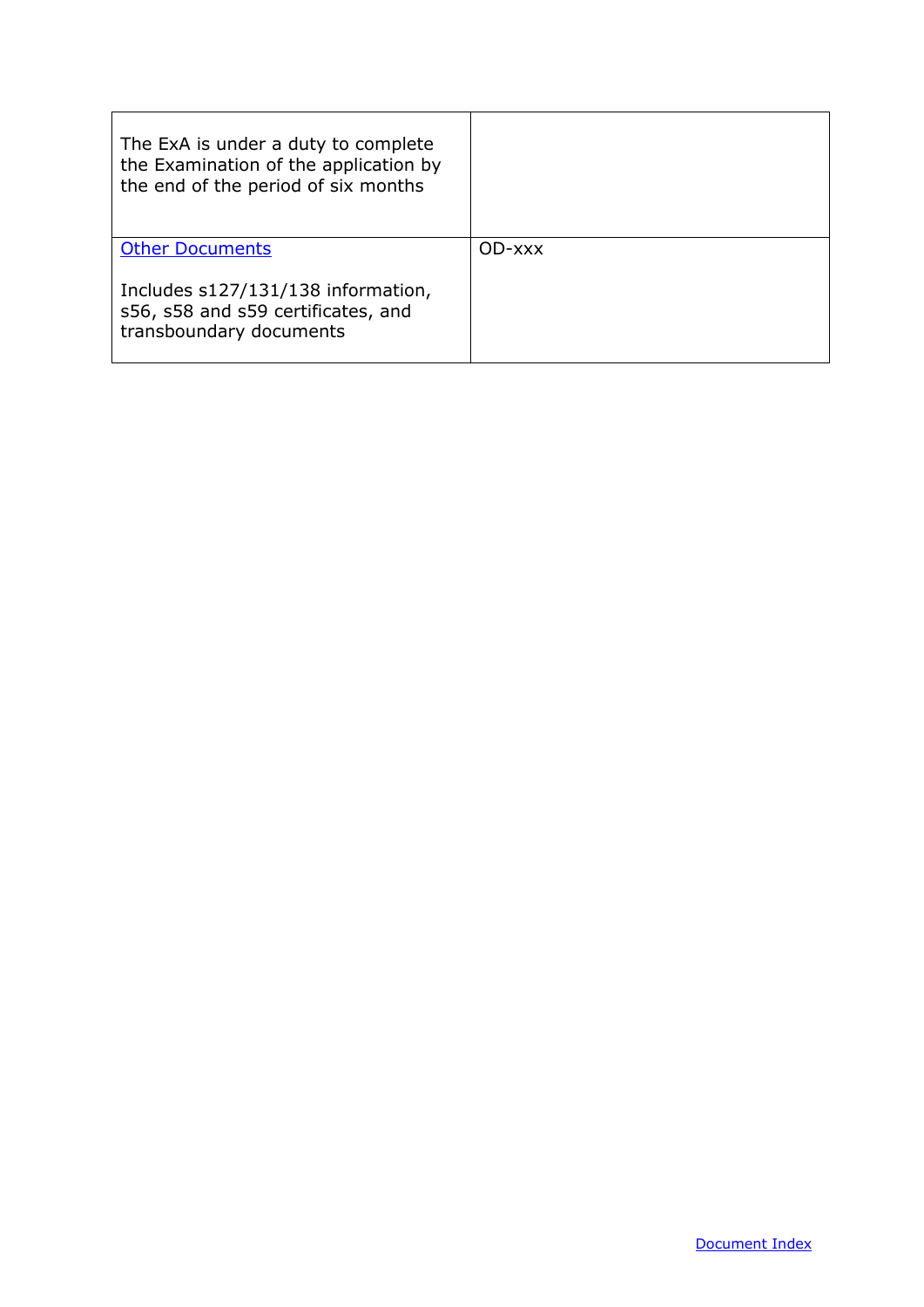## **EN010095 – Boston Alternative Energy Facility (BAEF)**

#### **Examination Library**

## <span id="page-7-0"></span>**Application Documents**

| APP-001 | Alternative Use Boston Projects Limited                                              |
|---------|--------------------------------------------------------------------------------------|
|         | 1.1 Application Cover Letter                                                         |
| APP-002 | Alternative Use Boston Projects Limited                                              |
|         | 1.2 Application Guide                                                                |
| APP-003 | Alternative Use Boston Projects Limited                                              |
|         | 1.3 Application Form                                                                 |
| APP-004 | <b>Alternative Use Boston Projects Limited</b>                                       |
|         | 1.4 Section 55 Checklist                                                             |
| APP-005 | Alternative Use Boston Projects Limited                                              |
|         | 2.1 Draft Development Consent Order                                                  |
| APP-006 | <b>Alternative Use Boston Projects Limited</b>                                       |
|         | 2.2 Explanatory Memorandum                                                           |
| APP-007 | Alternative Use Boston Projects Limited                                              |
|         | 2.3 Validation Report                                                                |
| APP-008 | Alternative Use Boston Projects Limited                                              |
|         | 3.1 Statement of Reasons                                                             |
| APP-009 | <b>Alternative Use Boston Projects Limited</b>                                       |
|         | 3.2 Funding Statement                                                                |
| APP-010 | <b>Alternative Use Boston Projects Limited</b>                                       |
|         | 3.3 Book of Reference                                                                |
| APP-011 | Alternative Use Boston Projects Limited                                              |
| APP-012 | 4.1. Location Plan                                                                   |
|         | <b>Alternative Use Boston Projects Limited</b><br>4.2. Land Plan and Crown Land Plan |
| APP-013 | Alternative Use Boston Projects Limited                                              |
|         | 4.3. Works Plans                                                                     |
| APP-014 | Alternative Use Boston Projects Limited                                              |
|         | 4.4. Illustrative Landscape Plans                                                    |
| APP-015 | Alternative Use Boston Projects Limited                                              |
|         | 4.5. Access and Rights of Way Plan                                                   |
| APP-016 | <b>Alternative Use Boston Projects Limited</b>                                       |
|         | 4.6. Statutory and Non-Statutory Sites or Features of Nature                         |
|         | <b>Conservation and Habitats Plan</b>                                                |
| APP-017 | <b>Alternative Use Boston Projects Limited</b>                                       |
|         | 4.7. Water Bodies in a River Basin Management Plan                                   |
| APP-018 | <b>Alternative Use Boston Projects Limited</b>                                       |
|         | 4.8. Heritage Assets                                                                 |
| APP-019 | <b>Alternative Use Boston Projects Limited</b>                                       |
|         | 4.9. Indicative Generating Station Plans                                             |
| APP-020 | Alternative Use Boston Projects Limited                                              |
|         | 4.10. Indicative Electrical and Water Connection Plans                               |
| APP-021 | Alternative Use Boston Projects Limited                                              |
|         | 4.11. Indicative Wharf Plans                                                         |
| APP-022 | Alternative Use Boston Projects Limited                                              |
|         | 5.1 Consultation Report                                                              |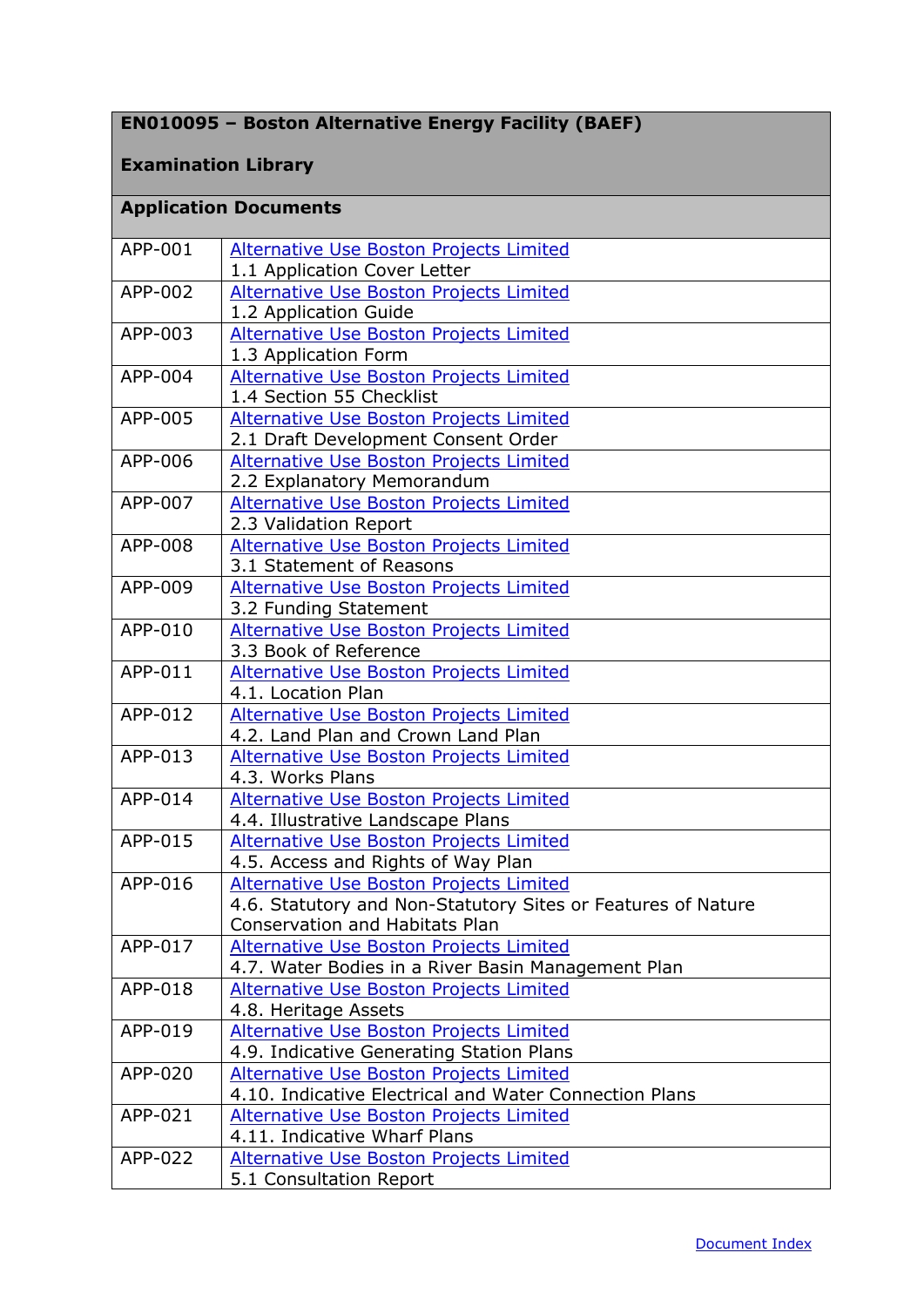| APP-023 | Alternative Use Boston Projects Limited<br>5.1 Consultation Report - Appendix 1 - Consultation Compliance<br>Checklist |
|---------|------------------------------------------------------------------------------------------------------------------------|
| APP-024 | Alternative Use Boston Projects Limited                                                                                |
|         | 5.1 Consultation Report - Appendix 2 - Statements of Community<br>Consultation (SoCC)                                  |
| APP-025 | <b>Alternative Use Boston Projects Limited</b>                                                                         |
|         | 5.1 Consultation Report - Appendix 3 - Phase One Consultation -<br>Part 1                                              |
| APP-026 | <b>Alternative Use Boston Projects Limited</b>                                                                         |
|         | 5.1 Consultation Report - Appendix 3 - Phase One Consultation -<br>Part 2                                              |
| APP-027 | Alternative Use Boston Projects Limited                                                                                |
|         | 5.1 Consultation Report - Appendix 4 - Phase Two Consultation                                                          |
| APP-028 | <b>Alternative Use Boston Projects Limited</b>                                                                         |
|         | 5.1 Consultation Report - Appendix 5 - Phase Three Consultation -<br>Part 1                                            |
| APP-029 | <b>Alternative Use Boston Projects Limited</b>                                                                         |
|         | 5.1 Consultation Report - Appendix 5 - Phase Three Consultation -<br>Part 2                                            |
| APP-030 | Alternative Use Boston Projects Limited                                                                                |
|         | 5.1 Consultation Report - Appendix 6 - Phase Four Consultation                                                         |
| APP-031 | <b>Alternative Use Boston Projects Limited</b>                                                                         |
|         | 5.2 Planning Statement                                                                                                 |
| APP-032 | <b>Alternative Use Boston Projects Limited</b>                                                                         |
|         | 5.3 Design and Access Statement                                                                                        |
| APP-033 | Alternative Use Boston Projects Limited                                                                                |
| APP-034 | 5.4 Other Consents and Licences                                                                                        |
|         | <b>Alternative Use Boston Projects Limited</b>                                                                         |
| APP-035 | 5.5 Statutory Nuisance Statement<br><b>Alternative Use Boston Projects Limited</b>                                     |
|         | 5.6 Electricity Grid Connection Statement                                                                              |
| APP-036 | <b>Alternative Use Boston Projects Limited</b>                                                                         |
|         | 5.7 Combined Heat and Power Assessment                                                                                 |
| APP-037 | Alternative Use Boston Projects Limited                                                                                |
|         | 5.8 Fuel Availability and Waste Hierarchy Assessment                                                                   |
| APP-038 | <b>Alternative Use Boston Projects Limited</b>                                                                         |
|         | 6.1 Environmental Statement Non-Technical Summary                                                                      |
| APP-039 | Alternative Use Boston Projects Limited                                                                                |
|         | 6.2.1. Environmental Statement - Chapter 1 - Introduction                                                              |
| APP-040 | <b>Alternative Use Boston Projects Limited</b>                                                                         |
|         | 6.2.2 Environmental Statement - Chapter 2 - Project Need                                                               |
| APP-041 | <b>Alternative Use Boston Projects Limited</b>                                                                         |
|         | 6.2.3 Environmental Statement - Chapter 3 - Policy and Legislation                                                     |
| APP-042 | <b>Alternative Use Boston Projects Limited</b>                                                                         |
|         | 6.2.4 Environmental Statement - Chapter 4 - Site Selection and                                                         |
|         | Alternatives                                                                                                           |
| APP-043 | <b>Alternative Use Boston Projects Limited</b>                                                                         |
|         | 6.2.5 Environmental Statement - Chapter 5 - Project Description                                                        |
| APP-044 | Alternative Use Boston Projects Limited                                                                                |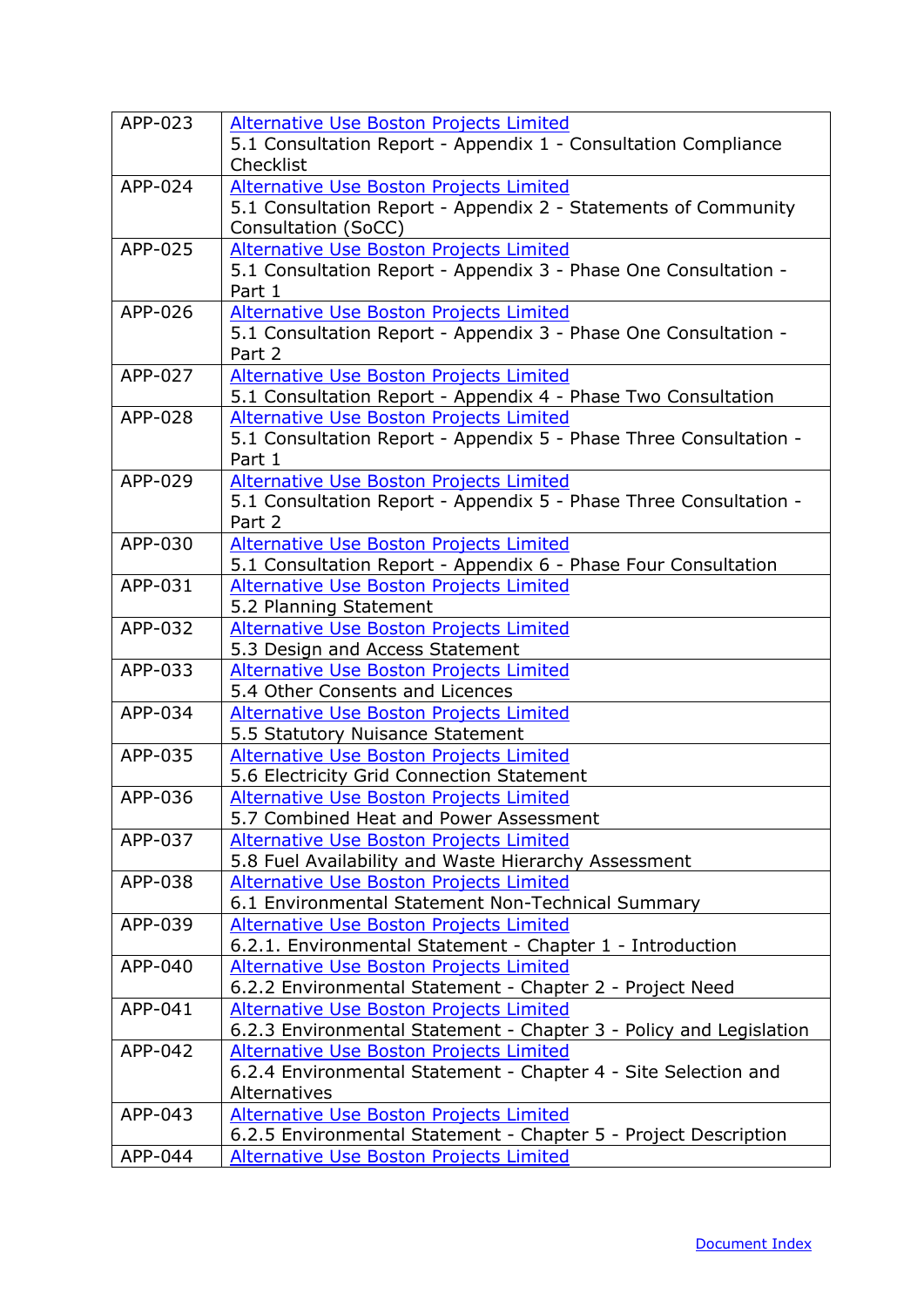|         | 6.2.6 Environmental Statement - Chapter 6 - Approach to                                      |
|---------|----------------------------------------------------------------------------------------------|
|         | <b>Environmental Impact Assessment</b>                                                       |
| APP-045 | Alternative Use Boston Projects Limited                                                      |
|         | 6.2.7 Environmental Statement - Chapter 7 - Consultation                                     |
| APP-046 | Alternative Use Boston Projects Limited                                                      |
|         | 6.2.8 Environmental Statement - Chapter 8 - Cultural Heritage                                |
| APP-047 | <b>Alternative Use Boston Projects Limited</b>                                               |
|         | 6.2.9 Environmental Statement - Chapter 9 - Landscape and Visual<br><b>Impact Assessment</b> |
| APP-048 | <b>Alternative Use Boston Projects Limited</b>                                               |
|         | 6.2.10 Environmental Statement - Chapter 10 - Noise and Vibration                            |
| APP-049 | <b>Alternative Use Boston Projects Limited</b>                                               |
|         | 6.2.11 Environmental Statement - Chapter 11 - Contaminated Land,                             |
|         | Land Use and Hydrogeology                                                                    |
| APP-050 | Alternative Use Boston Projects Limited                                                      |
|         | 6.2.12 Environmental Statement - Chapter 12 - Terrestrial Ecology                            |
| APP-051 | <b>Alternative Use Boston Projects Limited</b>                                               |
|         | 6.2.13 Environmental Statement - Chapter 13 - Surface Water,                                 |
|         | Flood Risk and Drainage Strategy                                                             |
| APP-052 | <b>Alternative Use Boston Projects Limited</b>                                               |
|         | 6.2.14 Environmental Statement - Chapter 14 - Air Quality                                    |
| APP-053 | <b>Alternative Use Boston Projects Limited</b>                                               |
|         | 6.2.15 Environmental Statement - Chapter 15 - Marine Water and                               |
|         | <b>Sediment Quality</b>                                                                      |
| APP-054 | <b>Alternative Use Boston Projects Limited</b>                                               |
|         | 6.2.16 Environmental Statement - Chapter 16 - Estuarine Processes                            |
| APP-055 | <b>Alternative Use Boston Projects Limited</b>                                               |
|         | 6.2.17 Environmental Statement - Chapter 17 - Marine and Coastal                             |
|         | Ecology                                                                                      |
| APP-056 | <b>Alternative Use Boston Projects Limited</b>                                               |
|         | 6.2.18 Environmental Statement - Chapter 18 - Navigational Issues                            |
| APP-057 | <b>Alternative Use Boston Projects Limited</b>                                               |
|         | 6.2.19 Environmental Statement - Chapter 19 - Traffic and                                    |
| APP-058 | Transport<br>Alternative Use Boston Projects Limited                                         |
|         | 6.2.20 Environmental Statement - Chapter 20 - Socio-Economics                                |
| APP-059 | <b>Alternative Use Boston Projects Limited</b>                                               |
|         | 6.2.21 Environmental Statement - Chapter 21 - Climate Change                                 |
| APP-060 | Alternative Use Boston Projects Limited                                                      |
|         | 6.2.22 Environmental Statement - Chapter 22 - Health                                         |
| APP-061 | <b>Alternative Use Boston Projects Limited</b>                                               |
|         | 6.2.23 Environmental Statement - Chapter 23 - Waste                                          |
| APP-062 | <b>Alternative Use Boston Projects Limited</b>                                               |
|         | 6.2.24 Environmental Statement - Chapter 24 - Major Accidents and                            |
|         | Risk Management                                                                              |
| APP-063 | Alternative Use Boston Projects Limited                                                      |
|         | 6.2.25 Environmental Statement - Chapter 25 - Transboundary                                  |
|         | Impacts                                                                                      |
| APP-064 | <b>Alternative Use Boston Projects Limited</b>                                               |
|         | 6.2.26 - Environmental Statement - Chapter 26 - Summary                                      |
| APP-065 | <b>Alternative Use Boston Projects Limited</b>                                               |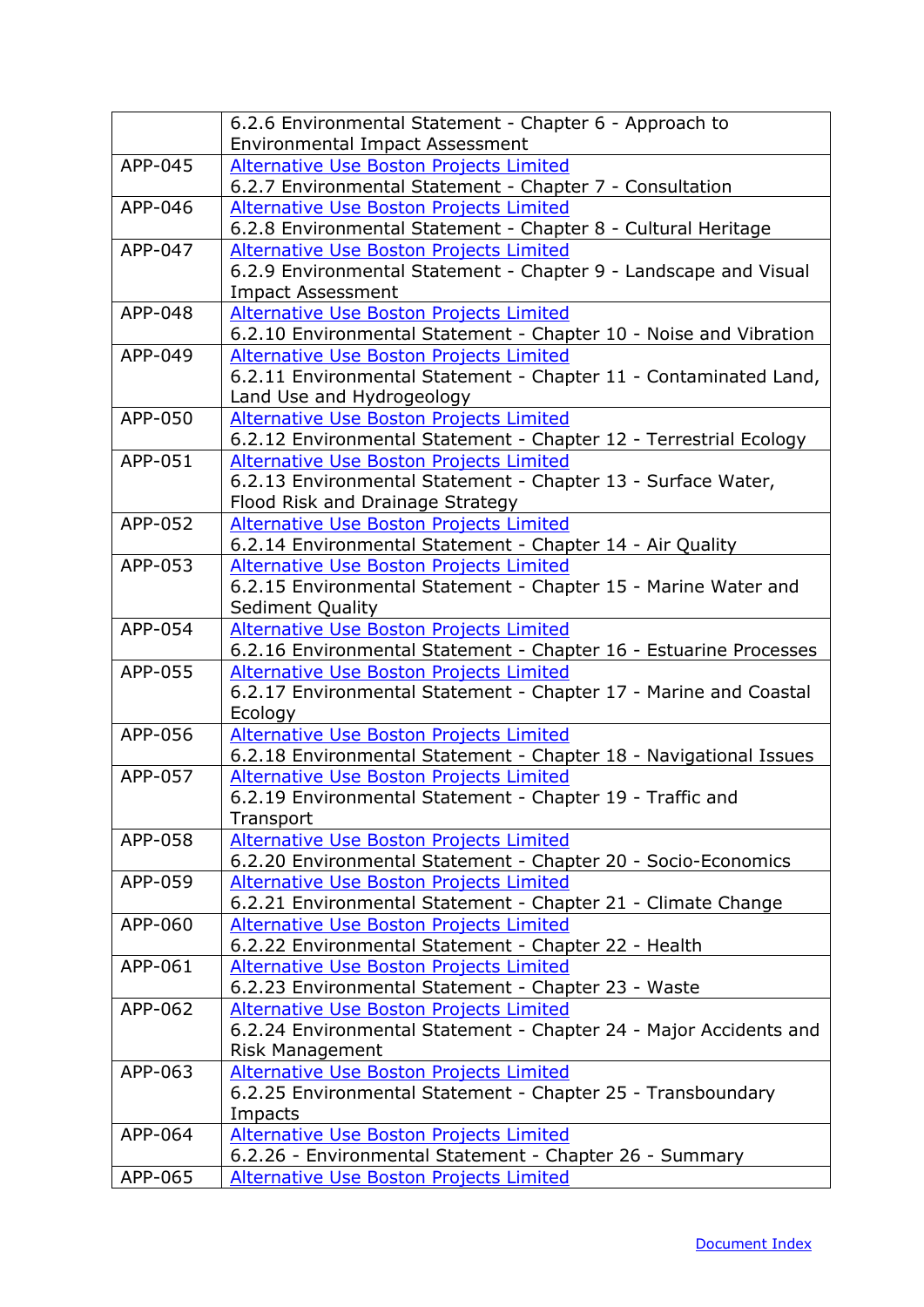|         | 6.2.27 Environmental Statement - Glossary                          |
|---------|--------------------------------------------------------------------|
| APP-066 | <b>Alternative Use Boston Projects Limited</b>                     |
|         | 6.2.28 Environmental Statement - Scoping Opinion                   |
| APP-067 | Alternative Use Boston Projects Limited                            |
|         | 6.3.1 Environmental Statement - Chapter 1 - Figure 1.1             |
| APP-068 | Alternative Use Boston Projects Limited                            |
|         | 6.3.2 Environmental Statement - Chapter 5 - Figures 5.1 - 5.3      |
| APP-069 | <b>Alternative Use Boston Projects Limited</b>                     |
|         | 6.3.3 Environmental Statement - Chapter 8 - Figure 8.1             |
| APP-070 | <b>Alternative Use Boston Projects Limited</b>                     |
|         | 6.3.4 Environmental Statement - Appendix 8.1 - Figures A8.1 - A8.2 |
| APP-071 | Alternative Use Boston Projects Limited                            |
|         | 6.3.5 Environmental Statement - Chapter 9 - Figures 9.1 - 9.5      |
| APP-072 | <b>Alternative Use Boston Projects Limited</b>                     |
|         | 6.3.6 Environmental Statement - Chapter 9 - Figures 9.6 - 9.14     |
| APP-073 | <b>Alternative Use Boston Projects Limited</b>                     |
|         | 6.3.7 Environmental Statement - Chapter 9 - Figure 9.15            |
| APP-074 | <b>Alternative Use Boston Projects Limited</b>                     |
|         | 6.3.8 Environmental Statement - Chapter 9 - Figure 9.16            |
| APP-075 | Alternative Use Boston Projects Limited                            |
|         | 6.3.9 Environmental Statement - Chapter 9 - Figure 9.17            |
| APP-076 | <b>Alternative Use Boston Projects Limited</b>                     |
|         | 6.3.10 Environmental Statement - Chapter 9 - Figure 9.18           |
| APP-077 | <b>Alternative Use Boston Projects Limited</b>                     |
|         | 6.3.11 Environmental Statement - Chapter 9 - Figure 9.19           |
| APP-078 | <b>Alternative Use Boston Projects Limited</b>                     |
|         | 6.3.12 Environmental Statement - Chapter 9 - Figure 9.20           |
| APP-079 | Alternative Use Boston Projects Limited                            |
|         | 6.3.13 Environmental Statement - Chapter 9 - Figure 9.21           |
| APP-080 | Alternative Use Boston Projects Limited                            |
|         | 6.3.14 Environmental Statement - Chapter 10 - Figures 10.1 - 10.2  |
| APP-081 | <b>Alternative Use Boston Projects Limited</b>                     |
|         | 6.3.15 Environmental Statement - Chapter 11 - Figures 11.1 - 11.7  |
| APP-082 | Alternative Use Boston Projects Limited                            |
|         | 6.3.16 Environmental Statement - Chapter 12 - Figures 12.1 - 12.3  |
| APP-083 | <b>Alternative Use Boston Projects Limited</b>                     |
|         | 6.3.17 Environmental Statement - Appendix 12 - Figures A12.1 -     |
|         | A12.2                                                              |
| APP-084 | <b>Alternative Use Boston Projects Limited</b>                     |
|         | 6.3.18 Environmental Statement - Chapter 13 - Figures 13.1 - 13.2  |
| APP-085 | Alternative Use Boston Projects Limited                            |
|         | 6.3.19 Environmental Statement - Appendix 13 - Figures A13.1 -     |
|         | A13.2                                                              |
| APP-086 | Alternative Use Boston Projects Limited                            |
|         | 6.3.20 Environmental Statement - Appendix 13.2 - Figures A13.2.1   |
|         | $- A13.2.3$                                                        |
| APP-087 | <b>Alternative Use Boston Projects Limited</b>                     |
|         | 6.3.21 Environmental Statement - Chapter 14 - Figures 14.1 - 14.5  |
| APP-088 | Alternative Use Boston Projects Limited                            |
|         | 6.3.22 Environmental Statement - Chapter 14 - Figures 14.6 -       |
|         | 14.15                                                              |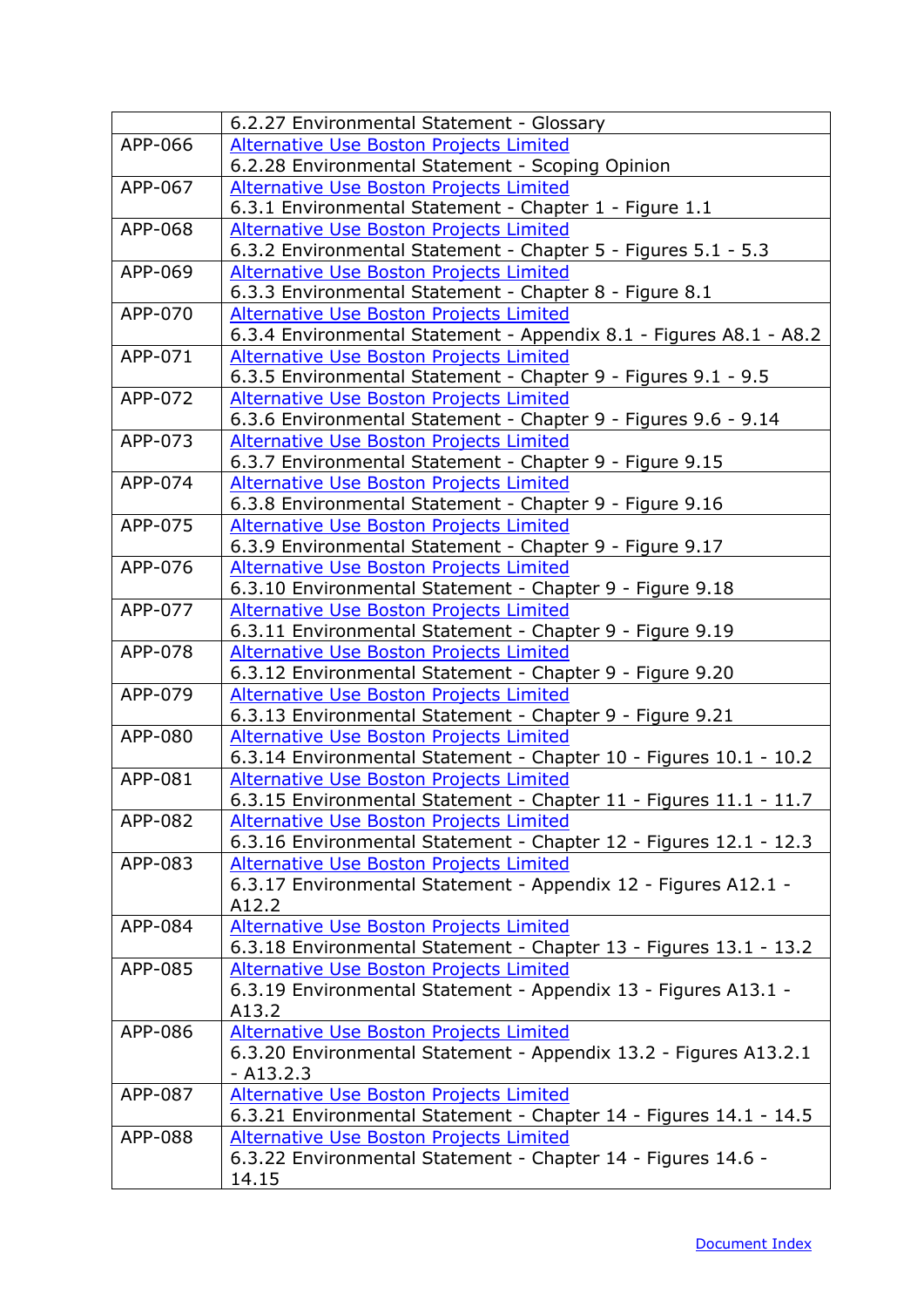| APP-089 | <b>Alternative Use Boston Projects Limited</b>                    |
|---------|-------------------------------------------------------------------|
|         | 6.3.23 Environmental Statement - Chapter 15 - Figures 15.1 - 15.3 |
| APP-090 | <b>Alternative Use Boston Projects Limited</b>                    |
|         | 6.3.24 Environmental Statement - Chapter 16 - Figures 16.1 - 16.8 |
| APP-091 | Alternative Use Boston Projects Limited                           |
|         | 6.3.25 Environmental Statement - Chapter 17 - Figures 17.1 -      |
|         | 17.10                                                             |
| APP-092 | Alternative Use Boston Projects Limited                           |
|         | 6.3.27 Environmental Statement - Chapter 18 - Figures 18.1 - 18.3 |
| APP-093 | <b>Alternative Use Boston Projects Limited</b>                    |
|         | 6.3.28 Environmental Statement - Chapter 19 - Figures 19.1 - 19.7 |
| APP-094 | <b>Alternative Use Boston Projects Limited</b>                    |
|         | 6.4.1 Environmental Statement - Appendix 1.1 - Statement of       |
|         | Competency                                                        |
| APP-095 | <b>Alternative Use Boston Projects Limited</b>                    |
|         | 6.4.2 Environmental Statement - Appendix 6.1 - List of Cumulative |
|         | <b>Schemes</b>                                                    |
| APP-096 | Alternative Use Boston Projects Limited                           |
|         | 6.4.3 Environmental Statement - Appendix 8.1 - Cultural Heritage  |
|         | Desk Based Assessment                                             |
| APP-097 | <b>Alternative Use Boston Projects Limited</b>                    |
|         | 6.4.4 Environmental Statement - Appendix 8.2 - Geophysical        |
|         | <b>Survey Report</b>                                              |
| APP-098 | <b>Alternative Use Boston Projects Limited</b>                    |
|         | 6.4.5 Environmental Statement - Appendix 9.1 - Landscape and      |
|         | Visual Impact Assessment Methodology                              |
| APP-099 | Alternative Use Boston Projects Limited                           |
|         | 6.4.6 Environmental Statement - Appendix 9.2 - Representative     |
|         | <b>Viewpoint Analysis Tables</b>                                  |
| APP-100 | <b>Alternative Use Boston Projects Limited</b>                    |
|         | 6.4.7 Environmental Statement - Appendix 10.1 - Baseline Noise    |
|         | Survey                                                            |
| APP-101 | <b>Alternative Use Boston Projects Limited</b>                    |
|         | 6.4.8 Environmental Statement - Appendix 11.1 - Land Quality      |
|         | Phase 1 Preliminary Risk Assessment                               |
| APP-102 | Alternative Use Boston Projects Limited                           |
|         | 6.4.9 Environmental Statement - Appendix 11.2 - Lincs Laboratory, |
|         | Ground Investigation Report for Boston Waste Transfer Station     |
| APP-103 | <b>Alternative Use Boston Projects Limited</b>                    |
|         | 6.4.10 Environmental Statement - Appendix 11.3 - T.L.P. Ground    |
|         | <b>Investigation Report Proposed Power Generation Plant</b>       |
| APP-104 | <b>Alternative Use Boston Projects Limited</b>                    |
|         | 6.4.11 Environmental Statement - Appendix 12.1 - Extended Phase   |
|         | 1 Habitat Report                                                  |
| APP-105 | <b>Alternative Use Boston Projects Limited</b>                    |
|         | 6.4.12 Environmental Statement - Appendix 13.1 - Water            |
|         | Framework Directive Compliance Assessment                         |
| APP-106 | <b>Alternative Use Boston Projects Limited</b>                    |
|         | 6.4.13 Environmental Statement - Appendix 13.2 - Flood Risk       |
|         | Assessment                                                        |
| APP-107 | <b>Alternative Use Boston Projects Limited</b>                    |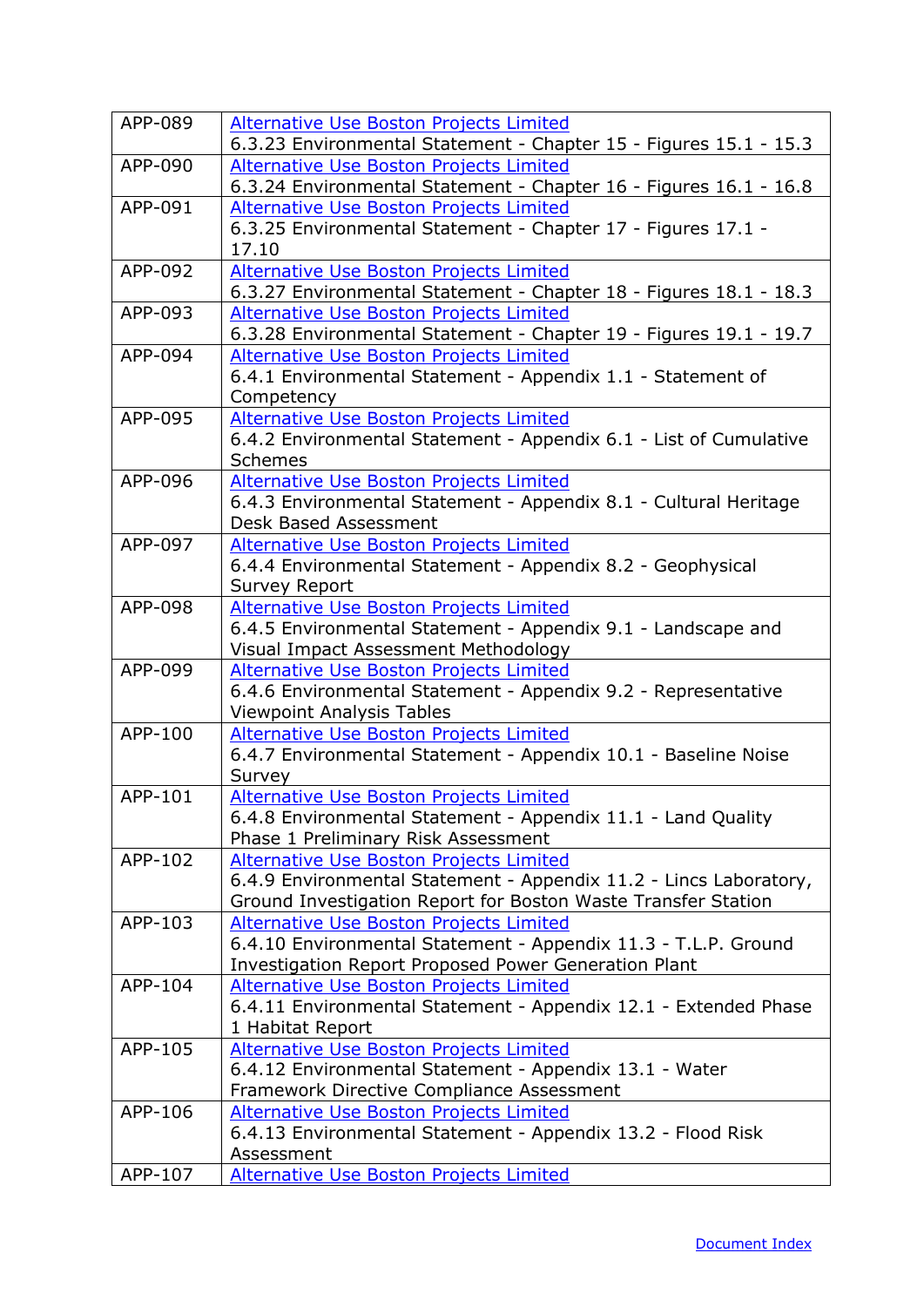<span id="page-12-0"></span>

|         | 6.4.14 Environmental Statement - Appendix 14.1 - Construction<br>Phase Dust and Particulate Matter Assessment Methodology |
|---------|---------------------------------------------------------------------------------------------------------------------------|
| APP-108 | Alternative Use Boston Projects Limited                                                                                   |
|         | 6.4.15 Environmental Statement - Appendix 14.2 Dispersion                                                                 |
|         | Modelling Methodology                                                                                                     |
| APP-109 | <b>Alternative Use Boston Projects Limited</b>                                                                            |
|         | 6.4.16 Environmental Statement - Appendix 14.3 - Tabulated                                                                |
|         | <b>Assessment Results</b>                                                                                                 |
| APP-110 | Alternative Use Boston Projects Limited                                                                                   |
|         | 6.4.17 Environmental Statement - Appendix 16.1 - Supplementary                                                            |
|         | <b>Information to Estuarine Processes</b>                                                                                 |
| APP-111 | Alternative Use Boston Projects Limited                                                                                   |
|         | 6.4.18 Environmental Statement - Appendix 17.1 - Habitats                                                                 |
|         | <b>Regulations Assessment</b>                                                                                             |
| APP-112 | <b>Alternative Use Boston Projects Limited</b>                                                                            |
|         | 6.4.19 Environmental Statement - Appendix 17.2 - Breeding Bird                                                            |
|         | <b>Survey Report</b>                                                                                                      |
| APP-113 | <b>Alternative Use Boston Projects Limited</b>                                                                            |
|         | 6.4.20 Environmental Statement - Appendix 19.1 - Boston Waste                                                             |
|         | <b>Transfer Station Summary</b>                                                                                           |
| APP-114 | Alternative Use Boston Projects Limited                                                                                   |
|         | 6.4.21 Environmental Statement - Appendix 19.2 - Personal Injury                                                          |
| APP-115 | <b>Collision Location Plan</b>                                                                                            |
|         | <b>Alternative Use Boston Projects Limited</b><br>6.4.22 Environmental Statement - Appendix 19.3 - Transport              |
|         | Assignment on Indicative Construction Programme                                                                           |
| APP-116 | <b>Alternative Use Boston Projects Limited</b>                                                                            |
|         | 6.4.23 Environmental Statement - Appendix 19.4 - 2021 and 2025                                                            |
|         | <b>Background Forecast Traffic Flows</b>                                                                                  |
| APP-117 | <b>Alternative Use Boston Projects Limited</b>                                                                            |
|         | 6.4.24 Environmental Statement - Appendix 19.5 - Junction                                                                 |
|         | <b>Modelling Matrices</b>                                                                                                 |
| APP-118 | Alternative Use Boston Projects Limited                                                                                   |
|         | 6.4.25 Environmental Statement - Appendix 19.6 - Junction                                                                 |
|         | <b>Modelling Outputs</b>                                                                                                  |
| APP-119 | Alternative Use Boston Projects Limited                                                                                   |
|         | 6.4.26 Environmental Statement - Appendix 22.1 - Health Baseline                                                          |
|         | <b>Statistics</b>                                                                                                         |
| APP-120 | <b>Alternative Use Boston Projects Limited</b>                                                                            |
|         | 7.1 Outline Code of Construction Practice                                                                                 |
| APP-121 | Alternative Use Boston Projects Limited                                                                                   |
|         | 7.2 Outline Construction Traffic Management Plan                                                                          |
| APP-122 | Alternative Use Boston Projects Limited                                                                                   |
|         | 7.3 Outline Written Scheme of Investigation                                                                               |
| APP-123 | Alternative Use Boston Projects Limited                                                                                   |
|         | 7.4 Outline Landscape and Ecological Mitigation Strategy                                                                  |
| APP-124 | Alternative Use Boston Projects Limited                                                                                   |
| APP-125 | 7.5 Outline Lighting Strategy                                                                                             |
|         | <b>Alternative Use Boston Projects Limited</b><br>7.6 Register of Environmental Actions and Commitments                   |
|         | <b>Adequacy of Consultation Responses</b>                                                                                 |
|         |                                                                                                                           |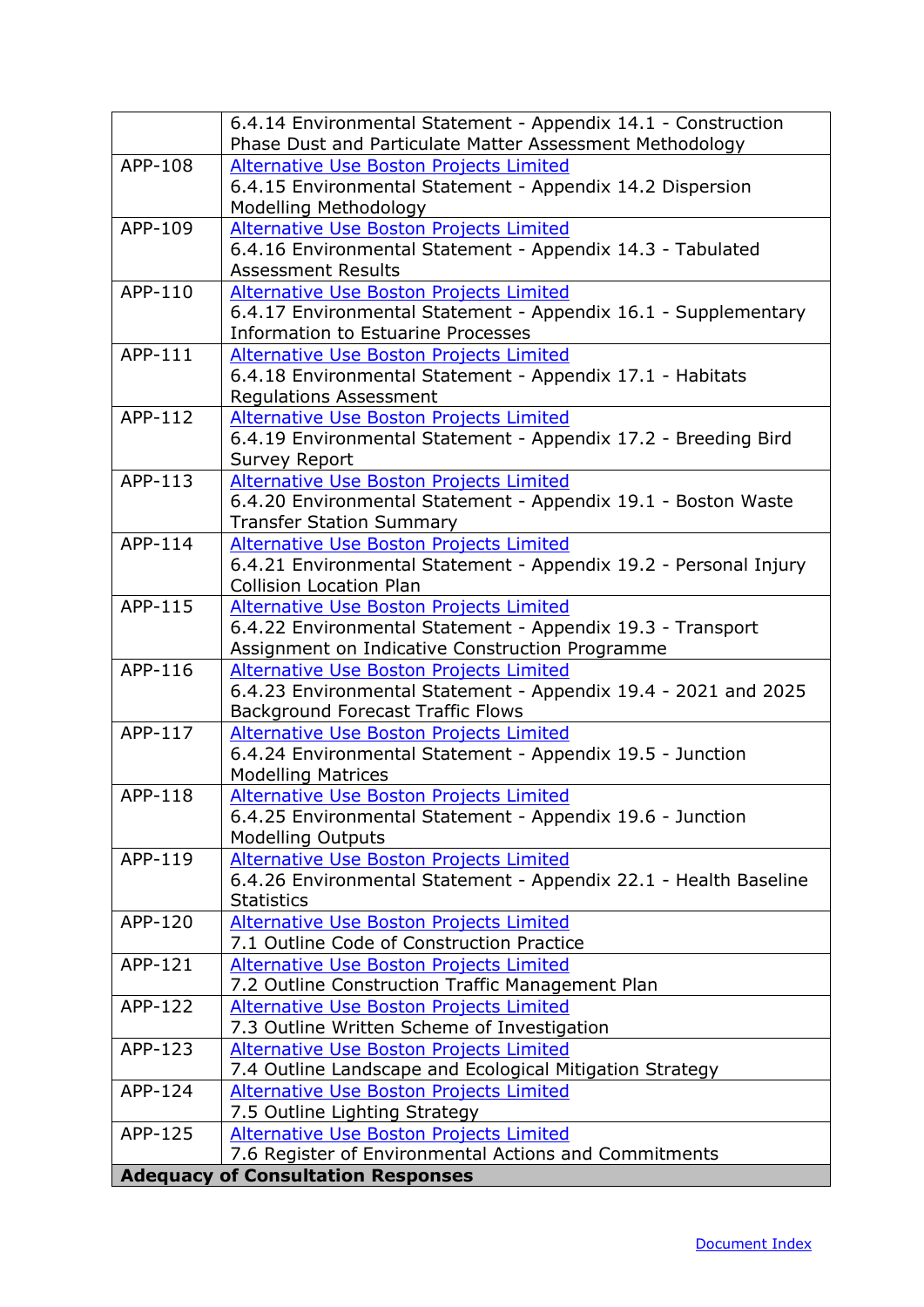<span id="page-13-0"></span>

| AoC-001<br><b>Boston Borough Council</b><br>Adequacy of Consultation Representation<br><b>Cambridgeshire County Council</b><br>AoC-002<br>Adequacy of Consultation Representation<br>AoC-003<br><b>Lincolnshire County Council</b><br>Adequacy of Consultation Representation<br>AoC-004<br><b>Norfolk County Council</b><br>Adequacy of Consultation Representation<br>Northamptonshire County Council<br>AoC-005<br>Adequacy of Consultation Representation<br><b>Nottinghamshire County Council</b><br>AoC-006<br>Adequacy of Consultation Representation<br>AoC-007<br><b>Peterborough City Council</b><br>Adequacy of Consultation Representation |         |                               |
|--------------------------------------------------------------------------------------------------------------------------------------------------------------------------------------------------------------------------------------------------------------------------------------------------------------------------------------------------------------------------------------------------------------------------------------------------------------------------------------------------------------------------------------------------------------------------------------------------------------------------------------------------------|---------|-------------------------------|
|                                                                                                                                                                                                                                                                                                                                                                                                                                                                                                                                                                                                                                                        |         |                               |
|                                                                                                                                                                                                                                                                                                                                                                                                                                                                                                                                                                                                                                                        |         |                               |
|                                                                                                                                                                                                                                                                                                                                                                                                                                                                                                                                                                                                                                                        |         |                               |
|                                                                                                                                                                                                                                                                                                                                                                                                                                                                                                                                                                                                                                                        |         |                               |
|                                                                                                                                                                                                                                                                                                                                                                                                                                                                                                                                                                                                                                                        |         |                               |
|                                                                                                                                                                                                                                                                                                                                                                                                                                                                                                                                                                                                                                                        |         |                               |
|                                                                                                                                                                                                                                                                                                                                                                                                                                                                                                                                                                                                                                                        |         |                               |
|                                                                                                                                                                                                                                                                                                                                                                                                                                                                                                                                                                                                                                                        |         |                               |
|                                                                                                                                                                                                                                                                                                                                                                                                                                                                                                                                                                                                                                                        |         |                               |
|                                                                                                                                                                                                                                                                                                                                                                                                                                                                                                                                                                                                                                                        |         |                               |
|                                                                                                                                                                                                                                                                                                                                                                                                                                                                                                                                                                                                                                                        |         |                               |
|                                                                                                                                                                                                                                                                                                                                                                                                                                                                                                                                                                                                                                                        |         |                               |
|                                                                                                                                                                                                                                                                                                                                                                                                                                                                                                                                                                                                                                                        |         |                               |
|                                                                                                                                                                                                                                                                                                                                                                                                                                                                                                                                                                                                                                                        |         |                               |
|                                                                                                                                                                                                                                                                                                                                                                                                                                                                                                                                                                                                                                                        | AoC-008 | <b>Rutland County Council</b> |
| Adequacy of Consultation Representation                                                                                                                                                                                                                                                                                                                                                                                                                                                                                                                                                                                                                |         |                               |
| <b>South Holland District Council</b><br>AoC-009                                                                                                                                                                                                                                                                                                                                                                                                                                                                                                                                                                                                       |         |                               |
| Adequacy of Consultation Representation                                                                                                                                                                                                                                                                                                                                                                                                                                                                                                                                                                                                                |         |                               |
| <b>Relevant Representations</b>                                                                                                                                                                                                                                                                                                                                                                                                                                                                                                                                                                                                                        |         |                               |
|                                                                                                                                                                                                                                                                                                                                                                                                                                                                                                                                                                                                                                                        |         |                               |
| <b>RR-001</b><br>United Kingdom Without Incineration Network                                                                                                                                                                                                                                                                                                                                                                                                                                                                                                                                                                                           |         |                               |
| <b>RR-002</b><br>Osborne Clarke LLP on behalf of Western Power Distribution                                                                                                                                                                                                                                                                                                                                                                                                                                                                                                                                                                            |         |                               |
| Submission withdrawn via letter dated 4 April 2022 [REP10-                                                                                                                                                                                                                                                                                                                                                                                                                                                                                                                                                                                             |         |                               |
| 0501                                                                                                                                                                                                                                                                                                                                                                                                                                                                                                                                                                                                                                                   |         |                               |
| <b>RR-003</b><br><b>Kevin Blanchard</b>                                                                                                                                                                                                                                                                                                                                                                                                                                                                                                                                                                                                                |         |                               |
| <b>RR-004</b><br><b>Black Sluice Internal Drainage Board</b>                                                                                                                                                                                                                                                                                                                                                                                                                                                                                                                                                                                           |         |                               |
| <b>RR-005</b><br><b>Kimberleigh Page</b>                                                                                                                                                                                                                                                                                                                                                                                                                                                                                                                                                                                                               |         |                               |
| <b>RR-006</b><br>Nicola Richardson                                                                                                                                                                                                                                                                                                                                                                                                                                                                                                                                                                                                                     |         |                               |
| <b>RR-007</b><br><b>Alice Tanner</b>                                                                                                                                                                                                                                                                                                                                                                                                                                                                                                                                                                                                                   |         |                               |
| <b>RR-008</b><br>Marine Management Organisation                                                                                                                                                                                                                                                                                                                                                                                                                                                                                                                                                                                                        |         |                               |
| <b>RR-009</b><br><b>Vic Firth</b>                                                                                                                                                                                                                                                                                                                                                                                                                                                                                                                                                                                                                      |         |                               |
| Roythornes Solicitors on behalf of The Boston and Fosdyke Fishing<br><b>RR-010</b>                                                                                                                                                                                                                                                                                                                                                                                                                                                                                                                                                                     |         |                               |
| <b>Society Limited</b>                                                                                                                                                                                                                                                                                                                                                                                                                                                                                                                                                                                                                                 |         |                               |
| <b>RR-011</b><br>Lincolnshire Wildlife Trust                                                                                                                                                                                                                                                                                                                                                                                                                                                                                                                                                                                                           |         |                               |
| RR-012<br><b>Jenny Mason</b>                                                                                                                                                                                                                                                                                                                                                                                                                                                                                                                                                                                                                           |         |                               |
| <b>Environment Agency</b><br>RR-013                                                                                                                                                                                                                                                                                                                                                                                                                                                                                                                                                                                                                    |         |                               |
| <b>RR-014</b><br><b>Lincolnshire County Council</b>                                                                                                                                                                                                                                                                                                                                                                                                                                                                                                                                                                                                    |         |                               |
| <b>RR-015</b><br><b>Maritime and Coastguard Agency</b>                                                                                                                                                                                                                                                                                                                                                                                                                                                                                                                                                                                                 |         |                               |
| <b>RR-016</b><br>Neil Harris Consulting on behalf of Port of Boston                                                                                                                                                                                                                                                                                                                                                                                                                                                                                                                                                                                    |         |                               |
| RR-017<br>Port of Boston Ltd                                                                                                                                                                                                                                                                                                                                                                                                                                                                                                                                                                                                                           |         |                               |
| <b>RR-018</b><br><b>Anglian Water</b>                                                                                                                                                                                                                                                                                                                                                                                                                                                                                                                                                                                                                  |         |                               |
| RR-019<br><b>Boston Borough Council</b>                                                                                                                                                                                                                                                                                                                                                                                                                                                                                                                                                                                                                |         |                               |
| <b>RR-020</b><br><b>Inland Waterways Association</b>                                                                                                                                                                                                                                                                                                                                                                                                                                                                                                                                                                                                   |         |                               |
| <b>RR-021</b><br><b>Natural England</b>                                                                                                                                                                                                                                                                                                                                                                                                                                                                                                                                                                                                                |         |                               |
| <b>RR-022</b><br><b>Peter Wilson</b>                                                                                                                                                                                                                                                                                                                                                                                                                                                                                                                                                                                                                   |         |                               |
| <b>RR-023</b><br><b>Public Health England</b>                                                                                                                                                                                                                                                                                                                                                                                                                                                                                                                                                                                                          |         |                               |
| <b>RR-024</b><br><b>RSPB</b>                                                                                                                                                                                                                                                                                                                                                                                                                                                                                                                                                                                                                           |         |                               |
| <b>RR-025</b><br><b>Royal Yachting Association</b>                                                                                                                                                                                                                                                                                                                                                                                                                                                                                                                                                                                                     |         |                               |
| <b>RR-026</b><br><b>Veronica Patey</b>                                                                                                                                                                                                                                                                                                                                                                                                                                                                                                                                                                                                                 |         |                               |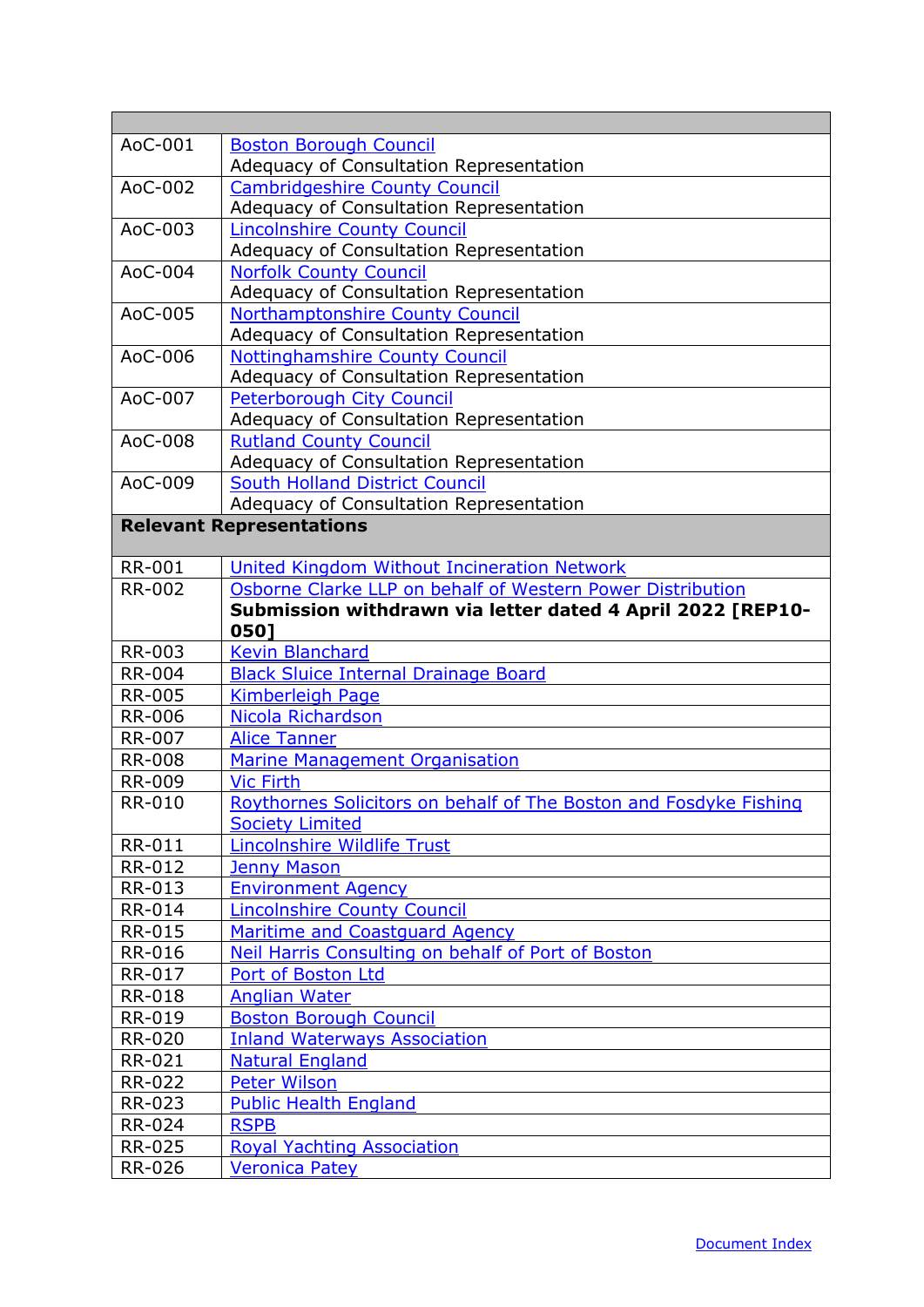<span id="page-14-1"></span><span id="page-14-0"></span>

| <b>RR-027</b> | <b>Historic England</b>                                                                                                                                                                                                                                        |
|---------------|----------------------------------------------------------------------------------------------------------------------------------------------------------------------------------------------------------------------------------------------------------------|
|               | <b>Procedural Decisions and Notifications from the Examining Authority</b>                                                                                                                                                                                     |
| PD-001        | Notification of Decision to Accept Application                                                                                                                                                                                                                 |
| PD-002        | <b>Section 55 Checklist</b>                                                                                                                                                                                                                                    |
| PD-003        | Section 51 advice to the Applicant                                                                                                                                                                                                                             |
| PD-004        | Rule 4 Letter - Notification of the appointment of the Examining                                                                                                                                                                                               |
|               | <b>Authority</b>                                                                                                                                                                                                                                               |
| PD-005        | Rule 4 and Rule 6 - Appointment of the Examining Authority and<br>invitation to the Preliminary Meeting                                                                                                                                                        |
| PD-006        | Rule 13 and Rule 16 - Notification of hearings and Accompanied Site<br><b>Inspection (ASI)</b>                                                                                                                                                                 |
| PD-007        | Rule 8 - notification of timetable for the examination                                                                                                                                                                                                         |
| PD-008        | <b>Examining Authority's first round of written questions (ExQ1)</b>                                                                                                                                                                                           |
| PD-009        | Rule 17 - Request for Further Information                                                                                                                                                                                                                      |
| PD-010        | <b>Examining Authority's second round of written questions (ExQ2)</b>                                                                                                                                                                                          |
| PD-011        | <b>Examining Authority's Commentary on the draft Development</b><br><b>Consent Order (dDCO)</b>                                                                                                                                                                |
| PD-012        | Rule 8(3) - Change to the timetable                                                                                                                                                                                                                            |
| PD-013        | <b>Examining Authority's (ExA's) third round of written questions</b>                                                                                                                                                                                          |
|               | <u>(ExQ3)</u>                                                                                                                                                                                                                                                  |
| PD-014        | Report on the Implications for European Sites (RIES)<br>Issued by the Examining Authority - 24 February 2022                                                                                                                                                   |
| PD-015        | Rule 17 - Request for further information                                                                                                                                                                                                                      |
| PD-016        | Notification of completion of the Examining Authority's Examination                                                                                                                                                                                            |
|               | <b>Additional Submissions</b>                                                                                                                                                                                                                                  |
| AS-001        | <b>Natural England</b><br>Additional submission accepted at the discretion of the Examining<br>Authority. Natural England's response to Issue Specific Hearing 2<br>(ISH2) agenda questions                                                                    |
| AS-002        | <b>Natural England</b><br>Additional submission accepted at the discretion of the Examining<br>Authority. Summary of Natural England's advice on the Wash<br>Special Protection Area (SPA) passage and overwintering birds.                                    |
| AS-003        | Alternative Use Boston Projects Limited<br>Additional submission accepted at the discretion of the Examining<br>Authority. Applicant's comments on the Deadline 7 submissions<br>from The Boston and Fosdyke Fishing Society Limited (BFFS) -<br>Marico Report |
| AS-004        | The Boston and Fosdyke Fishing Society<br>Additional submission, accepted at the discretion of the Examining<br>Authority. Cover letter and Report: Independent Review of the<br>Boston Alternative Energy Facility Navigation Risk Assessment                 |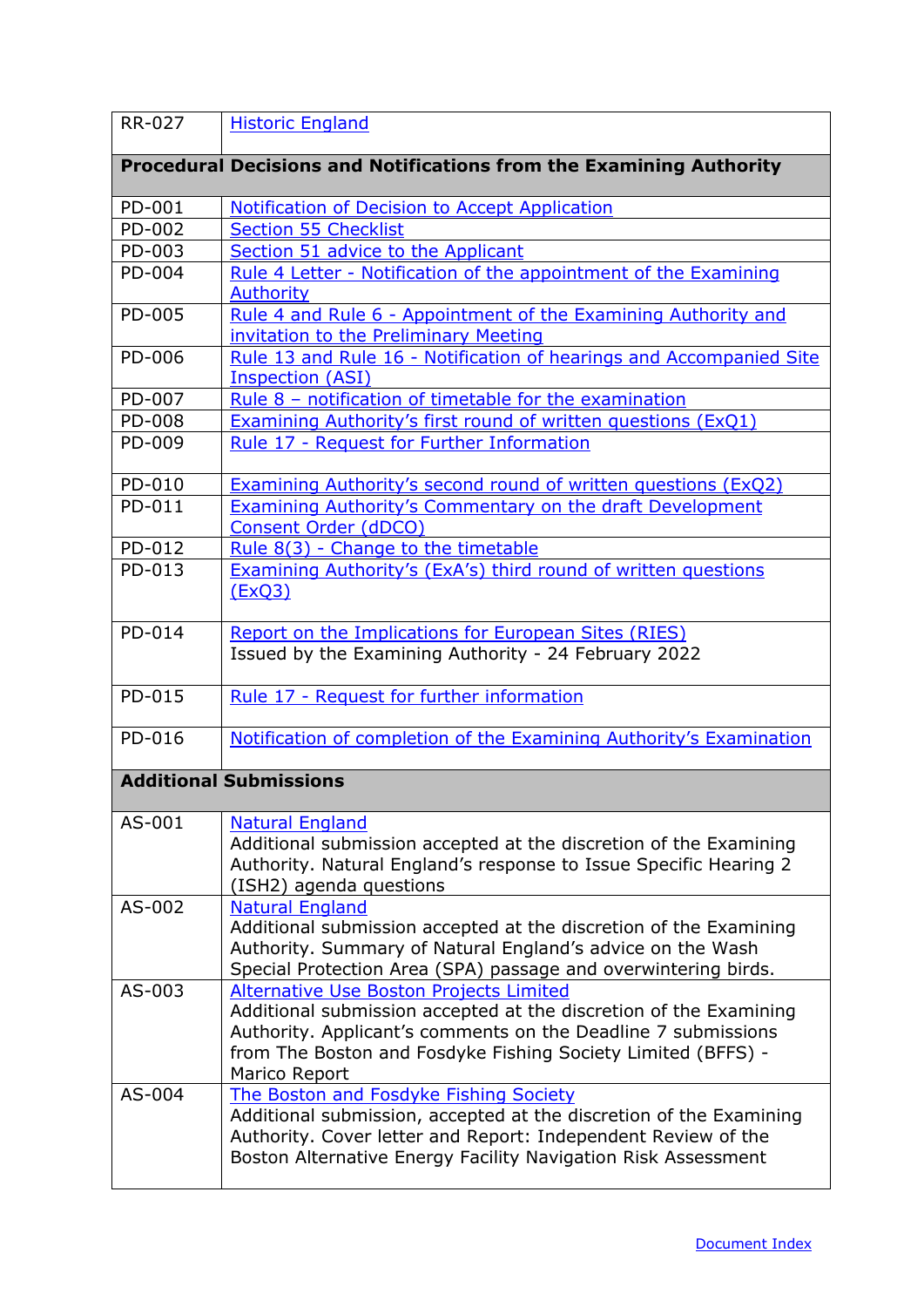<span id="page-15-0"></span>

| AS-005  | <b>Alternative Use Boston Projects Limited</b><br>Additional submission, accepted at the discretion of the Examining<br>Authority. 6.4.18(1) Appendix 17.1 Habitats Regulations                                                                                                                                   |
|---------|-------------------------------------------------------------------------------------------------------------------------------------------------------------------------------------------------------------------------------------------------------------------------------------------------------------------|
|         | Assessment (Tracked) To replace REP9-012                                                                                                                                                                                                                                                                          |
| AS-006  | <b>Alternative Use Boston Projects Limited</b><br>Additional submission, accepted at the discretion of the Examining<br>Authority. 6.4.18(1) Appendix 17.1 Habitats Regulations<br>Assessment (Clean) To replace REP9-013                                                                                         |
| AS-007  | Alternative Use Boston Projects Limited<br>Additional submission, accepted at the discretion of the Examining<br>Authority. 9.77(1) Worst Case Assessment for Land Raising<br>(Tracked). To replace REP9-025                                                                                                      |
| AS-008  | Alternative Use Boston Projects Limited<br>Additional submission, accepted at the discretion of the Examining<br>Authority. 9.77(1) Worst Case Assessment for Land Raising (Clean).<br>To replace REP9-026                                                                                                        |
|         | <b>Events and Hearings</b>                                                                                                                                                                                                                                                                                        |
|         | <b>Unaccompanied Site Inspections</b>                                                                                                                                                                                                                                                                             |
| EV1-001 | Note of Unaccompanied Site Inspection of 6 July 2021                                                                                                                                                                                                                                                              |
| EV1-002 | Note of Unaccompanied Site Inspection of 10 January 2022                                                                                                                                                                                                                                                          |
|         | <b>Preliminary Meeting Part 1</b>                                                                                                                                                                                                                                                                                 |
| EV2-001 | Recording of Preliminary Meeting Part 1 - 28 September 2021                                                                                                                                                                                                                                                       |
| EV2-002 | Preliminary Meeting Part 1 - Transcript - 28 September 2021<br>This document is intended to assist Interested Parties, it is not<br>verbatim. The content is produced using artificial intelligence voice<br>to text and is unedited. The video recording remains as the primary<br>record of the event.          |
|         | <b>Preliminary Meeting Part 2</b>                                                                                                                                                                                                                                                                                 |
| EV3-001 | Updated agenda for the Preliminary Meeting Part 2                                                                                                                                                                                                                                                                 |
| EV3-002 | Recording of Preliminary Meeting - Part 2 - Session 1 - 7 October<br>2021                                                                                                                                                                                                                                         |
| EV3-003 | Preliminary Meeting Part 2 - Session 1 - Transcript - 7 October 2021<br>This document is intended to assist Interested Parties, it is not<br>verbatim. The content is produced using artificial intelligence voice<br>to text and is unedited. The video recording remains as the primary<br>record of the event. |
| EV3-004 | Recording of Preliminary Meeting - Part 2 - Session 2 - 7 October<br>2021                                                                                                                                                                                                                                         |
| EV3-005 | Preliminary Meeting Part 2 - Session 2 - Transcript - 7 October 2021<br>This document is intended to assist Interested Parties, it is not<br>verbatim. The content is produced using artificial intelligence voice<br>to text and is unedited. The video recording remains as the primary<br>record of the event. |
| EV3-006 | <b>Preliminary Meeting Note</b>                                                                                                                                                                                                                                                                                   |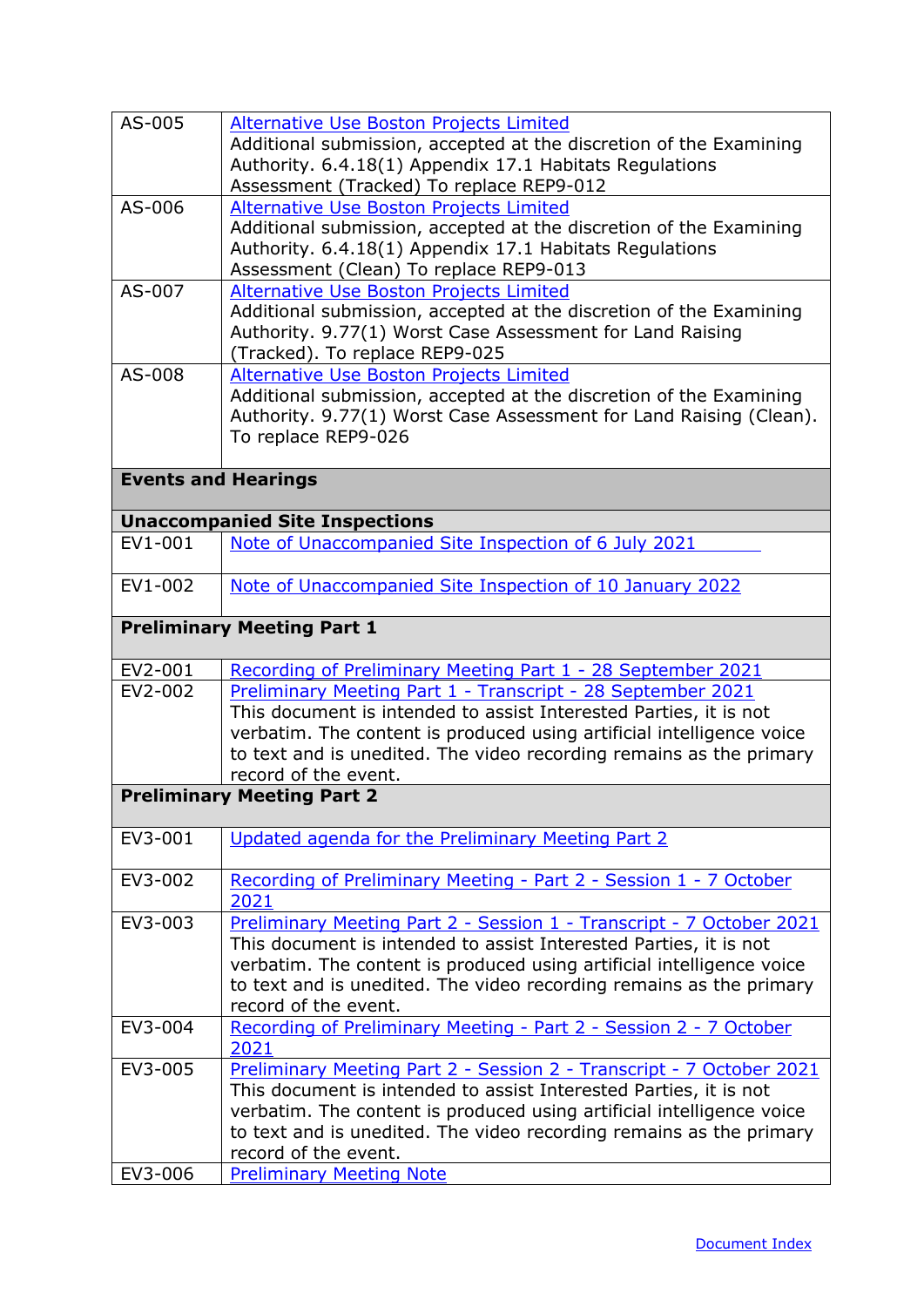|                                             | Preliminary Meeting Note parts 1 and 2                                                                                                                                                                                                                                                                                                                                |
|---------------------------------------------|-----------------------------------------------------------------------------------------------------------------------------------------------------------------------------------------------------------------------------------------------------------------------------------------------------------------------------------------------------------------------|
| <b>Accompanied Site Visits and Hearings</b> |                                                                                                                                                                                                                                                                                                                                                                       |
| EV4-001                                     | Agenda for Issue Specific Hearing 1 - Draft Development Consent<br>Order (dDCO) - 23 November 2021                                                                                                                                                                                                                                                                    |
| EV4-002                                     | Agenda for Issue Specific Hearing 2 - Environmental Matters - 24<br>November 2021                                                                                                                                                                                                                                                                                     |
| EV4-003                                     | Recording of Issue Specific Hearing 1 (ISH1) into the draft<br>Development Consent Order - 23 November 2021                                                                                                                                                                                                                                                           |
| EV4-004                                     | <b>Issue Specific Hearing 1 (ISH1) into the draft Development Consent</b><br>Order - Transcript - 23 November 2021<br>This document is intended to assist Interested Parties, it is not<br>verbatim. The content is produced using artificial intelligence voice<br>to text and is unedited. The video recording remains as the primary<br>record of the event.       |
| EV4-005                                     | Recording of Issue Specific Hearing 2 (ISH2) into Environmental<br>Matters, Part 1 - Session 1 - 24 November 2021                                                                                                                                                                                                                                                     |
| EV4-006                                     | Recording of Issue Specific Hearing 2 (ISH2) into Environmental<br>Matters, Part 1 - Session 2 - 24 November 2021                                                                                                                                                                                                                                                     |
| EV4-007                                     | <b>Issue Specific Hearing 2 (ISH2) into Environmental Matters, Part 1 -</b><br>Session 1 - Transcript - 24 November 2021<br>This document is intended to assist Interested Parties, it is not<br>verbatim. The content is produced using artificial intelligence voice<br>to text and is unedited. The video recording remains as the primary<br>record of the event. |
| EV4-008                                     | <b>Issue Specific Hearing 2 (ISH2) into Environmental Matters, Part 1 -</b><br>Session 2 - Transcript - 24 November 2021<br>This document is intended to assist Interested Parties, it is not<br>verbatim. The content is produced using artificial intelligence voice<br>to text and is unedited. The video recording remains as the primary<br>record of the event. |
| <b>Representations</b>                      |                                                                                                                                                                                                                                                                                                                                                                       |
| Procedural Deadline A - 14 September 2021   |                                                                                                                                                                                                                                                                                                                                                                       |

<span id="page-16-1"></span><span id="page-16-0"></span>• Written submissions on the Examination procedure including any submissions about the use of virtual procedures; and

- Requests to be heard orally at the Preliminary Meeting Part 1
- Applicant's draft Accompanied Site Inspection itinerary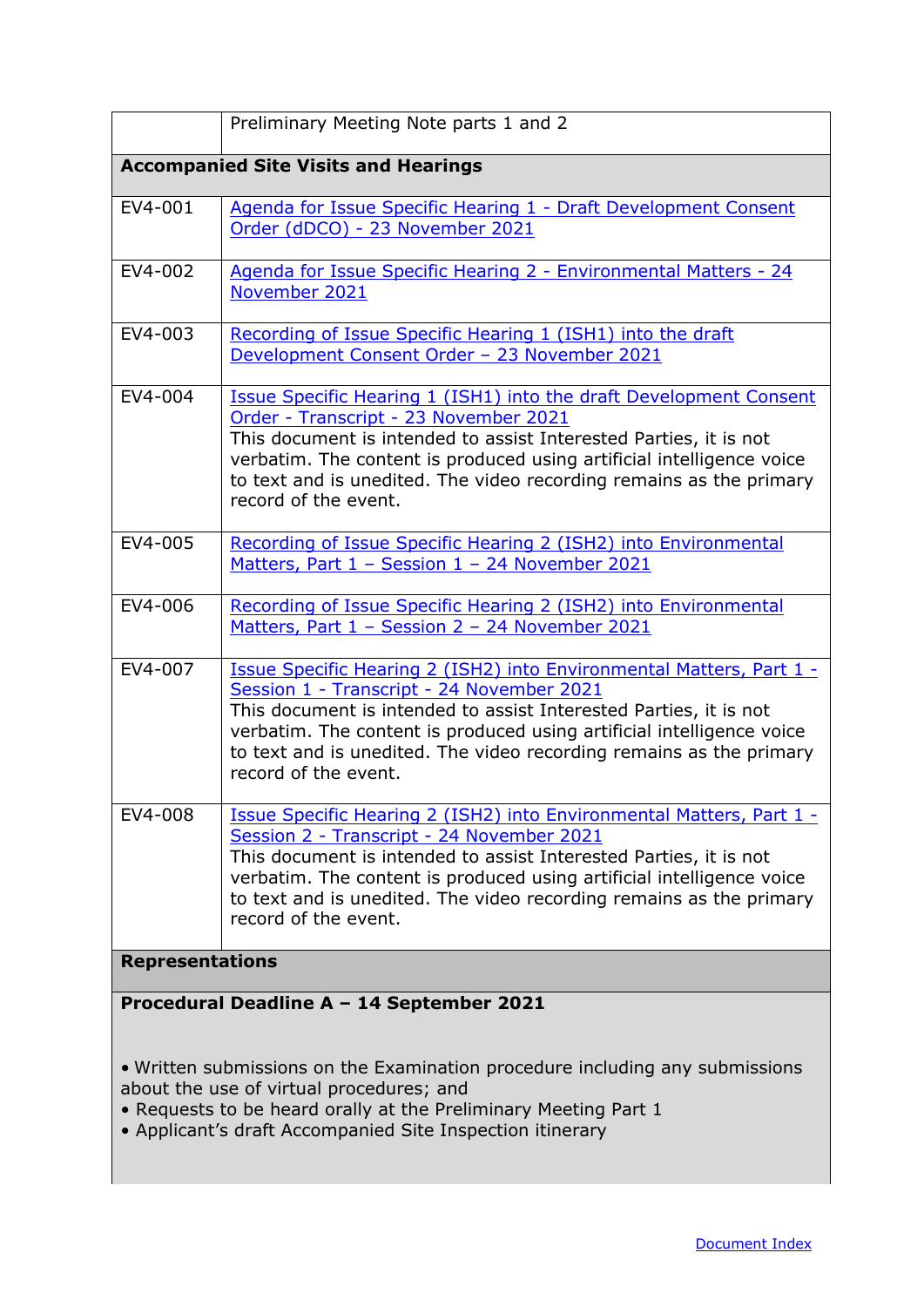<span id="page-17-0"></span>

| <b>PDA-001</b>         |                                                                              |
|------------------------|------------------------------------------------------------------------------|
|                        | <b>Alternative Use Boston Projects Limited</b>                               |
|                        | Procedural Deadline A Submission - Applicant's draft Accompanied             |
|                        | Site Inspection itinerary                                                    |
| <b>PDA-002</b>         | Alternative Use Boston Projects Limited                                      |
|                        | Procedural Deadline A Submission - Requests to be heard orally at            |
|                        |                                                                              |
|                        | the Preliminary Meeting Part 1                                               |
| PDA-003                | <b>Environment Agency</b>                                                    |
|                        | Procedural Deadline A Submission - Written submissions on the                |
|                        | Examination procedure including any submissions about the use of             |
|                        | virtual procedures                                                           |
|                        |                                                                              |
| <b>PDA-004</b>         |                                                                              |
|                        | <b>Royal Society for the Protection of Birds (RSPB)</b>                      |
|                        | Procedural Deadline A Submission - Comments on procedure and                 |
|                        | the Preliminary Meeting                                                      |
| <b>PDA-005</b>         | United Kingdom Without Incineration Network (UKWIN)                          |
|                        | Procedural Deadline A Submission                                             |
| <b>Late Submission</b> |                                                                              |
| <b>PDA-006</b>         |                                                                              |
|                        | <b>Natural England</b>                                                       |
|                        | Procedural Deadline A Submission - Late Submission - Accepted at             |
|                        | the discretion of the Examining Authority                                    |
|                        | Procedural Deadline B - 4 October 2021                                       |
|                        |                                                                              |
|                        | • Written submissions on the Examination procedure including any submissions |
|                        |                                                                              |
|                        | about the use of virtual procedures; and                                     |
|                        |                                                                              |
|                        | . Requests to be heard orally at the Preliminary Meeting Part 1              |
|                        | • Applicant's draft Accompanied Site Inspection itinerary                    |
|                        |                                                                              |
|                        |                                                                              |
|                        |                                                                              |
| <b>PDB-001</b>         | <b>Alternative Use Boston Projects Limited</b>                               |
|                        | Procedural Deadline B Submission - Written submissions on                    |
|                        | Examination procedure including responses to matters raised orally           |
|                        | at the Preliminary Meeting Part 1; and the Applicant's request to be         |
|                        |                                                                              |
|                        | heard orally at Preliminary Meeting Part 2                                   |
| <b>PDB-002</b>         | <b>Boston Borough Council</b>                                                |
|                        | Procedural Deadline B Submission                                             |
| PDB-003                | <b>Environment Agency</b>                                                    |
|                        | Procedural Deadline B Submission - Written submissions on                    |
|                        | Examination procedure including responses to matters raised orally           |
|                        | at the Preliminary Meeting Part 1; comments on the Applicant's               |
|                        |                                                                              |
|                        | draft Accompanied Site Inspection itinerary and a request to reserve         |
|                        | the right to be heard orally at the Preliminary Meeting Part 2.              |
| <b>PDB-004</b>         | <b>Kevin Blanchard</b>                                                       |
|                        | Procedural Deadline B Submission - Comments on the Applicant's               |
|                        | draft Accompanied Site Inspection (ASI) itinerary                            |
| <b>PDB-005</b>         | Lincolnshire County Council                                                  |
|                        | Procedural Deadline B Submission - Written submissions on                    |
|                        |                                                                              |
|                        | Examination procedure including responses to matters raised orally           |
| <b>PDB-006</b>         | at the Preliminary Meeting Part 1<br>Marine Management Organisation (MMO)    |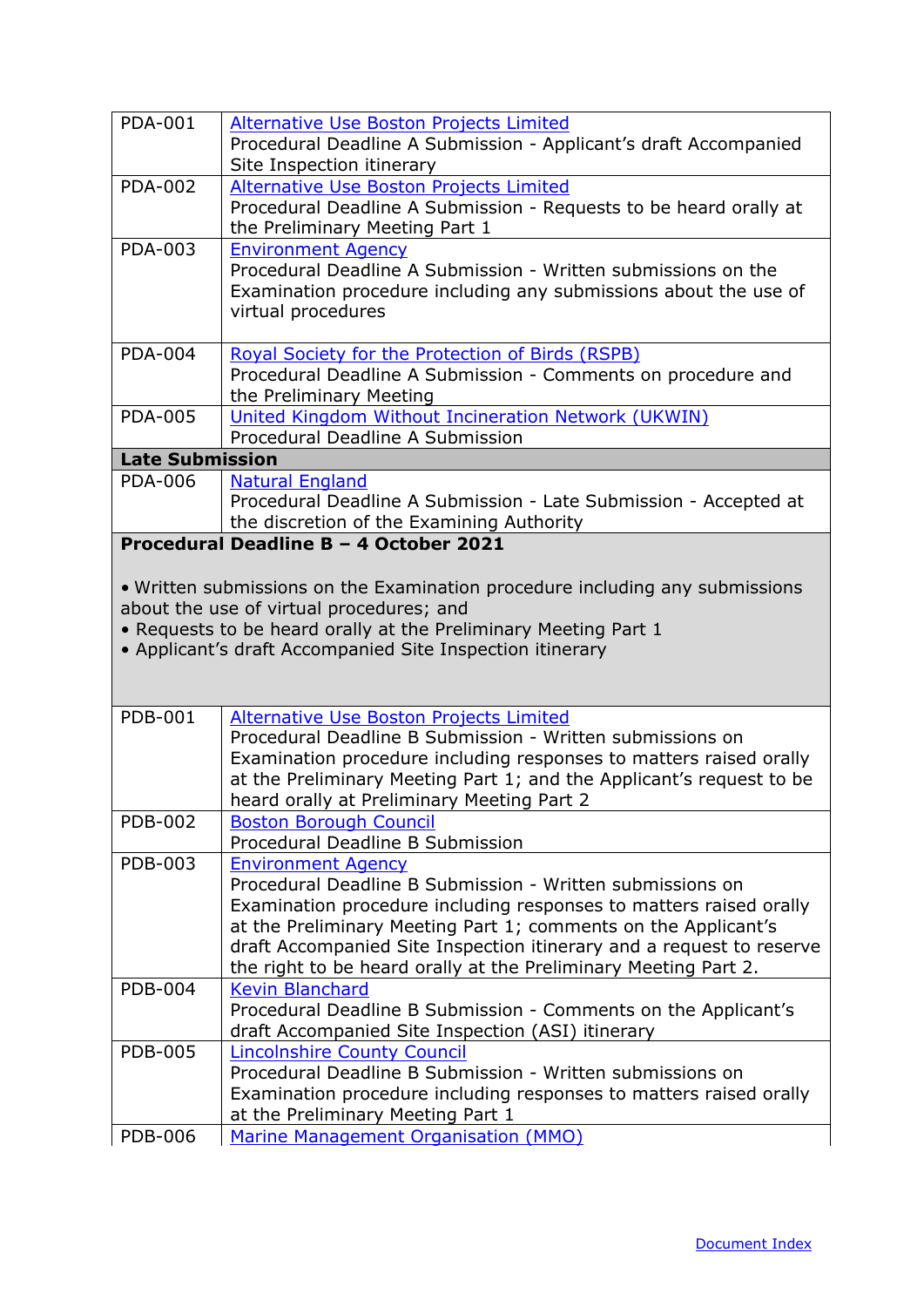<span id="page-18-0"></span>

|                                           | Procedural Deadline B Submission - Written submissions on<br>Examination procedure including responses to matters raised orally<br>at the Preliminary Meeting Part 1                                                                                                                                                                                                                                                                                                                                                                                                                                                                                                                                                                                                                                                                                                                         |
|-------------------------------------------|----------------------------------------------------------------------------------------------------------------------------------------------------------------------------------------------------------------------------------------------------------------------------------------------------------------------------------------------------------------------------------------------------------------------------------------------------------------------------------------------------------------------------------------------------------------------------------------------------------------------------------------------------------------------------------------------------------------------------------------------------------------------------------------------------------------------------------------------------------------------------------------------|
| <b>PDB-007</b>                            | Royal Society for the Protection of Birds (RSPB)<br>Procedural Deadline B Submission - Written submissions on the<br>Examination procedure including responses to matters raised orally<br>at the Preliminary Meeting Part 1; Requests to be heard orally at the<br>Preliminary Meeting Part 2 and comments on the Applicant's draft<br>Accompanied Site Inspection itinerary                                                                                                                                                                                                                                                                                                                                                                                                                                                                                                                |
|                                           | Deadline 1 - 19 October 2021                                                                                                                                                                                                                                                                                                                                                                                                                                                                                                                                                                                                                                                                                                                                                                                                                                                                 |
| (ISH)<br>Party by the ExA<br><b>Rules</b> | For receipt by the ExA of:<br>- Comments on Relevant Representations (RRs)<br>- Summaries of RRs exceeding 1500 words<br>- Written Representations (WRs)<br>- Summaries of all WRs exceeding 1500 words<br>- Local Impact Report(s) (LIR) from any local authority<br>- Initial Statements of Common Ground (SoCGs)<br>- Statement of Commonality of SoCGs<br>- Notification of wish to attend ASI<br>- Comments on ExA's draft ASI itinerary<br>- Notification of wish to speak at Open Floor Hearing(in-person)<br>- Notification from any Affected Person of wish to speak at a Compulsory<br><b>Acquisition Hearing (CAH)</b><br>- Notification of wish make oral representations at an Issue Specific Hearing<br>- Notification by Statutory Parties of their wish to be considered as an Interested<br>- Any further information requested by the ExA under Rule 17 of the Examination |
| <b>REP1-001</b>                           | Alternative Use Boston Projects Limited<br>Deadline 1 Submission - 9.1: Cover Letter                                                                                                                                                                                                                                                                                                                                                                                                                                                                                                                                                                                                                                                                                                                                                                                                         |
| REP1-002                                  | Alternative Use Boston Projects Limited<br>Deadline 1 Submission - 2.1: Draft Development Consent Order<br>(Tracked)                                                                                                                                                                                                                                                                                                                                                                                                                                                                                                                                                                                                                                                                                                                                                                         |
| REP1-003                                  | <b>Alternative Use Boston Projects Limited</b><br>Deadline 1 Submission - 2.1 - Draft Development Consent Order<br>(clean)                                                                                                                                                                                                                                                                                                                                                                                                                                                                                                                                                                                                                                                                                                                                                                   |
| <b>REP1-004</b>                           | <b>Alternative Use Boston Projects Limited</b><br>Deadline 1 Submission - 6.2.9: Chapter 9 - Landscape and Visual<br><b>Impact Assessment (Clean)</b>                                                                                                                                                                                                                                                                                                                                                                                                                                                                                                                                                                                                                                                                                                                                        |
| <b>REP1-005</b>                           | <b>Alternative Use Boston Projects Limited</b><br>Deadline 1 Submission - 6.2.9: Chapter 9 - Landscape and Visual<br><b>Impact Assessment (Tracked)</b>                                                                                                                                                                                                                                                                                                                                                                                                                                                                                                                                                                                                                                                                                                                                      |
| REP1-006                                  | <b>Alternative Use Boston Projects Limited</b><br>Deadline 1 Submission - 6.2.14: Chapter 14 - Air Quality (Clean)                                                                                                                                                                                                                                                                                                                                                                                                                                                                                                                                                                                                                                                                                                                                                                           |
| REP1-007                                  | <b>Alternative Use Boston Projects Limited</b><br>Deadline 1 Submission - 6.2.14: Chapter 14: Air Quality (Tracked)                                                                                                                                                                                                                                                                                                                                                                                                                                                                                                                                                                                                                                                                                                                                                                          |
| <b>REP1-008</b>                           | Alternative Use Boston Projects Limited                                                                                                                                                                                                                                                                                                                                                                                                                                                                                                                                                                                                                                                                                                                                                                                                                                                      |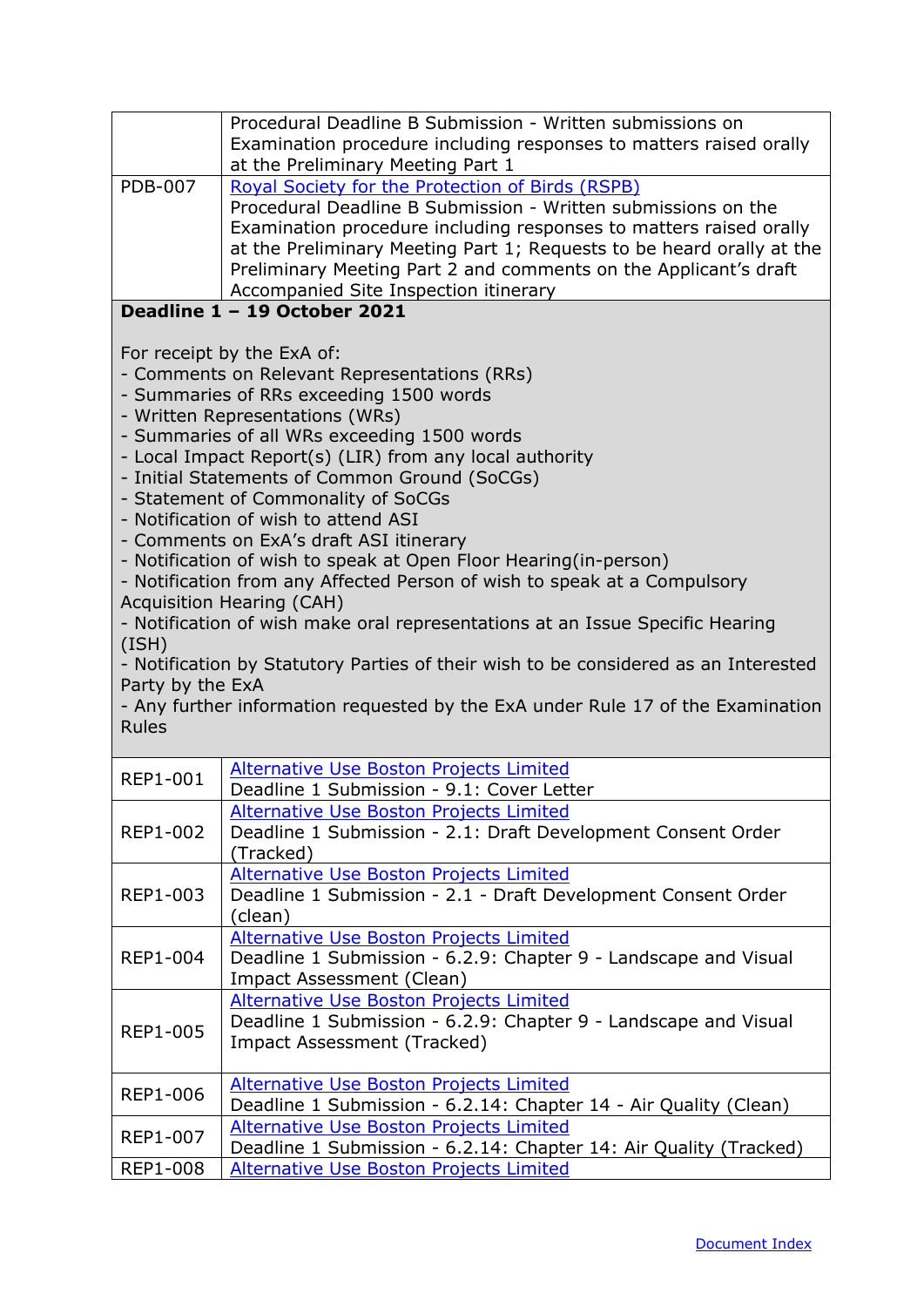|                 | Deadline 1 Submission - 6.4.15: Appendix 14.2: Dispersion<br>Modelling Methodology (Tracked)                                                                                                                                             |
|-----------------|------------------------------------------------------------------------------------------------------------------------------------------------------------------------------------------------------------------------------------------|
| REP1-009        | Alternative Use Boston Projects Limited<br>Deadline 1 Submission - 6.4.15: Appendix 14.2: Dispersion<br>Modelling Methodology (Clean)                                                                                                    |
| REP1-010        | <b>Alternative Use Boston Projects Limited</b><br>Deadline 1 Submission - 6.4.16: Appendix 14.3 Tabulated<br><b>Assessment Results</b>                                                                                                   |
| <b>REP1-011</b> | Alternative Use Boston Projects Limited<br>Deadline 1 Submission - 7.3: Outline Written Scheme of<br>Investigation (Tracked)                                                                                                             |
| REP1-012        | <b>Alternative Use Boston Projects Limited</b><br>Deadline 1 Submission - 7.3: Outline Written Scheme of<br>Investigation (Clean)                                                                                                        |
| REP1-013        | Not in use                                                                                                                                                                                                                               |
| REP1-014        | <b>Alternative Use Boston Projects Limited</b><br>Deadline 1 Submission - 7.6: Register of Environmental Actions and<br>Commitments (Clean)                                                                                              |
| REP1-015        | Alternative Use Boston Projects Limited<br>Deadline 1 Submission - 7.6: Register of Environmental Actions and<br>Commitments (Tracked)                                                                                                   |
| <b>REP1-016</b> | Alternative Use Boston Projects Limited<br>Deadline 1 Submission - 9.3: Statement of Commonality                                                                                                                                         |
| <b>REP1-017</b> | <b>Alternative Use Boston Projects Limited</b><br>Deadline 1 Submission - 9.4: Outline Surface Water Drainage<br>Strategy                                                                                                                |
| <b>REP1-018</b> | Alternative Use Boston Projects Limited<br>Deadline 1 Submission - 9.5: Addendum to Fuel Availability and<br>Waste Hierarchy Assessment                                                                                                  |
| REP1-019        | <b>Alternative Use Boston Projects Limited</b><br>Deadline 1 Submission - 9.6: Climate Change - Further Greenhouse<br>Gas Emissions Analysis and Consideration of Waste Composition<br><b>Scenarios</b>                                  |
| <b>REP1-020</b> | <b>Alternative Use Boston Projects Limited</b><br>Deadline 1 Submission - 9.7: Climate Change - Comparative<br>Analysis of Greenhouse Gas Emissions from Road and Marine Vessel<br>Transport Options to the Site                         |
| REP1-021        | Alternative Use Boston Projects Limited<br>Deadline 1 Submission - 9.8: Appendix 14.4 - Analysis of SO2 and<br>O3 Concentrations to Justify Adoption of the Less Stringent Daily<br>Mean NOx Critical Level for Protection of Vegetation |
| REP1-022        | <b>Alternative Use Boston Projects Limited</b><br>Deadline 1 Submission - 9.9: Appendix 14.5 - Human Health Risk<br>Assessment                                                                                                           |
| REP1-023        | <b>Alternative Use Boston Projects Limited</b><br>Deadline 1 Submission - 9.10: Appendix 14.6 - Abnormal Emissions<br>Assessment                                                                                                         |
| REP1-024        | Alternative Use Boston Projects Limited<br>Deadline 1 Submission - 9.11: Response to Relevant Representation<br>submitted by Public Health England in respect of electromagnetic<br>fields                                               |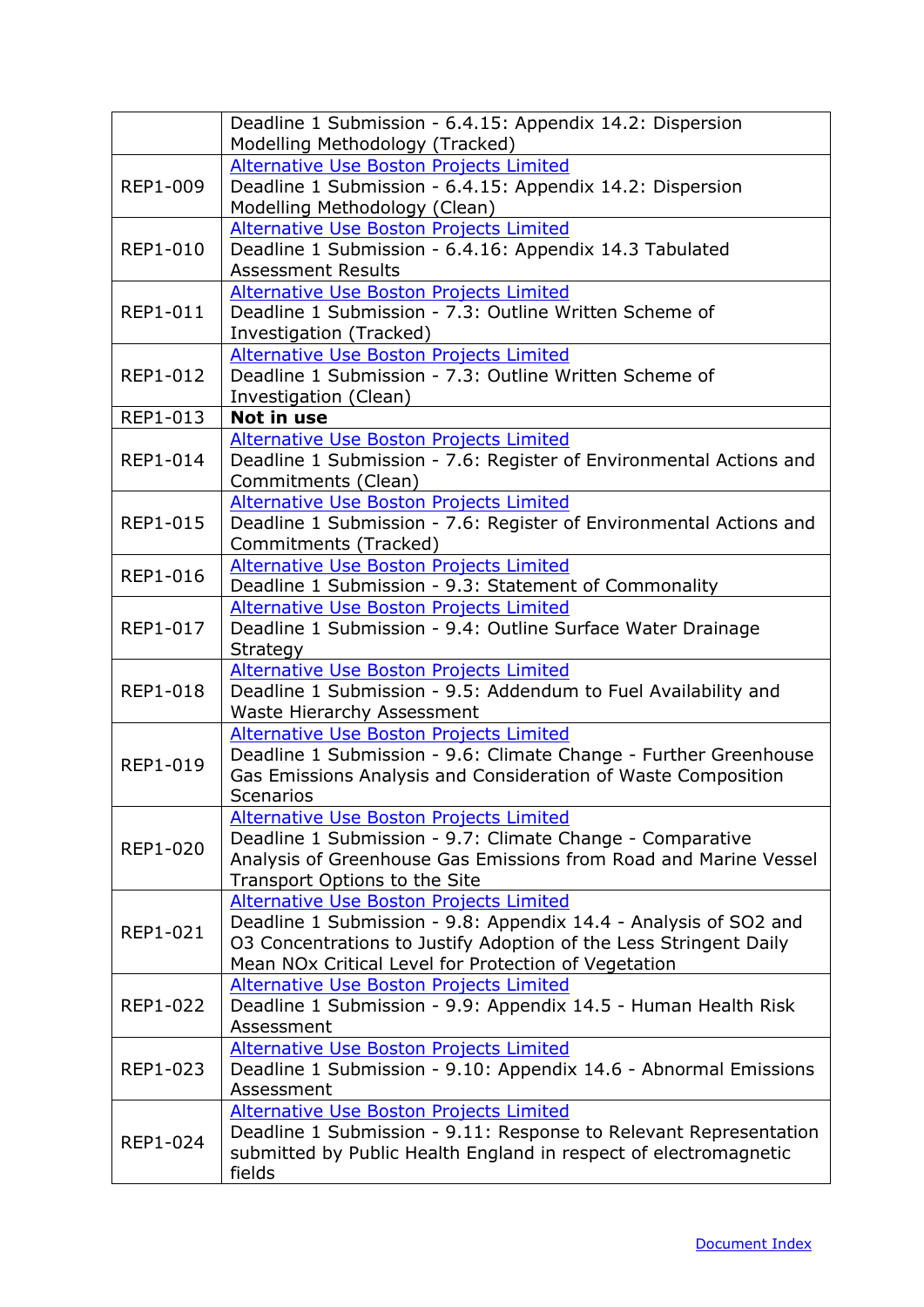| REP1-025        | Alternative Use Boston Projects Limited<br>Deadline 1 Submission - 9.12: Outline Marine Mammal Mitigation<br>Protocol                                                                                  |
|-----------------|--------------------------------------------------------------------------------------------------------------------------------------------------------------------------------------------------------|
| <b>REP1-026</b> | Alternative Use Boston Projects Limited<br>Deadline 1 Submission - 9.13: Chapter 17 Marine and Coastal<br>Ecology and Appendix 17.1 - Habitats Regulations Assessment -<br>Ornithology Addendum        |
| <b>REP1-027</b> | Alternative Use Boston Projects Limited<br>Deadline 1 Submission - 9.14: Addendum to Environmental<br>Statement Chapter 17 and Appendix 17.1 - Marine Mammals                                          |
| REP1-028        | Alternative Use Boston Projects Limited<br>Deadline 1 Submission - 9.15: Addendum to Chapter 17 and<br>Appendix 17.1 - Benthic Ecology, Fish and Habitats                                              |
| REP1-029        | <b>Alternative Use Boston Projects Limited</b><br>Deadline 1 Submission - 9.16: Boston Alternative Energy Facility<br>Examination Technical Note: Updated Piling Noise Assessment                      |
| REP1-030        | Alternative Use Boston Projects Limited<br>Deadline 1 Submission - 9.17: Wharf Construction Outline<br>Methodology                                                                                     |
| REP1-031        | Alternative Use Boston Projects Limited<br>Deadline 1 Submission - 9.18: Indicative Construction Programme                                                                                             |
| REP1-032        | <b>Alternative Use Boston Projects Limited</b><br>Deadline 1 Submission - 9.19: East Marine Plan Policy Checklist                                                                                      |
| REP1-033        | <b>Alternative Use Boston Projects Limited</b><br>Deadline 1 Submission- 9.20: Schedule of changes to the Draft<br>Development Consent Order                                                           |
| REP1-034        | <b>Alternative Use Boston Projects Limited</b><br>Deadline 1 Submission - Chapter 14 Updates Figures 14.6 - 14.15                                                                                      |
| REP1-035        | Alternative Use Boston Projects Limited<br>Deadline 1 Submission - Comments on Relevant Representations<br>(RRs)                                                                                       |
| REP1-036        | Alternative Use Boston Projects Limited<br>Deadline 1 Submission - Statement of Common Ground between<br>Alternative Use Boston Projects Limited and Western Power<br>Distribution (East Midlands) Plc |
| REP1-037        | Alternative Use Boston Projects Limited<br>Deadline 1 Submission - Statement of Common Ground between<br>Alternative Use Boston Projects Limited and Port of Boston                                    |
| REP1-038        | Alternative Use Boston Projects Limited<br>Deadline 1 Submission - Statement of Common Ground between<br>Alternative Use Boston Projects Limited and Lincolnshire County<br>Council                    |
| REP1-039        | Alternative Use Boston Projects Limited<br>Deadline 1 Submission - Statement of Common Ground between<br>Alternative Use Boston Projects Limited and Marine Management<br>Organisation                 |
| REP1-040        | <b>Alternative Use Boston Projects Limited</b>                                                                                                                                                         |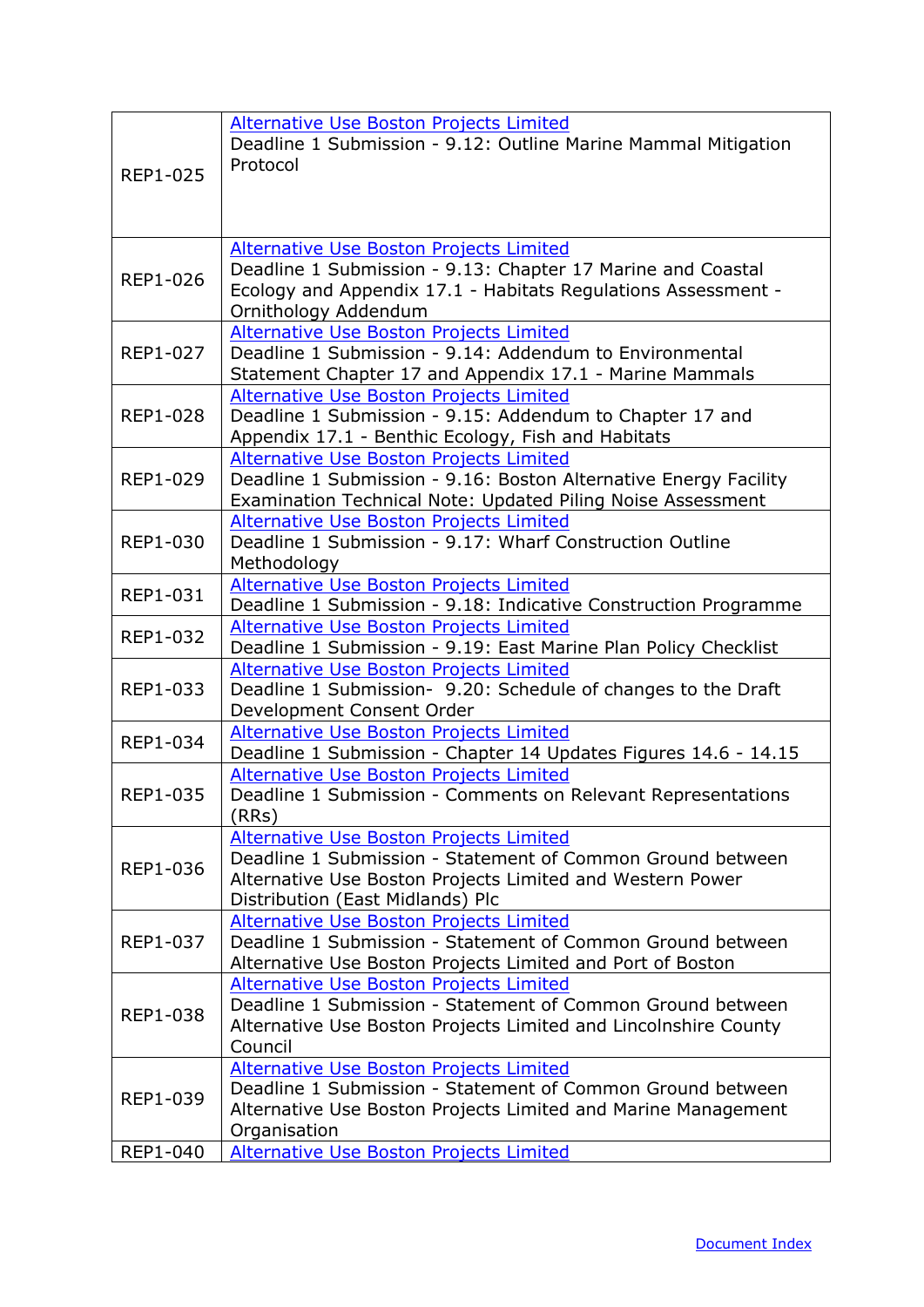|                 | Deadline 1 Submission - Statement of Common Ground between<br>Alternative Use Boston Projects Limited and Boston Borough Council |
|-----------------|----------------------------------------------------------------------------------------------------------------------------------|
|                 | Alternative Use Boston Projects Limited                                                                                          |
|                 | Deadline 1 Submission - Statement of Common Ground between                                                                       |
| REP1-041        | Alternative Use Boston Projects Limited and Anglian Water                                                                        |
|                 |                                                                                                                                  |
|                 |                                                                                                                                  |
|                 | Alternative Use Boston Projects Limited                                                                                          |
| REP1-042        | Deadline 1 Submission - Statement of Common Ground between                                                                       |
|                 | Alternative Use Boston Projects Limited and Historic England                                                                     |
|                 | <b>Alternative Use Boston Projects Limited</b>                                                                                   |
| REP1-043        | Deadline 1 Submission - Statement of Common Ground between                                                                       |
|                 | Alternative Use Boston Projects Limited and Public Health England                                                                |
|                 | <b>Alternative Use Boston Projects Limited</b>                                                                                   |
| REP1-044        | Deadline 1 Submission - Statement of Common Ground between                                                                       |
|                 | Alternative Use Boston Projects Limited and the Environment<br>Agency                                                            |
|                 | <b>Boston Borough Council</b>                                                                                                    |
| <b>REP1-045</b> | Deadline 1 Submission - Initial Statements of Common Ground                                                                      |
|                 | (SoCGs)                                                                                                                          |
|                 | <b>Boston Borough Council</b>                                                                                                    |
| REP1-046        | Deadline 1 Submission - Notification of wish to speak at Open Floor                                                              |
|                 | Hearing (in-person)                                                                                                              |
| REP1-047        | <b>Boston Borough Council</b>                                                                                                    |
|                 | Deadline 1 Submission - Local Impact Report (LIR)                                                                                |
|                 | <b>Boston Borough Council</b>                                                                                                    |
| <b>REP1-048</b> | Deadline 1 Submission - Notification of wish to attend Accompanied                                                               |
|                 | Site Inspection (ASI)<br><b>Boston Borough Council</b>                                                                           |
| REP1-049        | Deadline 1 Submission - Notification of wish make oral                                                                           |
|                 | representations at an Issue Specific Hearing (ISH)                                                                               |
|                 | <b>Boston Borough Council</b>                                                                                                    |
| <b>REP1-050</b> | Deadline 1 Submission - Summaries of Relevant Representations                                                                    |
|                 | (RR) exceeding 1500 words                                                                                                        |
| <b>REP1-051</b> | <b>Environment Agency</b>                                                                                                        |
|                 | Deadline 1 Submission - Written Representations (WRs)                                                                            |
|                 | <b>Environment Agency</b>                                                                                                        |
| REP1-052        | Deadline 1 Submission - Summaries of all Written Representations                                                                 |
|                 | (WR) exceeding 1500 words                                                                                                        |
| REP1-053        | <b>Lincolnshire County Council</b>                                                                                               |
|                 | Deadline 1 Submission - Local Impact Report (LIR)                                                                                |
|                 | <b>Lincolnshire County Council</b><br>Deadline 1 submission - notification of wish to attend Issue Specific                      |
| REP1-054        | Hearing                                                                                                                          |
|                 | <b>Lincolnshire Wildlife Trust</b>                                                                                               |
| REP1-055        | Deadline 1 Submission - Written Representations (WRs)                                                                            |
|                 | Marine Management Organisation (MMO)                                                                                             |
| <b>REP1-056</b> | Deadline 1 Submission                                                                                                            |
|                 | <b>Natural England</b>                                                                                                           |
| REP1-057        | Deadline 1 submission - Cover Letter and Appendix H1 - Risk and                                                                  |
|                 | <b>Issues Log</b>                                                                                                                |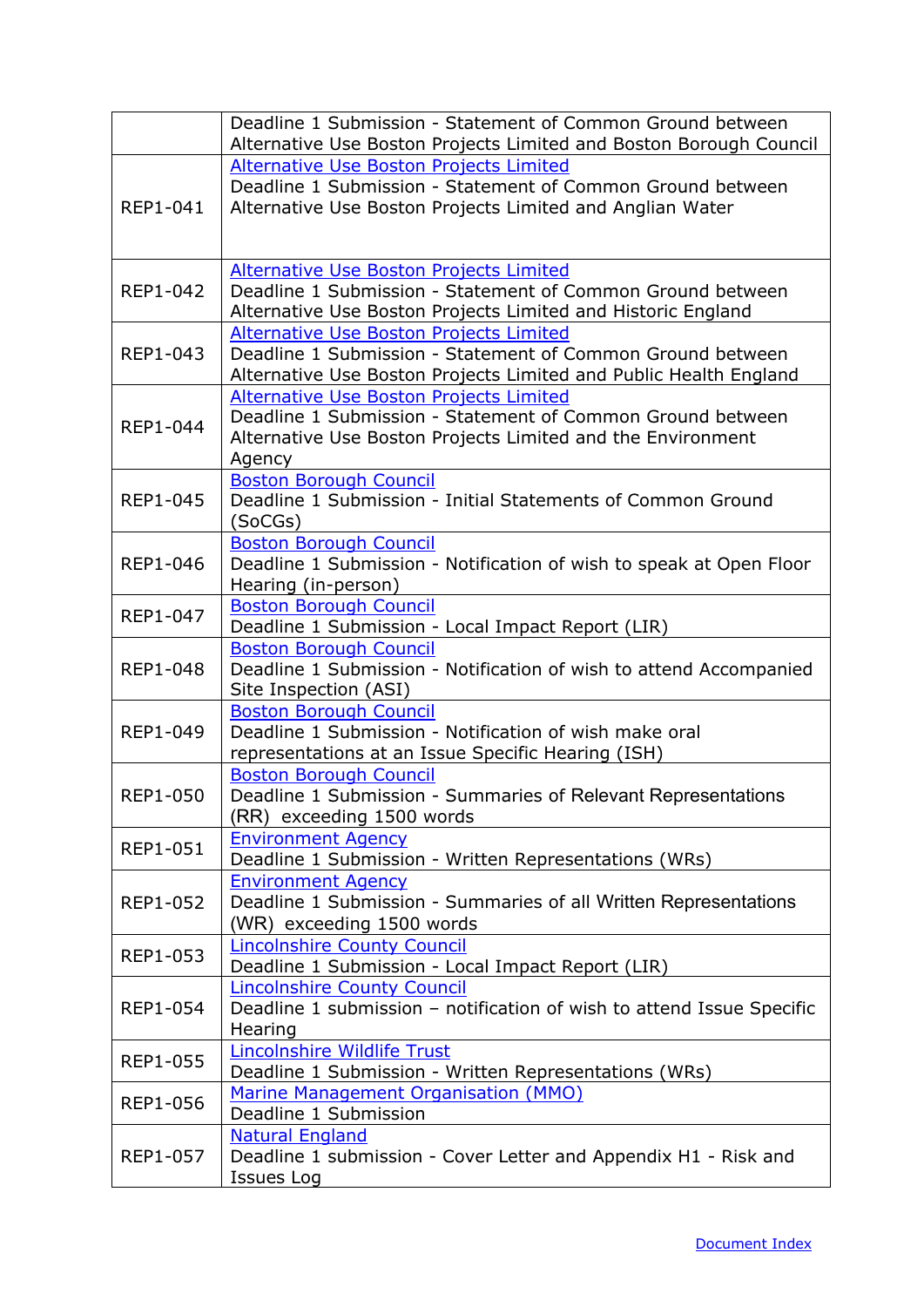<span id="page-22-0"></span>

| <b>REP1-058</b>                        | <b>Royal Society for the Protection of Birds (RSPB)</b><br>Deadline 1 Submission - Summaries of all Written Representations |  |
|----------------------------------------|-----------------------------------------------------------------------------------------------------------------------------|--|
|                                        | (WR) exceeding 1500 words                                                                                                   |  |
|                                        | Royal Society for the Protection of Birds (RSPB)<br>Deadline 1 Submission - Notification of wish make oral                  |  |
| <b>REP1-059</b>                        | representations at an Issue Specific Hearing (ISH)                                                                          |  |
|                                        |                                                                                                                             |  |
|                                        | Royal Society for the Protection of Birds (RSPB)                                                                            |  |
| <b>REP1-060</b>                        | Deadline 1 Submission - Written Representations (WRs)                                                                       |  |
|                                        | Royal Society for the Protection of Birds (RSPB)                                                                            |  |
| <b>REP1-061</b>                        | Deadline 1 Submission - Notification of wish to attend Accompanied                                                          |  |
|                                        | Site Inspection (ASI)                                                                                                       |  |
|                                        | Royal Society for the Protection of Birds (RSPB)                                                                            |  |
| REP1-062                               | Deadline 1 Submission - Comments on Relevant Representations<br>(RRs)                                                       |  |
|                                        | <b>Boston and Fosdyke Fishing Society</b>                                                                                   |  |
| REP1-063                               | Deadline 1 Submission - Notification of wish make oral                                                                      |  |
|                                        | representations at an Issue Specific Hearing (ISH)                                                                          |  |
| <b>REP1-064</b>                        | <b>Jenny Mason</b><br>Deadline 1 Submission - notification of wish to attend Accompanied                                    |  |
|                                        | Site Inspection                                                                                                             |  |
|                                        | <b>Kevin Blanchard</b>                                                                                                      |  |
| <b>REP1-065</b>                        | Deadline 1 Submission - Written Representations (WRs) 1                                                                     |  |
| <b>REP1-066</b>                        | <b>Kevin Blanchard</b>                                                                                                      |  |
|                                        | Deadline 1 Submission - Written Representations (WRs) 2                                                                     |  |
| <b>REP1-067</b>                        | <b>Kevin Blanchard</b><br>Deadline 1 Submission - Written Representations (WRs) 3                                           |  |
|                                        | Shlomo Dowen on behalf of United Kingdom Without Incineration                                                               |  |
| <b>REP1-068</b>                        | Network (UKWIN)                                                                                                             |  |
|                                        | Deadline 1 submission - Written representations (WR), summary of                                                            |  |
|                                        | WR and good practice guide                                                                                                  |  |
| <b>Late Deadline 1 Submission</b>      |                                                                                                                             |  |
|                                        | <b>Royal Society for the Protection of Birds (RSPB)</b>                                                                     |  |
| REP1-069                               | Late submission accepted at the discretion of the Examining                                                                 |  |
|                                        | Authority - Summary of Relevant Representation<br>Deadline 2 - 11 November 2021                                             |  |
|                                        |                                                                                                                             |  |
|                                        | For receipt by the ExA of:                                                                                                  |  |
|                                        | - Comments on Written Representations (WRs)                                                                                 |  |
|                                        | - Comments on Local Impact Reports (LIRs)                                                                                   |  |
|                                        | - Updated Application Guide                                                                                                 |  |
| - Responses to ExA's Written Questions |                                                                                                                             |  |
|                                        | - Applicant's Navigational Risk Assessment                                                                                  |  |
|                                        | - Applicant's draft in-principle Habitats Regulations derogation case                                                       |  |
|                                        | - Any further information requested by the ExA under Rule 17 of the Examination                                             |  |
| <b>Rules</b>                           |                                                                                                                             |  |
|                                        |                                                                                                                             |  |
| REP2-001                               | <b>Alternative Use Boston Projects Limited</b>                                                                              |  |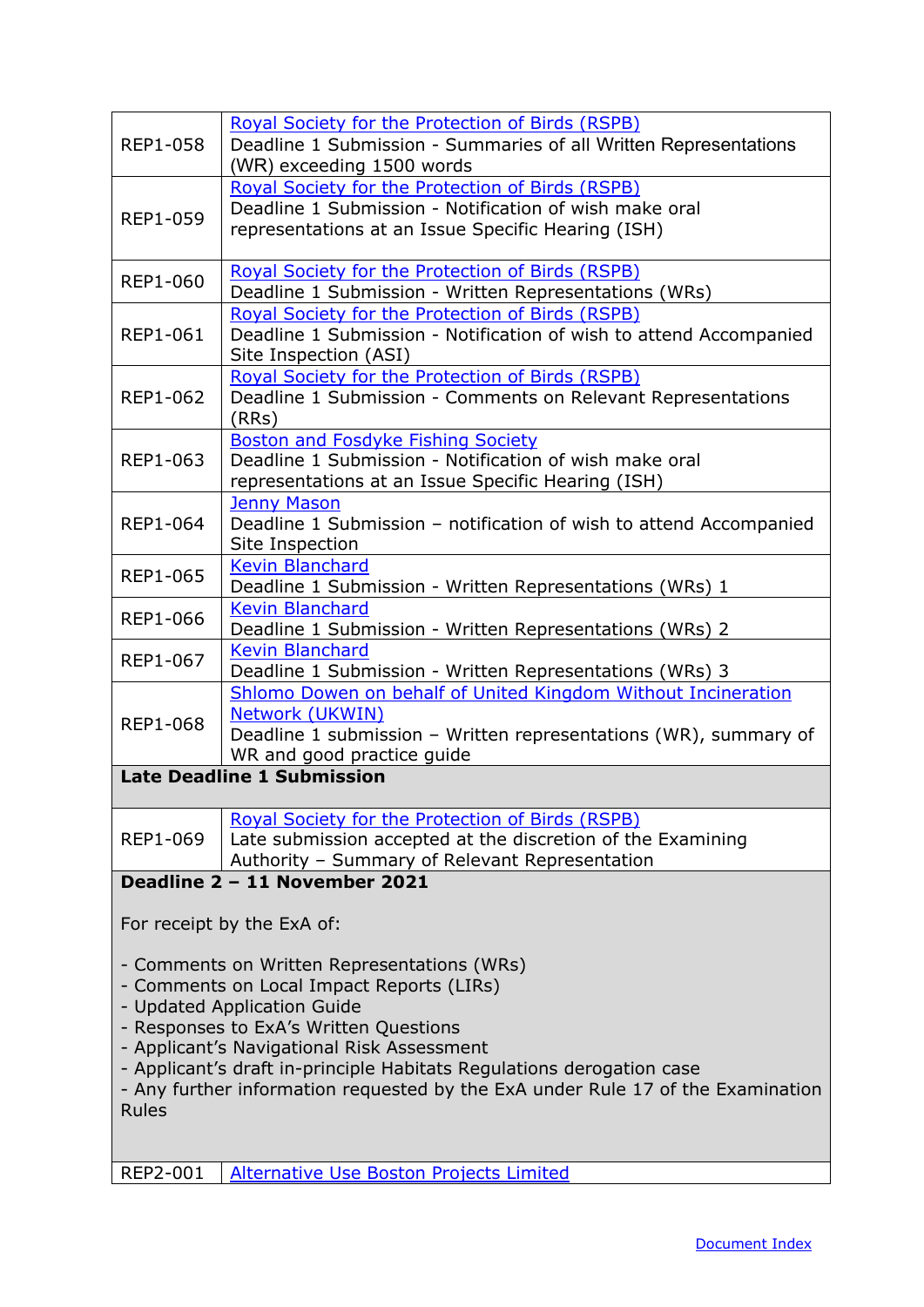|                 | Deadline 2 submission - 9.21. Cover Letter                         |
|-----------------|--------------------------------------------------------------------|
| REP2-002        | Alternative Use Boston Projects Limited                            |
|                 | Deadline 2 submission - 1.2.(1) Application Guide                  |
|                 | <b>Alternative Use Boston Projects Limited</b>                     |
| REP2-003        | Deadline 2 Submission - 8.4.(1) Statement of Common Ground         |
|                 | between Alternative Use Boston Projects Limited and Port of Boston |
|                 | (Clean)                                                            |
|                 | <b>Alternative Use Boston Projects Limited</b>                     |
| REP2-004        | Deadline 2 Submission - 8.4 Statement of Common Ground between     |
|                 | Alternative Use Boston Projects Limited and Port of Boston         |
|                 | (Tracked)                                                          |
| <b>REP2-005</b> | Alternative Use Boston Projects Limited                            |
|                 | Deadline 2 Submission - 8.9 Statement of Common Ground between     |
|                 | Alternative Use Boston Projects Limited and Boston and Fosdyke     |
|                 | <b>Fishing Society</b>                                             |
|                 | Alternative Use Boston Projects Limited                            |
| <b>REP2-006</b> | Deadline 2 Submission - 9.22 Applicant's Comments on Written       |
|                 | Representations                                                    |
|                 | <b>Alternative Use Boston Projects Limited</b>                     |
| <b>REP2-007</b> | Deadline 2 Submission - 9.23 The Applicant's Comments on           |
|                 | Lincolnshire County Council's Local Impact Report (LIR)            |
|                 | Alternative Use Boston Projects Limited                            |
| <b>REP2-008</b> | Deadline 2 Submission - 9.24 Comments on Examining Authority's     |
|                 | First Written Questions (ExQ1)                                     |
|                 | Alternative Use Boston Projects Limited                            |
| REP2-009        | Deadline 2 Submission - 9.25 Appendix A: Response to ExA's         |
|                 | Written Question Q12.0.7 (ExQ1)                                    |
| REP2-010        | <b>Alternative Use Boston Projects Limited</b>                     |
|                 | Deadline 2 Submission - 9.27 Navigation Risk Assessment            |
|                 | Alternative Use Boston Projects Limited                            |
| REP2-011        | Deadline 2 Submission - 9.28 Without Prejudice Habitats            |
|                 | Regulations Assessment Derogation Case: Assessment of              |
|                 | <b>Alternative Solutions</b>                                       |
|                 | <b>Alternative Use Boston Projects Limited</b>                     |
| REP2-012        | Deadline 2 Submission - 9.29 Without Prejudice Habitats            |
|                 | Regulations Assessment Derogation Case: Imperative Reasons of      |
|                 | Overriding Public Interest (IROPI) Case                            |
|                 | Alternative Use Boston Projects Limited                            |
| REP2-013        | Deadline 2 Submission - 9.30 Without Prejudice Habitats            |
|                 | Regulations Assessment Derogation Case: Compensation Measures      |
|                 | <b>Alternative Use Boston Projects Limited</b>                     |
| <b>REP2-014</b> | Deadline 2 Submission - 9.31 The Applicant's Comments on Boston    |
|                 | Borough Council's Local Impact Report (LIR)                        |
|                 | <b>Alternative Use Boston Projects Limited</b>                     |
| REP2-015        | Deadline 2 Submission - 9.32 Outline Reptile Precautionary Method  |
|                 | of Working (PMoW)                                                  |
|                 | <b>Alternative Use Boston Projects Limited</b>                     |
| REP2-016        | Deadline 2 Submission - 9.33 Appendix B: Response to ExA's         |
|                 | Written Question Q5.0.2                                            |
| REP2-017        | <b>Alternative Use Boston Projects Limited</b>                     |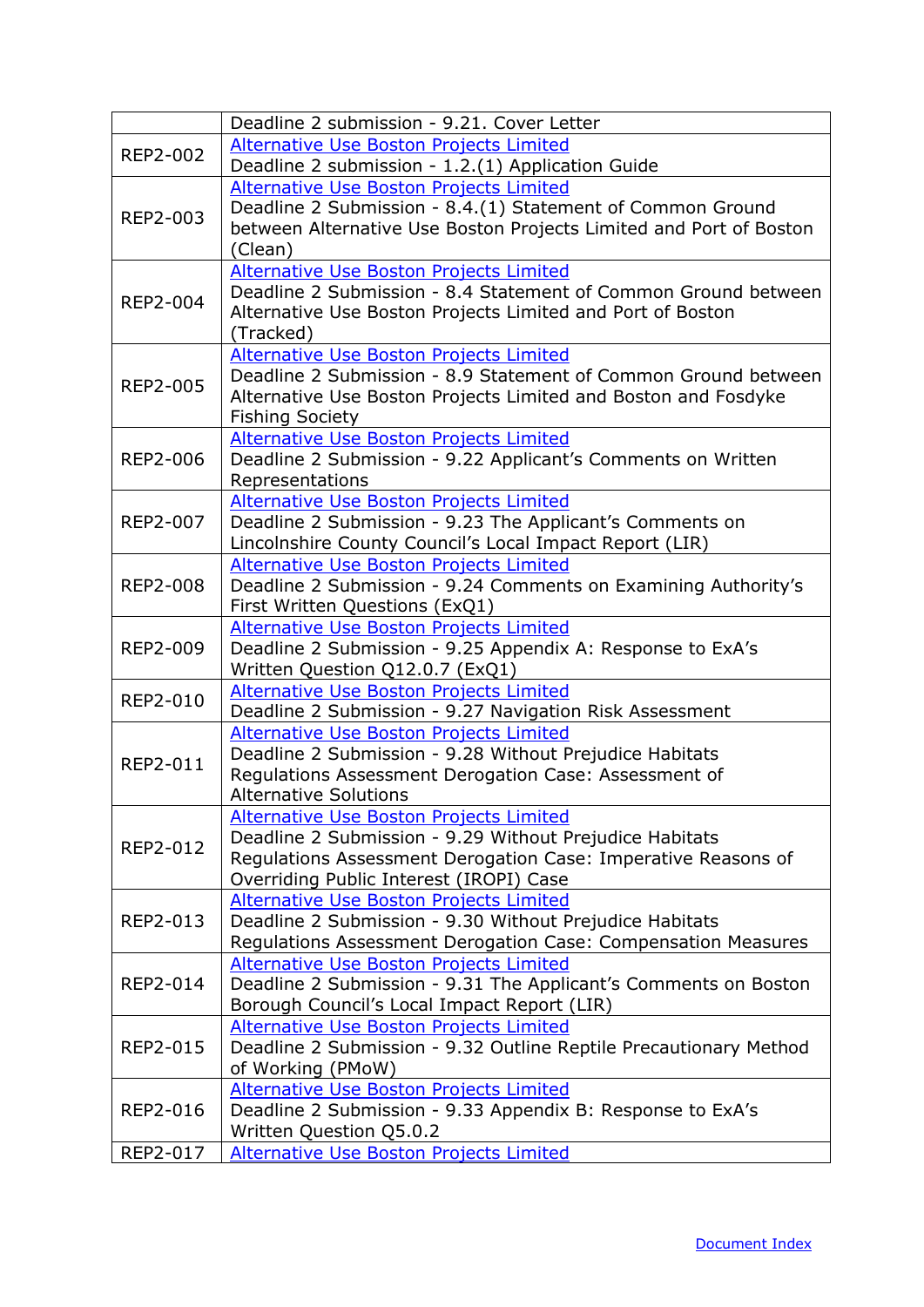|          | Deadline 2 submission - 6.3.7.(1) Chapter 9 Figure 9.15 (high                                                     |
|----------|-------------------------------------------------------------------------------------------------------------------|
|          | resolution)<br>Alternative Use Boston Projects Limited                                                            |
| REP2-018 | Deadline 2 submission - 6.3.7.(1) Chapter 9 Figure 9.15 (low                                                      |
|          | resolution)                                                                                                       |
|          | <b>Alternative Use Boston Projects Limited</b>                                                                    |
| REP2-019 | Deadline 2 submission - 6.3.9.(1) Chapter 9 Figure 9.17 (high                                                     |
|          | resolution)                                                                                                       |
|          | <b>Alternative Use Boston Projects Limited</b>                                                                    |
| REP2-020 | Deadline 2 submission - 6.3.9.(1) Chapter 9 Figure 9.17 (low                                                      |
|          | resolution)                                                                                                       |
|          | <b>Alternative Use Boston Projects Limited</b>                                                                    |
| REP2-021 | Deadline 2 Submission - 4.6. Statutory and Non-Statutory Sites or                                                 |
|          | Features of Nature Conservation and Habitats Plan (low resolution)                                                |
|          | <b>Alternative Use Boston Projects Limited</b>                                                                    |
| REP2-022 | Deadline 2 submission - 4.9.(1) Indicative Generating Station Plans                                               |
|          | (low resolution)                                                                                                  |
|          | <b>Alternative Use Boston Projects Limited</b>                                                                    |
| REP2-023 | Deadline 2 submission - 4.9.(1) Indicative Generating Station Plans                                               |
|          | (high resolution)                                                                                                 |
| REP2-024 | <b>Alternative Use Boston Projects Limited</b>                                                                    |
|          | Deadline 2 submission - 4.2. Land Plan (low resolution)                                                           |
| REP2-025 | <b>Alternative Use Boston Projects Limited</b>                                                                    |
|          | Deadline 2 submission - 4.1. Location Plan (low resolution)                                                       |
| REP2-026 | <b>Alternative Use Boston Projects Limited</b>                                                                    |
|          | Deadline 2 submission - 4.3.(1) Works Plans (high resolution)                                                     |
| REP2-027 | <b>Alternative Use Boston Projects Limited</b>                                                                    |
|          | Deadline 2 submission - 4.3.(1) Works Plans (low resolution)                                                      |
| REP2-028 | <b>Alternative Use Boston Projects Limited</b><br>Deadline 2 submission - 9.26. Navigational features and fishing |
|          | wharves on The Haven                                                                                              |
|          | <b>Alternative Use Boston Projects Limited</b>                                                                    |
| REP2-029 | Deadline 2 submission - 4.10. Indicative Electrical and Water                                                     |
|          | Connection Plans (low resolution)                                                                                 |
|          | Alternative Use Boston Projects Limited                                                                           |
| REP2-030 | Deadline 2 submission - 4.11. Indicative Wharf Plans (low                                                         |
|          | resolution)                                                                                                       |
|          | <b>Alternative Use Boston Projects Limited</b>                                                                    |
| REP2-031 | Deadline 2 submission - 4.8. Heritage Assets (low resolution)                                                     |
|          | <b>Alternative Use Boston Projects Limited</b>                                                                    |
| REP2-032 | Deadline 2 submission - 4.7. Water Bodies in a River Basin                                                        |
|          | Management Plan (low resolution                                                                                   |
|          | <b>Alternative Use Boston Projects Limited</b>                                                                    |
| REP2-033 | Deadline 2 submission - 4.4. Illustrative Landscape Plans (low                                                    |
|          | resolution)                                                                                                       |
| REP2-034 | <b>Boston Borough Council</b>                                                                                     |
|          | Deadline 2 Submission - Comments on Local Impact Reports (LIRs)                                                   |
|          | <b>Boston Borough Council</b>                                                                                     |
| REP2-035 | Deadline 2 Submission - Other: Comments on the Construction                                                       |
|          | Programme submitted by the Applicant                                                                              |
| REP2-036 | <b>Boston Borough Council</b>                                                                                     |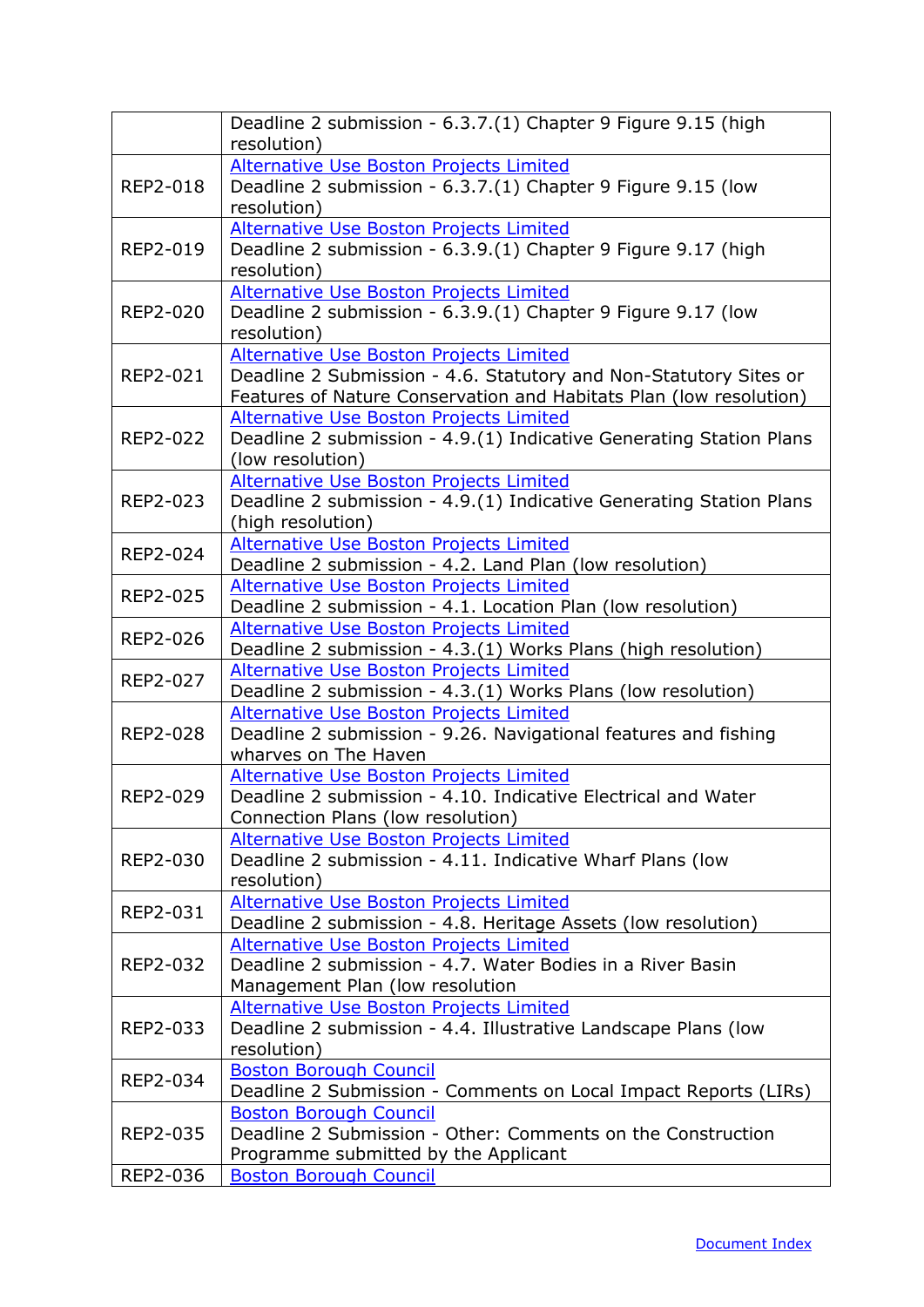|                 | Deadline 2 Submission - Other: Comments on draft DCO and other<br>submitted documents                                                                                                |
|-----------------|--------------------------------------------------------------------------------------------------------------------------------------------------------------------------------------|
| REP2-037        | <b>Boston Borough Council</b><br>Deadline 2 Submission - Comments on Written Representations<br>(WRs)                                                                                |
| REP2-038        | <b>Environment Agency</b><br>Deadline 2 Submission - Comments on Written Representations<br>(WRs)                                                                                    |
| REP2-039        | <b>Lincolnshire County Council</b><br>Deadline 2 Submission - Responses to ExA's Written Questions<br>(EXQ1)                                                                         |
| REP2-040        | Marine Management Organisation (MMO)<br>Deadline 2 Submission                                                                                                                        |
| REP2-041        | <b>Natural England</b><br>Deadline 2 Submission - Cover Letter                                                                                                                       |
| REP2-042        | <b>Natural England</b><br>Deadline 2 Submission - Comments on the Applicant's Deadline 1<br>Submissions in Relation to Air Quality [REP1-007, REP1-021, REP1-<br>0281                |
| REP2-043        | <b>Natural England</b><br>Deadline 2 Submission - Comments on the Applicant's Deadline 1<br>Submissions in Relation to Marine Mammals [REP1-025, REP1-027]                           |
| REP2-044        | <b>Natural England</b><br>Deadline 2 Submission - Comments on the Draft DCO [REP1-002]<br>and Schedule of Changes to Draft DCO [REP1-033]                                            |
| REP2-045        | <b>Natural England</b><br>Deadline 2 Submission - Comments on Habitats Regulations<br>Assessment - Ornithology Addendum [REP1-026]                                                   |
| REP2-046        | <b>Natural England</b><br>Deadline 2 Submission - Comments on 9.15: Addendum to Chapter<br>17 and Appendix 17.1 - Benthic, Ecology, Fish and Habitats [REP1-<br>0281                 |
| REP2-047        | <b>Natural England</b><br>Deadline 2 Submission - Further Natural England Advice in Relation<br>to the Alignment of the England Coast Path (ECP)                                     |
| REP2-048        | <b>Natural England</b><br>Deadline 2 Submission - Risk and Issues Log                                                                                                                |
| REP2-049        | <b>Royal Society for the Protection of Birds (RSPB)</b><br>Deadline 2 Submission - additional information about<br>Unaccompanied Site Inspection (USI) at Mouth of the Haven.        |
| <b>REP2-050</b> | Royal Society for the Protection of Birds (RSPB)<br>Deadline 2 Submission - RSPB attendance at November Issue<br>Specific Hearings for the Royal Society for the Protection of Birds |
| REP2-051        | Royal Society for the Protection of Birds (RSPB)<br>Deadline 2 Submission - Other: Comments on responses to<br><b>Relevant Representations</b>                                       |
| REP2-052        | Royal Society for the Protection of Birds (RSPB)<br>Deadline 2 Submission - Other: Note on Outline Surface Water<br>Drainage Strategy                                                |
| REP2-053        | Royal Society for the Protection of Birds (RSPB)                                                                                                                                     |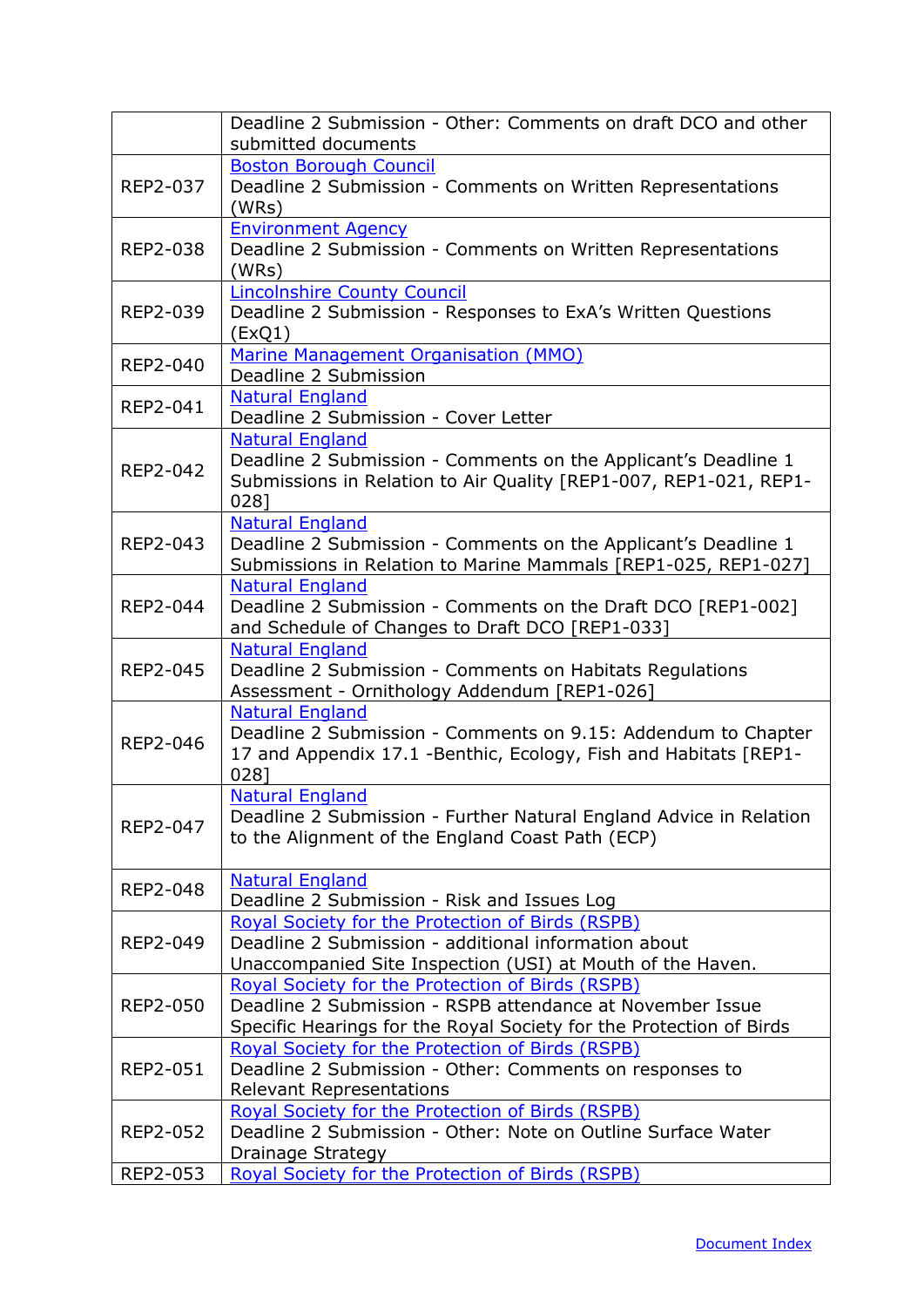<span id="page-26-0"></span>

|                                                                             | Deadline 2 Submission - Other: Note on Ornithology Addendum                                                        |
|-----------------------------------------------------------------------------|--------------------------------------------------------------------------------------------------------------------|
| REP2-054                                                                    | Royal Society for the Protection of Birds (RSPB)                                                                   |
|                                                                             | Deadline 2 Submission - Other: Note on the Statement of                                                            |
|                                                                             | Commonality<br><b>Cllr Richard Austin</b>                                                                          |
|                                                                             | Deadline 2 Submission - A Borough Councillor's comments on                                                         |
| REP2-055                                                                    | Lincolnshire County Council's Local Impact Report - Accepted at the                                                |
|                                                                             | discretion of the Examining Authority                                                                              |
|                                                                             | <b>Kevin Blanchard</b>                                                                                             |
| <b>REP2-056</b>                                                             | Deadline 2 Submission - Comments on Written Representations                                                        |
|                                                                             | (WRs)                                                                                                              |
|                                                                             | Shlomo Dowen on behalf of United Kingdom Without Incineration                                                      |
| REP2-057                                                                    | Network (UKWIN)                                                                                                    |
|                                                                             | Deadline 2 Submission - Other: Comments on Applicant's Deadline<br>1 Climate Change Document 9.6                   |
|                                                                             | Shlomo Dowen on behalf of United Kingdom Without Incineration                                                      |
|                                                                             | Network (UKWIN)                                                                                                    |
| REP2-058                                                                    | Deadline 2 Submission - Other: Comment on Applicant's Deadline 1                                                   |
|                                                                             | <b>Waste Submissions</b>                                                                                           |
|                                                                             | <b>Late Deadline 2 Submission</b>                                                                                  |
|                                                                             | <b>Alternative Use Boston Projects Limited</b>                                                                     |
|                                                                             | Deadline 2 Submission - Late submission - Accepted at the                                                          |
| REP2-059                                                                    | discretion of the Examining Authority. Applicant's proposed changes                                                |
|                                                                             | to ASI itinerary                                                                                                   |
|                                                                             | Deadline 3 - 06 December 2021                                                                                      |
|                                                                             |                                                                                                                    |
|                                                                             | For receipt by the ExA of:                                                                                         |
|                                                                             | - Post hearing submissions including written summaries of oral case                                                |
|                                                                             | - Comments on responses to ExA's Written Questions                                                                 |
|                                                                             | - Revised draft Development Consent Order (DCO)                                                                    |
|                                                                             | - Updated Book of Reference                                                                                        |
| - Land negotiations tracker, including s127 Statutory Undertakers' Land and |                                                                                                                    |
|                                                                             |                                                                                                                    |
| - Updated Application Guide                                                 |                                                                                                                    |
|                                                                             | Rights Schedule and s138 Statutory Undertakers' Apparatus Schedule                                                 |
|                                                                             | - Any further information requested by the ExA under Rule 17 of the Examination                                    |
| <b>Rules</b>                                                                |                                                                                                                    |
|                                                                             | Alternative Use Boston Projects Limited                                                                            |
| REP3-001                                                                    | Deadline 3 Submission - 9.34 Cover Letter                                                                          |
| REP3-002                                                                    | Alternative Use Boston Projects Limited                                                                            |
|                                                                             | Deadline 3 Submission - 1.2 Updated Application Guide                                                              |
|                                                                             | <b>Alternative Use Boston Projects Limited</b>                                                                     |
| REP3-003                                                                    | Deadline 3 Submission - 2.1(2) Revised draft Development Consent                                                   |
|                                                                             | Order (dDCO) (Clean)                                                                                               |
| REP3-004                                                                    | Alternative Use Boston Projects Limited<br>Deadline 3 Submission - 2.1(2) Revised draft Development Consent        |
|                                                                             | Order (dDCO) (Tracked)                                                                                             |
| REP3-005                                                                    | <b>Alternative Use Boston Projects Limited</b><br>Deadline 3 Submission - 3.3(1) Updated Book of Reference (Clean) |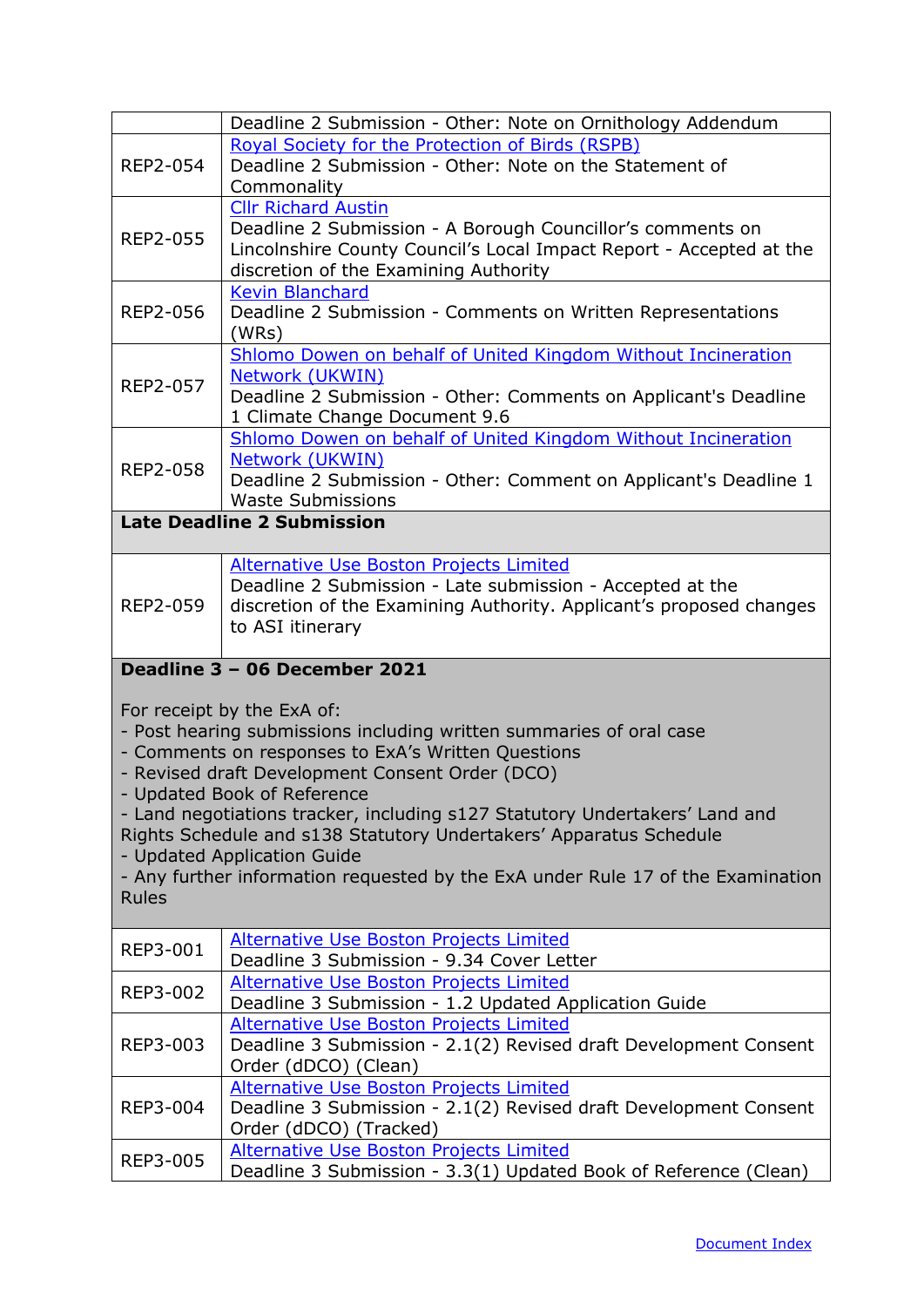| REP3-006        | <b>Alternative Use Boston Projects Limited</b><br>Deadline 3 Submission - 3.3(1) Updated Book of Reference<br>(Tracked)                                                                                                           |
|-----------------|-----------------------------------------------------------------------------------------------------------------------------------------------------------------------------------------------------------------------------------|
| REP3-007        | Alternative Use Boston Projects Limited<br>Deadline 3 Submission - Other: 7.4(1) Outline Landscape and<br>Ecological Mitigation Strategy (Clean)                                                                                  |
| <b>REP3-008</b> | <b>Alternative Use Boston Projects Limited</b><br>Deadline 3 Submission - Other: 7.4(1) Outline Landscape and<br>Ecological Mitigation Strategy (Tracked)                                                                         |
| REP3-009        | <b>Alternative Use Boston Projects Limited</b><br>Deadline 3 Submission - 9.4(1) Outline Surface and Foul Water<br>Drainage Strategy (Clean)                                                                                      |
| REP3-010        | <b>Alternative Use Boston Projects Limited</b><br>Deadline 3 Submission - 9.4(1) Outline Surface and Foul Water<br>Drainage Strategy (Tracked)                                                                                    |
| REP3-011        | <b>Alternative Use Boston Projects Limited</b><br>Deadline 3 Submission - 9.35 Written Summary of the Applicant's<br>Oral Case at Issue Specific Hearing 1 (ISH1) on draft Development<br>Consent Order (dDCO)                    |
| REP3-012        | <b>Alternative Use Boston Projects Limited</b><br>Deadline 3 Submission - 9.36 Comments on responses to ExA's<br>Written Questions (ExQ1)                                                                                         |
| REP3-013        | <b>Alternative Use Boston Projects Limited</b><br>Deadline 3 Submission - 9.37 Book of Reference Schedule of<br>Changes                                                                                                           |
| REP3-014        | <b>Alternative Use Boston Projects Limited</b><br>Deadline 3 Submission - 9.38 Land negotiations tracker, including<br>s127 Statutory Undertakers' Land and Rights Schedule and s138<br>Statutory Undertakers' Apparatus Schedule |
| REP3-015        | Alternative Use Boston Projects Limited<br>Deadline 3 Submission - 9.39 Outline Air Quality and Dust<br>Management Plan                                                                                                           |
| REP3-016        | Alternative Use Boston Projects Limited<br>Deadline 3 Submission - 9.40 Response to Environment Agency's<br>queries on Critical Infrastructure and Levels across the Application<br>Site                                          |
| REP3-017        | <b>Alternative Use Boston Projects Limited</b><br>Deadline 3 Submission - 9.41 Outline Public Right of Way (PRoW)<br>Design Guide and Stopping Up Plan                                                                            |
| REP3-018        | <b>Alternative Use Boston Projects Limited</b><br>Deadline 3 Submission - Other: 9.42 Habitats Regulations<br>Assessment (HRA) Screening and Integrity Matrices                                                                   |
| REP3-019        | <b>Alternative Use Boston Projects Limited</b><br>Deadline 3 Submission - 9.43 Autumn Surveys of Waterbirds at the<br><b>Principal Application Site</b>                                                                           |
| REP3-020        | <b>Alternative Use Boston Projects Limited</b><br>Deadline 3 Submission - 9.44 Deadline 3 Response to Environment<br>Agency's queries on Estuarine Processes                                                                      |
| REP3-021        | <b>Alternative Use Boston Projects Limited</b><br>Deadline 3 Submission - 9.45 The Applicant's note on the Examining<br>Authority's Unaccompanied Site Inspection (USI)                                                           |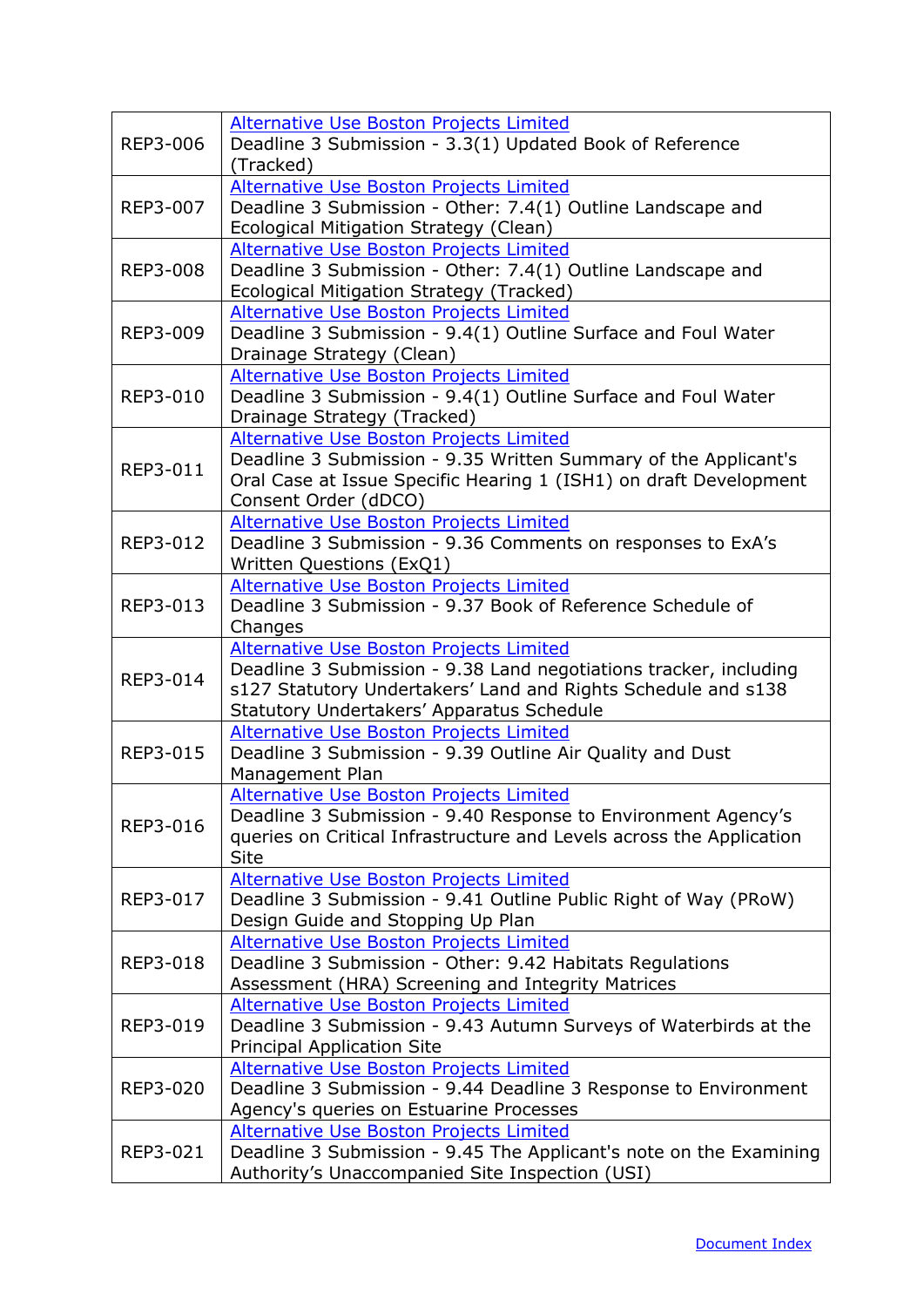| REP3-022 | <b>Alternative Use Boston Projects Limited</b><br>Deadline 3 Submission - 9.46 Schedule of Changes to the draft<br>Development Consent Order (dDCO)                                                                                        |
|----------|--------------------------------------------------------------------------------------------------------------------------------------------------------------------------------------------------------------------------------------------|
| REP3-023 | <b>Alternative Use Boston Projects Limited</b><br>Deadline 3 Submission - 9.47 Written Summary of the Applicant's<br>Oral Case at Issue Specific Hearing 2 (ISH2) on Environmental<br>Matters (Part 1)                                     |
| REP3-024 | <b>Boston Borough Council</b><br>Deadline 3 Submission - Comments on Development Consent Order<br>(DCO), Comments on responses to ExA's written questions (ExQ1)<br>and other comments following hearing sessions                          |
| REP3-025 | <b>Environment Agency</b><br>Deadline 3 Submission - Post hearing submissions including written<br>summaries of oral case                                                                                                                  |
| REP3-026 | <b>Lincolnshire County Council</b><br>Deadline 3 Submission - Post hearing submissions including written<br>summaries of oral case - Issue Specific Hearing 1 (ISH1) into the<br>draft Development Consent Order (dDCO) - 23 November 2021 |
| REP3-027 | Marine Management Organisation (MMO)<br>Deadline 3 Submission                                                                                                                                                                              |
| REP3-028 | <b>Natural England</b><br>Deadline 3 Submission - Cover Letter                                                                                                                                                                             |
| REP3-029 | <b>Natural England</b><br>Deadline 3 Submission - Appendix H3 - Natural England's Risk and<br>Issues Log Deadline 3                                                                                                                        |
| REP3-030 | <b>Natural England</b><br>Deadline 3 Submission - Appendix I2 - Natural England's Written<br>Summary of Oral Representations made at Issue Specific Hearing 2<br>(ISH2): Environmental Matters                                             |
| REP3-031 | <b>Natural England</b><br>Deadline 3 Submission - Appendix J1 -Natural England's Advice on<br>BAEP Derogation Case - Alternatives and Compensation Measures                                                                                |
| REP3-032 | Royal Society for the Protection of Birds (RSPB)<br>Deadline 3 Submission - Response to Examining Authorities queries<br>on the Unaccompanied Site Inspection (USI) for the Royal Society<br>for the Protection of Birds [PD-009]          |
| REP3-033 | Royal Society for the Protection of Birds (RSPB)<br>Deadline 3 Submission - Comments on Responses to the Examining<br>Authority's First Written Questions (ExQ1)                                                                           |
| REP3-034 | Royal Society for the Protection of Birds (RSPB)<br>Deadline 3 Submission - Note on breeding redshanks on The Wash                                                                                                                         |
| REP3-035 | Royal Society for the Protection of Birds (RSPB)<br>Deadline 3 Submission - Summary of Comments on Issue Specific<br>Hearing 2 (ISH2): Environmental Matters                                                                               |
| REP3-036 | United Kingdom Without Incineration Network (UKWIN)<br>Deadline 3 Submission - Comments on Responses to the Examining<br>Authority's First Written Questions (ExQ1)                                                                        |
| REP3-037 | United Kingdom Without Incineration Network (UKWIN)<br>Deadline 3 Submission - Response to REP2-006                                                                                                                                        |
| REP3-038 | United Kingdom Without Incineration Network (UKWIN)<br>Deadline 3 Submission - Response to REP2-011                                                                                                                                        |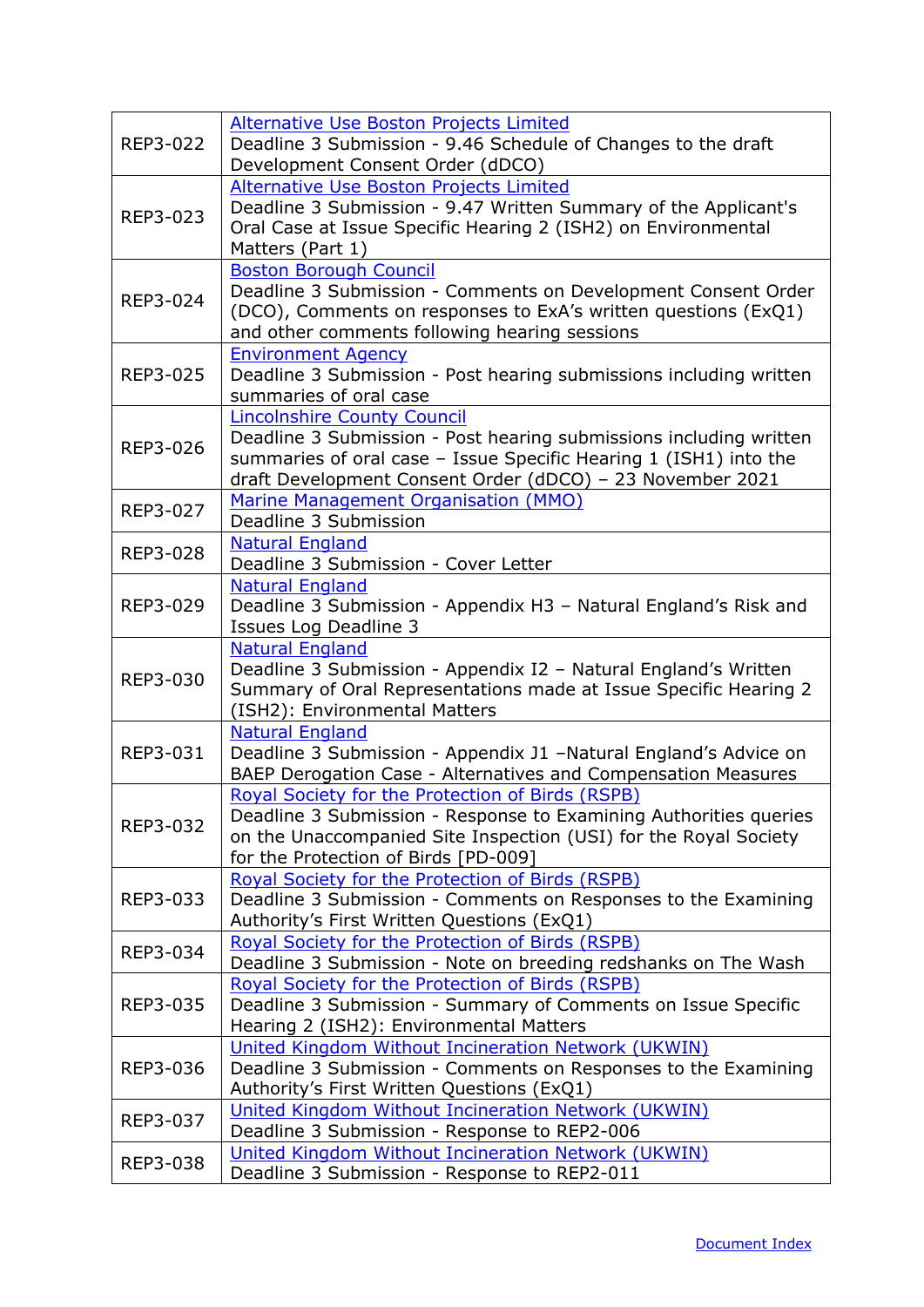<span id="page-29-0"></span>

| REP3-039                                                                                                                                                                                                                                                                                                                | United Kingdom Without Incineration Network (UKWIN)<br>Deadline 3 Submission - Post hearing submissions including written<br>summaries of oral case - Issue Specific Hearing 2 (ISH2) Item 6 -<br><b>Comments on Environmental Matters</b> |
|-------------------------------------------------------------------------------------------------------------------------------------------------------------------------------------------------------------------------------------------------------------------------------------------------------------------------|--------------------------------------------------------------------------------------------------------------------------------------------------------------------------------------------------------------------------------------------|
|                                                                                                                                                                                                                                                                                                                         | <b>Late Deadline 3 Submission</b>                                                                                                                                                                                                          |
| REP3-040                                                                                                                                                                                                                                                                                                                | Alternative Use Boston Projects Limited<br>Late Deadline 3 Submission - Accepted at the discretion of the<br>Examining Authority. Additional information for Unaccompanied Site<br>Inspection                                              |
|                                                                                                                                                                                                                                                                                                                         | Deadline 4 - 13 December 2021                                                                                                                                                                                                              |
| For receipt by the ExA of:<br>- Comments on revised draft DCO<br>- Updated Statement of Commonality of SoCGs<br>- Updated Application Guide<br>- Comments on draft in-principle Habitats Regulations derogation case<br>- Any further information requested by the ExA under Rule 17 of the Examination<br><b>Rules</b> |                                                                                                                                                                                                                                            |
| REP4-001                                                                                                                                                                                                                                                                                                                | <b>Alternative Use Boston Projects Limited</b><br>Deadline 4 Submission - 9.48 Cover Letter                                                                                                                                                |
| REP4-002                                                                                                                                                                                                                                                                                                                | <b>Alternative Use Boston Projects Limited</b><br>Deadline 4 Submission - 1.2(3) Updated Application Guide                                                                                                                                 |
| REP4-003                                                                                                                                                                                                                                                                                                                | <b>Alternative Use Boston Projects Limited</b><br>Deadline 4 Submission - 8.1(1) Statement of Common Ground<br>between Alternative Use Boston Projects Limited and Lincolnshire<br>County Council (Clean)                                  |
| REP4-004                                                                                                                                                                                                                                                                                                                | <b>Alternative Use Boston Projects Limited</b><br>Deadline 4 Submission - 8.1(1) Statement of Common Ground<br>between Alternative Use Boston Projects Limited and Lincolnshire<br>County Council (Tracked)                                |
| REP4-005                                                                                                                                                                                                                                                                                                                | Alternative Use Boston Projects Limited<br>Deadline 4 Submission - 8.2(1) Statement of Common Ground<br>between Alternative Use Boston Projects Limited and the<br>Environment Agency (Clean)                                              |
| <b>REP4-006</b>                                                                                                                                                                                                                                                                                                         | <b>Alternative Use Boston Projects Limited</b><br>Deadline 4 Submission - 8.2(1) Statement of Common Ground<br>between Alternative Use Boston Projects Limited and the<br>Environment Agency (Tracked)                                     |
| REP4-007                                                                                                                                                                                                                                                                                                                | <b>Alternative Use Boston Projects Limited</b><br>Deadline 4 Submission - 8.3(1) Statement of Common Ground<br>between Alternative Use Boston Projects Limited and Historic<br>England (Clean)                                             |
| <b>REP4-008</b>                                                                                                                                                                                                                                                                                                         | <b>Alternative Use Boston Projects Limited</b><br>Deadline 4 Submission - 8.3(1) Statement of Common Ground<br>between Alternative Use Boston Projects Limited and Historic<br>England (Tracked)                                           |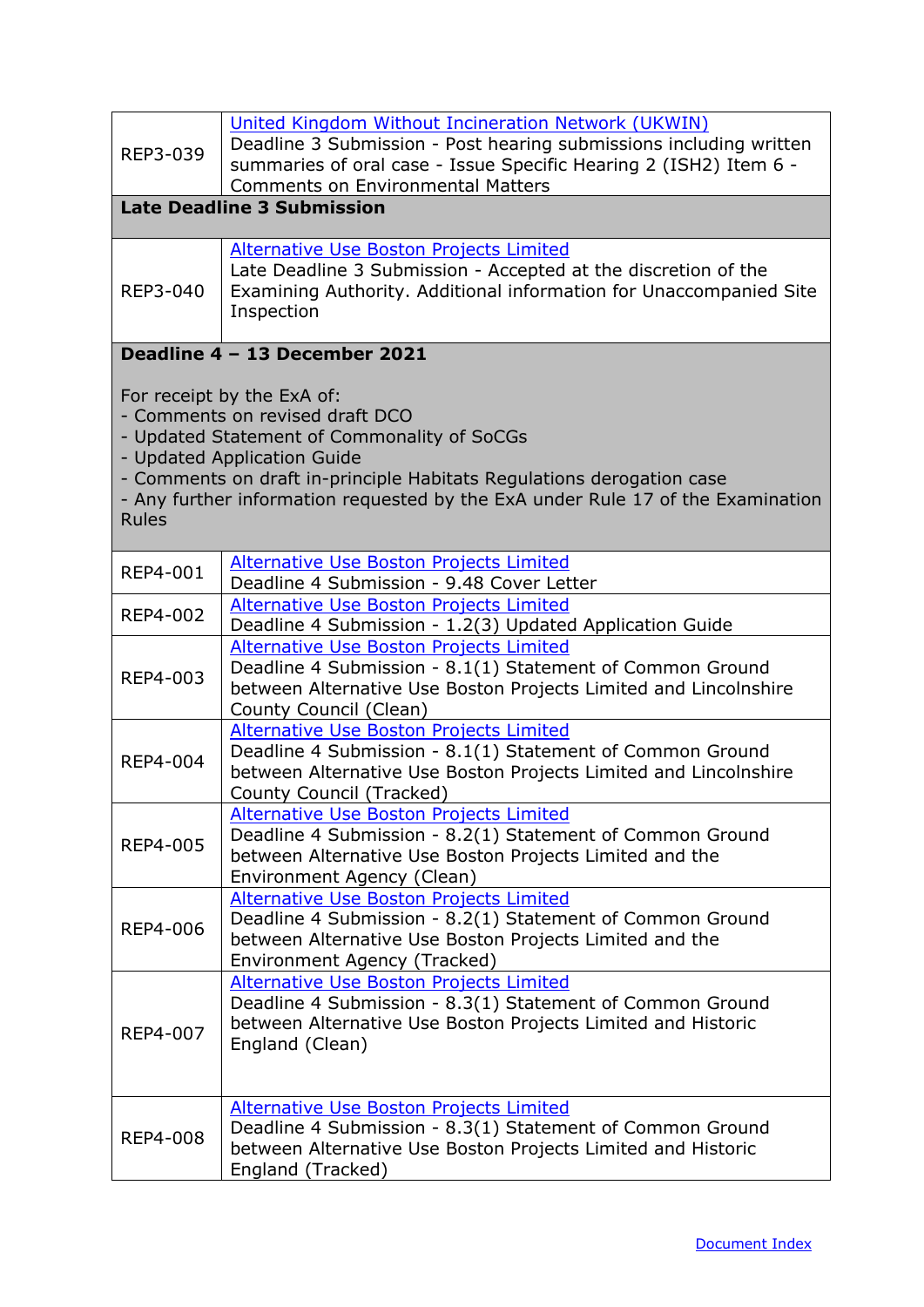| REP4-009        | Alternative Use Boston Projects Limited<br>Deadline 4 Submission - 8.5(1) Statement of Common Ground<br>between Alternative Use Boston Projects Limited and UK Health<br>Security Agency (UKHSA) (formerly Public Health England) (Clean)                      |
|-----------------|----------------------------------------------------------------------------------------------------------------------------------------------------------------------------------------------------------------------------------------------------------------|
| REP4-010        | <b>Alternative Use Boston Projects Limited</b><br>Deadline 4 Submission - 8.5(1) Statement of Common Ground<br>between Alternative Use Boston Projects Limited and UK Health<br>Security Agency (UKHSA) (formerly Public Health England)<br>(Tracked)          |
| REP4-011        | Alternative Use Boston Projects Limited<br>Deadline 4 Submission - 8.7(1) Statement of Common Ground<br>between Alternative Use Boston Projects Limited and Boston<br>Borough Council (Clean)                                                                  |
| REP4-012        | Alternative Use Boston Projects Limited<br>Deadline 4 Submission - 8.7(1) Statement of Common Ground<br>between Alternative Use Boston Projects Limited and Boston<br>Borough Council (Tracked)                                                                |
| REP4-013        | Alternative Use Boston Projects Limited<br>Deadline 4 Submission - 9.3(1) Updated Statement of Commonality<br>of Statements of Common Ground (SoCG)                                                                                                            |
| REP4-014        | <b>Alternative Use Boston Projects Limited</b><br>Deadline 4 Submission - 9.49 Response to the Marine Management<br>Organisation (MMO) and Natural England's queries regarding Marine<br>Mammals and Fish                                                      |
| REP4-015        | <b>Alternative Use Boston Projects Limited</b><br>Deadline 4 Submission - 9.50 Noise Modelling and Mapping Relating<br>to Bird Disturbance at the Principal Application Site                                                                                   |
| REP4-016        | <b>Alternative Use Boston Projects Limited</b><br>Deadline 4 Submission - 9.51 Air Quality Deposition Monitoring Plan                                                                                                                                          |
| REP4-017        | <b>Alternative Use Boston Projects Limited</b><br>Deadline 4 Submission - 9.52 Geoarchaeological Borehole Survey                                                                                                                                               |
| REP4-018        | <b>Alternative Use Boston Projects Limited</b><br>Deadline 4 Submission - 9.53 Lightweight Aggregate Technical Note                                                                                                                                            |
| REP4-019        | <b>Alternative Use Boston Projects Limited</b><br>Deadline 4 Submission - 9.54 Technical Note on the Carbon<br>Recovery System                                                                                                                                 |
| <b>REP4-020</b> | <b>Alternative Use Boston Projects Limited</b><br>Deadline 4 Submission - 9.55 The Applicant's Response to United<br>Kingdom Without Incineration Network's (UKWIN) Oral Submission<br>at Issue Specific Hearing 2 (ISH2) on Environmental Matters (Part<br>1) |
| REP4-021        | <b>Lincolnshire Wildlife Trust</b><br>Deadline 4 Submission - Comments on draft in-principle Habitats<br>Regulations derogation case                                                                                                                           |
| REP4-022        | Marine Management Organisation (MMO)<br>Deadline 4 submission                                                                                                                                                                                                  |
| REP4-023        | <b>Natural England</b><br>Deadline 4 Submission                                                                                                                                                                                                                |
| REP4-024        | <b>Royal Society for the Protection of Birds (RSPB)</b><br>Deadline 4 Submission - Cover letter                                                                                                                                                                |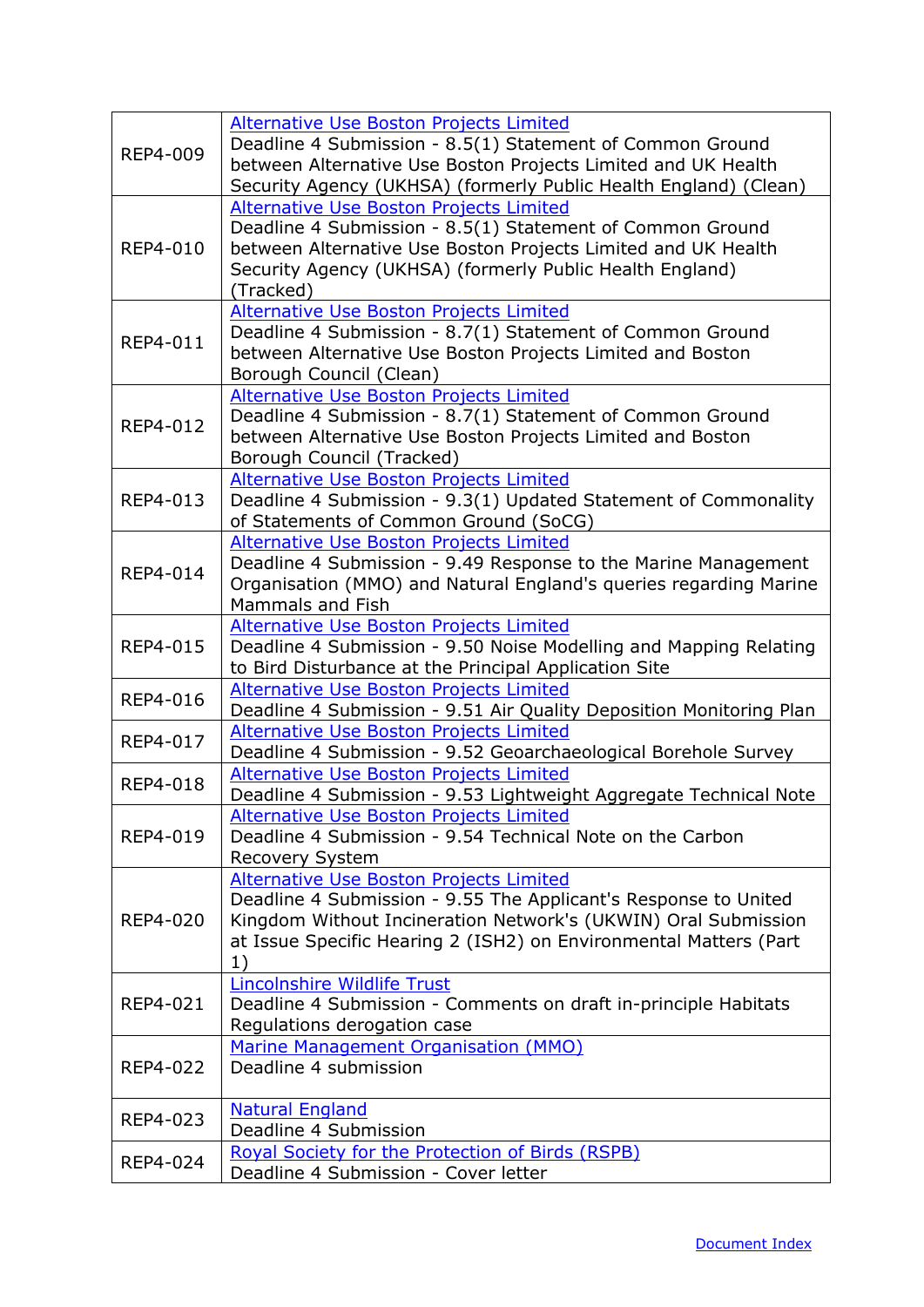<span id="page-31-0"></span>

| REP4-025        | <b>Royal Society for the Protection of Birds (RSPB)</b><br>Deadline 4 Submission - Response to the Applicant's Comments on<br>our Written Representations submitted at Deadline 1                                                           |
|-----------------|---------------------------------------------------------------------------------------------------------------------------------------------------------------------------------------------------------------------------------------------|
| REP4-026        | Royal Society for the Protection of Birds (RSPB)<br>Deadline 4 Submission - Final comments on the Ornithology<br>Addendum (Clean)                                                                                                           |
| REP4-027        | Royal Society for the Protection of Birds (RSPB)<br>Deadline 4 Submission - Final comments on the Ornithology<br>Addendum (Tracked)                                                                                                         |
| REP4-028        | Royal Society for the Protection of Birds (RSPB)<br>Deadline 4 Submission - Comments on draft in-principle Habitats<br>Regulations derogation case                                                                                          |
|                 | Deadline 5 - 25 January 2022                                                                                                                                                                                                                |
| <b>Rules</b>    | For receipt by the ExA of:<br>- Responses to Second Written Questions<br>- Responses to ExA's commentary on the draft DCO<br>- Updated Application Guide<br>- Any further information requested by the ExA under Rule 17 of the Examination |
| <b>REP5-001</b> | Alternative Use Boston Projects Limited<br>Deadline 5 Submission - 9.56 Cover Letter                                                                                                                                                        |
| <b>REP5-002</b> | <b>Alternative Use Boston Projects Limited</b><br>Deadline 5 Submission - 1.2 Application Guide                                                                                                                                             |
| REP5-003        | <b>Alternative Use Boston Projects Limited</b><br>Deadline 5 Submission - 9.42(1) Habitats Regulations Assessment<br>Screening and Integrity Matrices                                                                                       |
| <b>REP5-004</b> | <b>Alternative Use Boston Projects Limited</b><br>Deadline 5 Submission - 9.57 The Applicant's Responses to the<br>Examining Authority's Second Written Questions (ExQ2)                                                                    |
| <b>REP5-005</b> | <b>Alternative Use Boston Projects Limited</b><br>Deadline 5 Submission - 9.58 The Applicant's Responses to the<br>Examining Authority's Commentary on the Draft Development<br>Consent Order (dDCO)                                        |
| <b>REP5-006</b> | <b>Alternative Use Boston Projects Limited</b><br>Deadline 5 Submission - 9.59 Chapter 17 Marine and Coastal<br>Ecology and Appendix 17.1 Habitats Regulations Assessment Update                                                            |
| <b>REP5-007</b> | <b>Alternative Use Boston Projects Limited</b><br>Deadline 5 Submission - 9.60 Note responding to Royal Society for<br>the Protection of Birds (RSPB) concerns in relation to Geographical<br>Scope of Habitats Regulations Assessment      |
| <b>REP5-008</b> | <b>Alternative Use Boston Projects Limited</b><br>Deadline 5 Submission - 9.63 Report on Outstanding Deadline 2, 3<br>and 4 Submissions                                                                                                     |
| <b>REP5-009</b> | Alternative Use Boston Projects Limited<br>Deadline 5 Submission - 9.64 The Applicant's Response to United<br>Kingdom Without Incineration Network's (UKWIN) Comments                                                                       |
| REP5-010        | <b>Environment Agency</b>                                                                                                                                                                                                                   |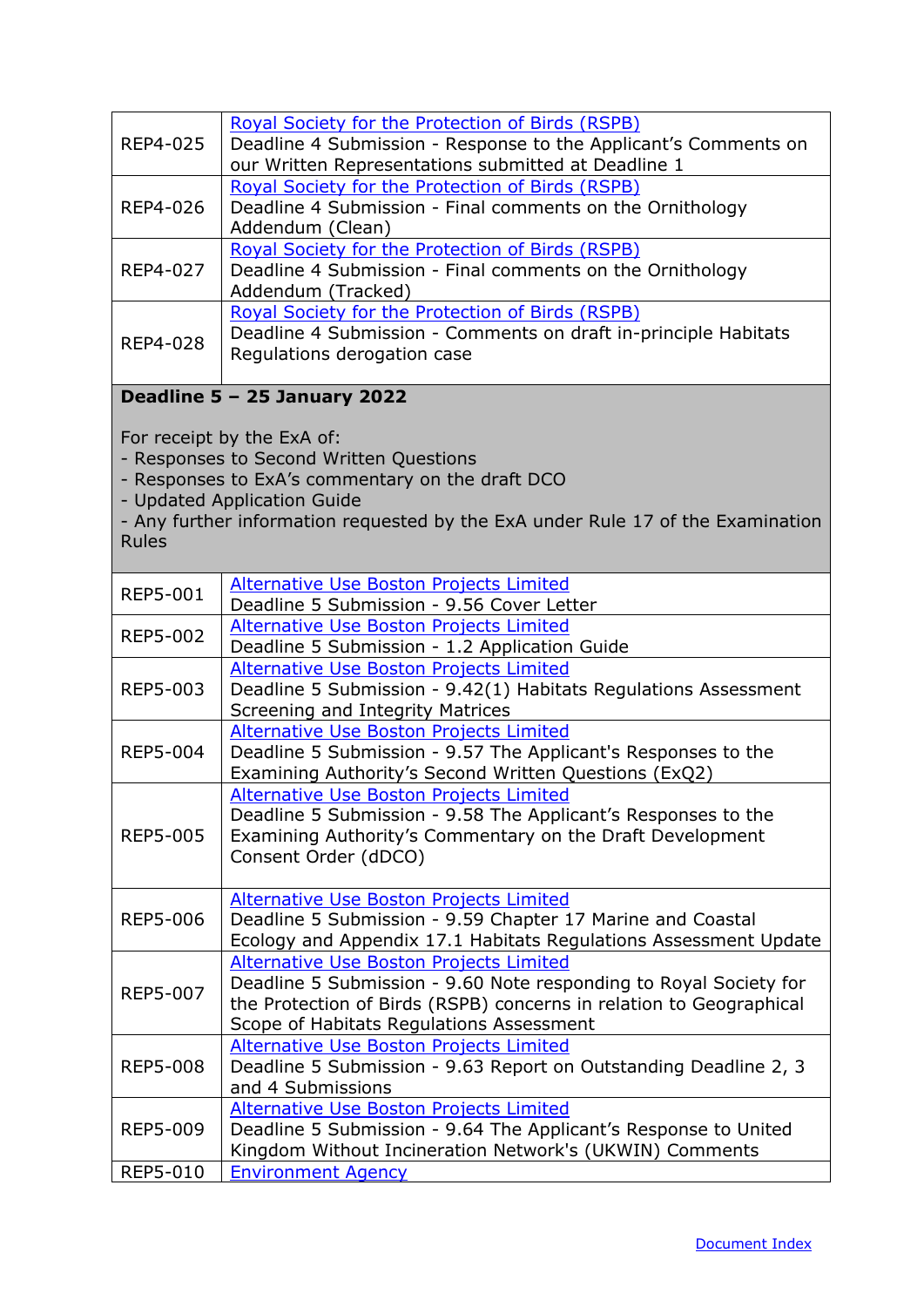|                                                                  | Deadline 5 Submission - Responses to Second Written Questions<br>(ExQ2) |  |
|------------------------------------------------------------------|-------------------------------------------------------------------------|--|
| REP5-011                                                         | Marine Management Organisation (MMO)                                    |  |
|                                                                  | Deadline 5 Submission                                                   |  |
|                                                                  | <b>Natural England</b>                                                  |  |
| REP5-012                                                         | Deadline 5 submission - Cover Letter and Responses to Second            |  |
|                                                                  | Written Questions (ExQ2)                                                |  |
|                                                                  | <b>Natural England</b>                                                  |  |
| REP5-013                                                         | Deadline 5 Submission - Appendix B3 Natural England's Advice on         |  |
|                                                                  | Ornithology Documents Submitted at Deadline 3 and 4                     |  |
|                                                                  | <b>Natural England</b>                                                  |  |
| REP5-014                                                         | Deadline 5 Submission - Appendix D3 Natural England's Advice on         |  |
|                                                                  | Outline Air Quality and Dust Management Plan [REP3-015] and Air         |  |
|                                                                  | Quality Deposition Monitoring Plan [REP4-016]                           |  |
|                                                                  | <b>Natural England</b>                                                  |  |
| <b>REP5-015</b>                                                  | Deadline 5 Submission - Appendix E3 Natural England's Comments          |  |
|                                                                  | on Public Rights of Way                                                 |  |
|                                                                  | <b>Natural England</b>                                                  |  |
| <b>REP5-016</b>                                                  | Deadline 5 Submission - Appendix F3 Natural England's Comments          |  |
|                                                                  | on draft Development Consent Order (dDCO) [REP3-004] and                |  |
|                                                                  | Schedule of Changes [REP3-022]                                          |  |
|                                                                  | <b>Natural England</b>                                                  |  |
| REP5-017                                                         | Deadline 5 Submission - Appendix J2 Natural England's Advice on         |  |
|                                                                  | Outline Landscape Ecological Mitigation Strategy (OLEMS) [REP3-         |  |
|                                                                  | 0081                                                                    |  |
|                                                                  | Royal Society for the Protection of Birds (RSPB)                        |  |
| <b>REP5-018</b>                                                  | Deadline 5 Submission - Summary of the RSPB's position and key          |  |
|                                                                  | concerns regarding the Boston Alternative Energy Facility               |  |
|                                                                  | Development Consent Order (DCO) Application                             |  |
|                                                                  | Royal Society for the Protection of Birds (RSPB)                        |  |
| REP5-019                                                         | Deadline 5 Submission - Responses to Second Written Questions           |  |
|                                                                  | (EXQ2)                                                                  |  |
|                                                                  | United Kingdom Without Incineration Network (UKWIN)                     |  |
| <b>REP5-020</b>                                                  | Deadline 5 Submission - UKWIN response to applicant's REP 9.55          |  |
|                                                                  | (REP4-020)                                                              |  |
|                                                                  |                                                                         |  |
| <b>Late Deadline 5 Submission</b>                                |                                                                         |  |
|                                                                  | <b>Natural England</b>                                                  |  |
|                                                                  | Late Deadline 5 Submission, accepted at the discretion of the           |  |
| REP5-021                                                         | Examining Authority - Appendix H4 Natural England's Risk and            |  |
|                                                                  | Issues Log                                                              |  |
|                                                                  |                                                                         |  |
| Deadline 6 Submission - 8 February 2022                          |                                                                         |  |
|                                                                  |                                                                         |  |
|                                                                  | For receipt by the ExA of:                                              |  |
| - Document Index                                                 |                                                                         |  |
| - Responses to the ExA's further Written Questions (if required) |                                                                         |  |
| - Comments on Applicant's revised draft DCO (if any)             |                                                                         |  |

<span id="page-32-0"></span>- Comments on any additional information/submissions received by D5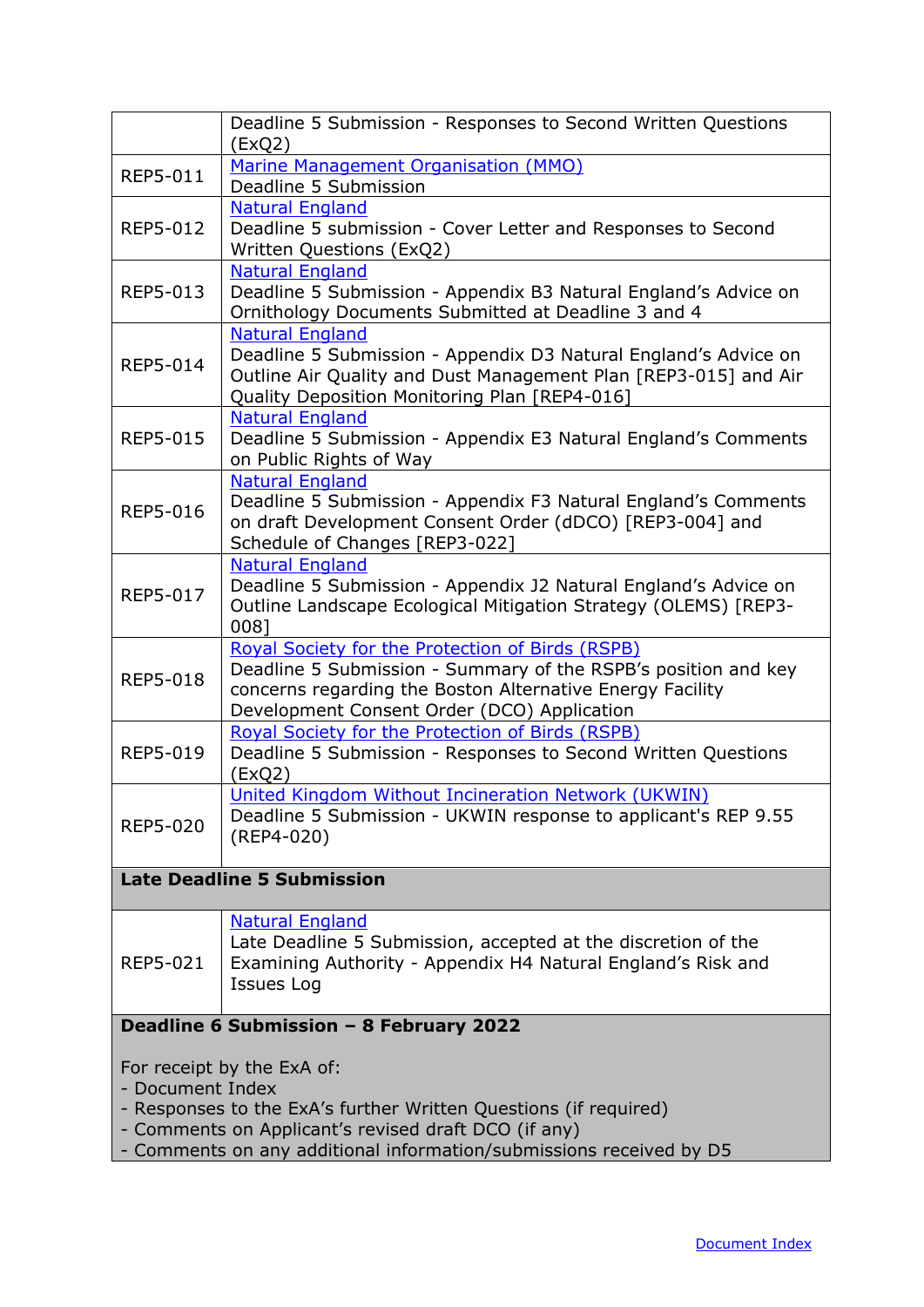- Any further information requested by the ExA under Rule 17 of the Examination Rules

| REP6-001        | <b>Alternative Use Boston Projects Limited</b><br>Deadline 6 Submission - 1.2(5) Application Guide          |
|-----------------|-------------------------------------------------------------------------------------------------------------|
|                 | <b>Alternative Use Boston Projects Limited</b>                                                              |
| REP6-002        | Deadline 6 Submission - 2.1(3) Draft Development Consent Order                                              |
|                 | (Clean)                                                                                                     |
|                 | <b>Alternative Use Boston Projects Limited</b>                                                              |
| REP6-003        | Deadline 6 Submission - 2.1(3) Draft Development Consent Order                                              |
|                 | (Tracked)                                                                                                   |
|                 | <b>Alternative Use Boston Projects Limited</b>                                                              |
|                 | Deadline 6 submission - 8.1 Statement of Common Ground between                                              |
| REP6-004        | Alternative Use Boston Projects Limited and Lincolnshire County                                             |
|                 | Council (Clean)                                                                                             |
|                 | <b>Alternative Use Boston Projects Limited</b>                                                              |
|                 | Deadline 6 submission - 8.1 Statement of Common Ground between                                              |
| REP6-005        | Alternative Use Boston Projects Limited and Lincolnshire County                                             |
|                 | Council (Tracked)                                                                                           |
|                 | <b>Alternative Use Boston Projects Limited</b>                                                              |
|                 | Deadline 6 submission - 8.10 Statement of Common Ground                                                     |
| REP6-006        | between Alternative Use Boston Projects Ltd and Marine                                                      |
|                 | Management Organisation (Clean)                                                                             |
|                 | <b>Alternative Use Boston Projects Limited</b>                                                              |
| REP6-007        | Deadline 6 submission - 8.10 Statement of Common Ground                                                     |
|                 | between Alternative Use Boston Projects Ltd and Marine                                                      |
|                 | Management Organisation (Tracked)                                                                           |
|                 | <b>Alternative Use Boston Projects Limited</b>                                                              |
| <b>REP6-008</b> | Deadline 6 Submission - 8.2(2) Statement of Common Ground                                                   |
|                 | between Alternative Use Boston Projects Limited and the                                                     |
|                 | Environment Agency (Clean)                                                                                  |
|                 | <b>Alternative Use Boston Projects Limited</b>                                                              |
| REP6-009        | Deadline 6 Submission - 8.2(2) Statement of Common Ground                                                   |
|                 | between Alternative Use Boston Projects Limited and the                                                     |
|                 | Environment Agency (Tracked)                                                                                |
|                 | <b>Alternative Use Boston Projects Limited</b>                                                              |
| REP6-010        | Deadline 6 submission - 8.3 Statement of Common Ground between                                              |
|                 | Alternative Use Boston Projects Limited and Historic England (Clean)                                        |
|                 | <b>Alternative Use Boston Projects Limited</b>                                                              |
| REP6-011        | Deadline 6 submission - 8.3 Statement of Common Ground between                                              |
|                 | Alternative Use Boston Projects Limited and Historic England                                                |
|                 | (Tracked)                                                                                                   |
|                 | <b>Alternative Use Boston Projects Limited</b><br>Deadline 6 Submission - 8.4(2) Statement of Common Ground |
| REP6-012        | between Alternative Use Boston Projects Limited and Port of Boston                                          |
|                 |                                                                                                             |
|                 | (Clean)<br>Alternative Use Boston Projects Limited                                                          |
|                 | Deadline 6 Submission - 8.4(2) Statement of Common Ground                                                   |
| REP6-013        | between Alternative Use Boston Projects Limited and Port of Boston                                          |
|                 | (Tracked)                                                                                                   |
|                 |                                                                                                             |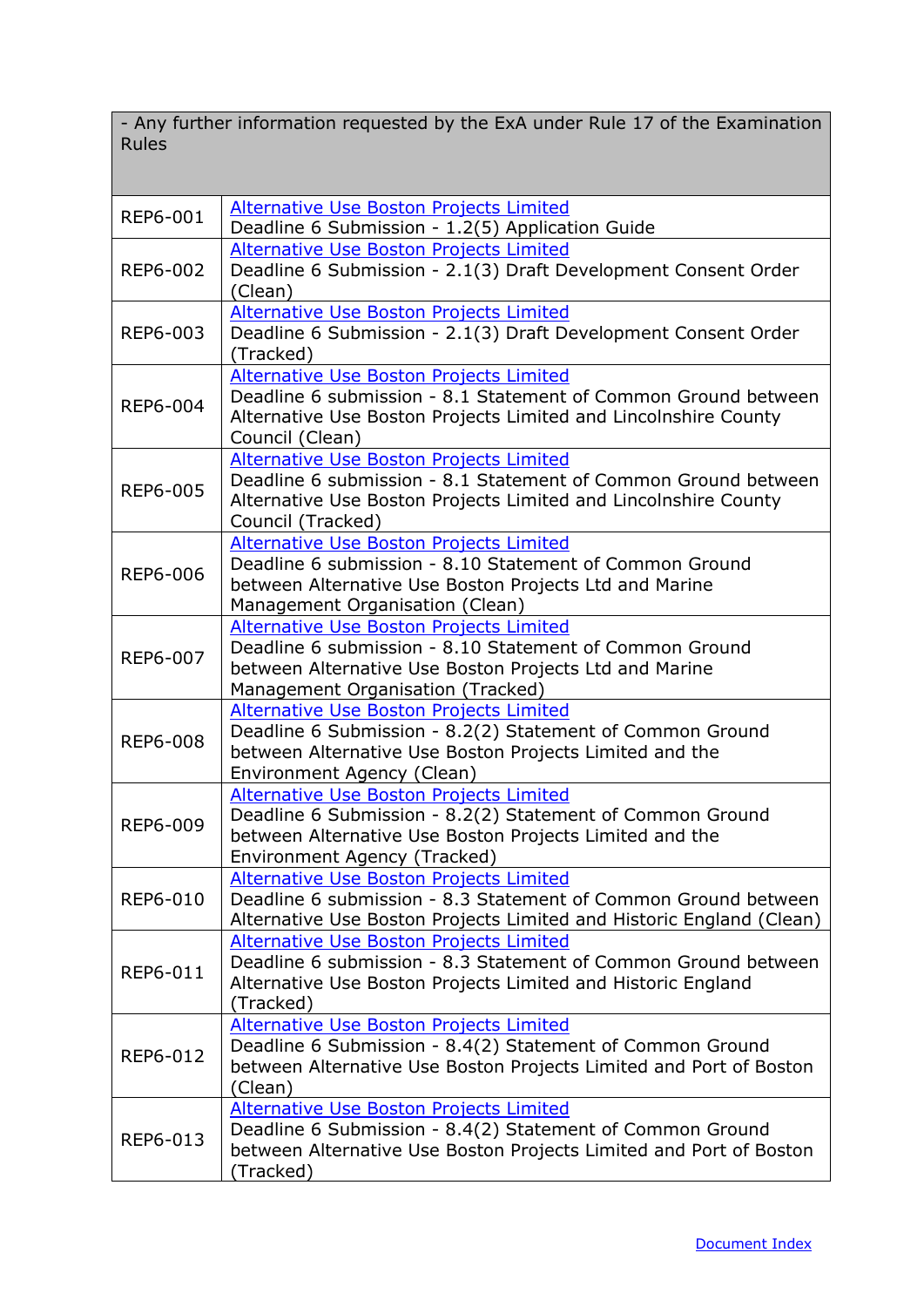| REP6-014        | <b>Alternative Use Boston Projects Limited</b><br>Deadline 6 submission - 8.5 Statement of Common Ground between<br>Alternative Use Boston Projects Limited and UK Health Security<br>Agency (UKHSA) (Clean)   |
|-----------------|----------------------------------------------------------------------------------------------------------------------------------------------------------------------------------------------------------------|
| <b>REP6-015</b> | <b>Alternative Use Boston Projects Limited</b><br>Deadline 6 submission - 8.5 Statement of Common Ground between<br>Alternative Use Boston Projects Limited and UK Health Security<br>Agency (UKHSA) (Tracked) |
| REP6-016        | Alternative Use Boston Projects Limited<br>Deadline 6 submission - 8.7 Statement of Common Ground between<br>Alternative Use Boston Projects Limited and Boston Borough Council<br>(Clean)                     |
| REP6-017        | Alternative Use Boston Projects Limited<br>Deadline 6 submission - 8.7 Statement of Common Ground between<br>Alternative Use Boston Projects Limited and Boston Borough Council<br>(Tracked)                   |
| <b>REP6-018</b> | <b>Alternative Use Boston Projects Limited</b><br>Deadline 6 submission - 8.8 Statement of Common Ground between<br>Alternative Use Boston Projects Limited and Anglian Water (Clean)                          |
| REP6-019        | Alternative Use Boston Projects Limited<br>Deadline 6 submission - 8.8 Statement of Common Ground between<br>Alternative Use Boston Projects Limited and Anglian Water<br>(Tracked)                            |
| REP6-020        | <b>Alternative Use Boston Projects Limited</b><br>Deadline 6 Submission - 9.12(1) Outline Marine Mammal Mitigation<br>Protocol (Clean)                                                                         |
| REP6-021        | Alternative Use Boston Projects Limited<br>Deadline 6 Submission - 9.12(1) Outline Marine Mammal Mitigation<br>Protocol (Tracked)                                                                              |
| REP6-022        | <b>Alternative Use Boston Projects Limited</b><br>Deadline 6 Submission - 9.27(1) Navigation Risk Assessment<br>(Clean)                                                                                        |
| REP6-023        | Alternative Use Boston Projects Limited<br>Deadline 6 Submission - 9.27(1) Navigation Risk Assessment<br>(Tracked)                                                                                             |
| REP6-024        | Alternative Use Boston Projects Limited<br>Deadline 6 submission - 9.3 Statement of Commonality                                                                                                                |
| REP6-025        | <b>Alternative Use Boston Projects Limited</b><br>Deadline 6 Submission - 9.30(1) Without Prejudice Habitats<br>Regulations Assessment Derogation Case: Compensation Measures<br>(Clean)                       |
| REP6-026        | <b>Alternative Use Boston Projects Limited</b><br>Deadline 6 Submission - 9.30(1) Without Prejudice Habitats<br>Regulations Assessment Derogation Case: Compensation Measures<br>(Tracked)                     |
| REP6-027        | <b>Alternative Use Boston Projects Limited</b><br>Deadline 6 Submission - 9.51(1) Air Quality Deposition Monitoring<br>Plan (Clean)                                                                            |
| REP6-028        | <b>Alternative Use Boston Projects Limited</b><br>Deadline 6 Submission - 9.51(1) Air Quality Deposition Monitoring<br>Plan (Tracked)                                                                          |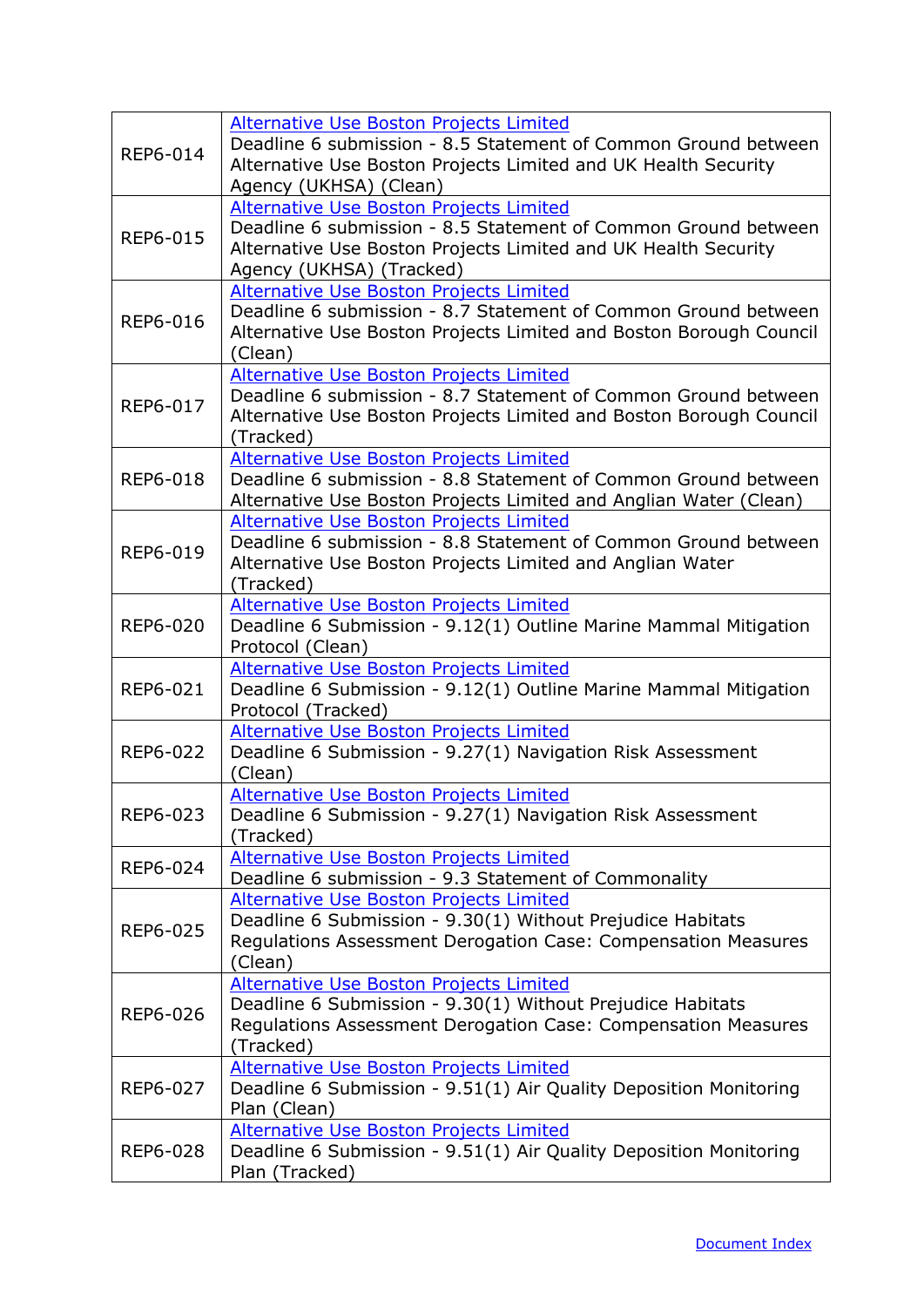<span id="page-35-0"></span>

| REP6-029                                                                                                                                                                                                                                                                                              | <b>Alternative Use Boston Projects Limited</b>                                                                         |  |  |
|-------------------------------------------------------------------------------------------------------------------------------------------------------------------------------------------------------------------------------------------------------------------------------------------------------|------------------------------------------------------------------------------------------------------------------------|--|--|
|                                                                                                                                                                                                                                                                                                       | Deadline 6 submission - 9.65 Cover Letter                                                                              |  |  |
| REP6-030                                                                                                                                                                                                                                                                                              | <b>Alternative Use Boston Projects Limited</b><br>Deadline 6 submission - 9.66 Comments on Interested Parties          |  |  |
|                                                                                                                                                                                                                                                                                                       | Responses to the Examining Authority's Second Written Questions                                                        |  |  |
|                                                                                                                                                                                                                                                                                                       | (ExQ2)                                                                                                                 |  |  |
|                                                                                                                                                                                                                                                                                                       | Alternative Use Boston Projects Limited                                                                                |  |  |
| REP6-031                                                                                                                                                                                                                                                                                              | Deadline 6 submission - 9.67 Schedule of Changes to the draft                                                          |  |  |
|                                                                                                                                                                                                                                                                                                       | Development Consent Order (dDCO)                                                                                       |  |  |
|                                                                                                                                                                                                                                                                                                       | <b>Alternative Use Boston Projects Limited</b>                                                                         |  |  |
| REP6-032                                                                                                                                                                                                                                                                                              | Deadline 6 Submission - 9.68 Second report on outstanding<br>submissions                                               |  |  |
|                                                                                                                                                                                                                                                                                                       | Alternative Use Boston Projects Limited                                                                                |  |  |
| REP6-033                                                                                                                                                                                                                                                                                              | Deadline 6 submission - 9.70 Technical Note for Navigation                                                             |  |  |
|                                                                                                                                                                                                                                                                                                       | Management and Ornithology                                                                                             |  |  |
| REP6-034                                                                                                                                                                                                                                                                                              | Alternative Use Boston Projects Limited                                                                                |  |  |
|                                                                                                                                                                                                                                                                                                       | Deadline 6 submission - 9.71 Change in Waterbird Behaviour Report                                                      |  |  |
|                                                                                                                                                                                                                                                                                                       | <b>Alternative Use Boston Projects Limited</b>                                                                         |  |  |
| REP6-035                                                                                                                                                                                                                                                                                              | Deadline 6 submission - 9.72 Comparison of Predicted Critical Load                                                     |  |  |
|                                                                                                                                                                                                                                                                                                       | and Level Results Using Maximum Permissible Emissions Limits and<br><b>Realistic Emission Scenarios</b>                |  |  |
|                                                                                                                                                                                                                                                                                                       | Alternative Use Boston Projects Limited                                                                                |  |  |
| REP6-036                                                                                                                                                                                                                                                                                              | Deadline 6 submission - 9.73 Port of Boston Pilotage Statement                                                         |  |  |
|                                                                                                                                                                                                                                                                                                       | Marine Management Organisation (MMO)                                                                                   |  |  |
|                                                                                                                                                                                                                                                                                                       | Deadline 6 submission - Comments on responses to Second Written                                                        |  |  |
| REP6-037                                                                                                                                                                                                                                                                                              | Questions (ExQ2), comments on information submitted by the                                                             |  |  |
|                                                                                                                                                                                                                                                                                                       | Applicant or Interested Parties, comments on upcoming submission                                                       |  |  |
|                                                                                                                                                                                                                                                                                                       | of Statement of Common Ground (SoCG)<br><b>Natural England</b>                                                         |  |  |
| REP6-038                                                                                                                                                                                                                                                                                              | Deadline 6 submission - Cover letter                                                                                   |  |  |
|                                                                                                                                                                                                                                                                                                       | <b>Natural England</b>                                                                                                 |  |  |
| REP6-039                                                                                                                                                                                                                                                                                              | Deadline 6 submission Appendix H5 - BAEF NE Risk and Issues Log                                                        |  |  |
| REP6-040                                                                                                                                                                                                                                                                                              | Royal Society for the Protection of Birds (RSPB)                                                                       |  |  |
|                                                                                                                                                                                                                                                                                                       | Deadline 6 submission - Cover letter                                                                                   |  |  |
|                                                                                                                                                                                                                                                                                                       | Royal Society for the Protection of Birds (RSPB)                                                                       |  |  |
| REP6-041                                                                                                                                                                                                                                                                                              | Deadline 6 submission - Comments on Responses to the Examining                                                         |  |  |
|                                                                                                                                                                                                                                                                                                       | Authority's Second Written Questions (ExQ2)                                                                            |  |  |
| REP6-042                                                                                                                                                                                                                                                                                              | United Kingdom Without Incineration Network (UKWIN)<br>Deadline 6 Submission - Comments on responses to Second Written |  |  |
|                                                                                                                                                                                                                                                                                                       | Questions (ExQ2)                                                                                                       |  |  |
|                                                                                                                                                                                                                                                                                                       | <b>Deadline 7 - 01 March 2022</b>                                                                                      |  |  |
|                                                                                                                                                                                                                                                                                                       |                                                                                                                        |  |  |
|                                                                                                                                                                                                                                                                                                       | For receipt by the ExA of:                                                                                             |  |  |
| - Responses to Third Written Questions                                                                                                                                                                                                                                                                |                                                                                                                        |  |  |
| - Comments on revised draft DCO<br>- Comments on submissions received at Deadlines 5 and 6<br>- Outstanding Statements of Common Ground not submitted at Deadline 6<br>- Updated Application Guide<br>- Any further information requested by the ExA under Rule 17 of the Examination<br><b>Rules</b> |                                                                                                                        |  |  |
|                                                                                                                                                                                                                                                                                                       |                                                                                                                        |  |  |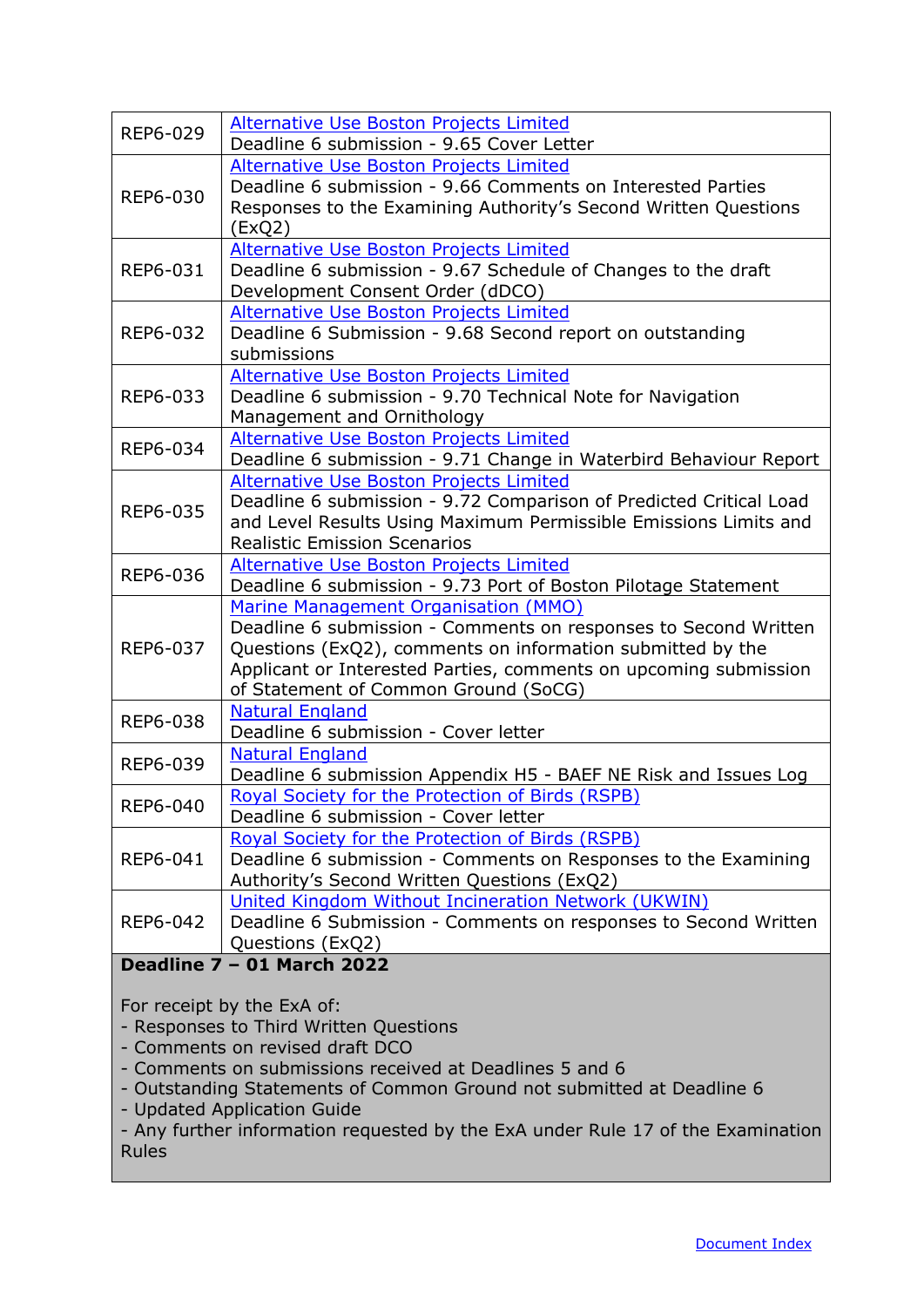| <b>REP7-001</b> | <b>Alternative Use Boston Projects Limited</b><br>Deadline 7 Submission - 9.74 Cover Letter                                                                                                |
|-----------------|--------------------------------------------------------------------------------------------------------------------------------------------------------------------------------------------|
| <b>REP7-002</b> | Alternative Use Boston Projects Limited<br>Deadline 7 Submission - 1.2 (6) Updated Application Guide                                                                                       |
| REP7-003        | <b>Alternative Use Boston Projects Limited</b><br>Deadline 7 Submission - 9.12 (2) Outline Marine Mammal Mitigation<br>Protocol (Clean)                                                    |
| <b>REP7-004</b> | Alternative Use Boston Projects Limited<br>Deadline 7 Submission - 9.12 (2) Outline Marine Mammal Mitigation<br>Protocol (Tracked)                                                         |
| <b>REP7-005</b> | Alternative Use Boston Projects Limited<br>Deadline 7 Submission - 9.38 (1) Land Negotiations Tracker and<br>Statutory Undertaker Schedules (Tracked)                                      |
| <b>REP7-006</b> | Alternative Use Boston Projects Limited<br>Deadline 7 Submission - 9.38 (1) Land Negotiations Tracker and<br>Statutory Undertaker Schedules (Clean)                                        |
| <b>REP7-007</b> | Alternative Use Boston Projects Limited<br>Deadline 7 Submission - 9.75 The Applicant's Responses to the<br>Examining Authority's Third Written Questions (ExQ3)                           |
| <b>REP7-008</b> | Alternative Use Boston Projects Limited<br>Deadline 7 Submission - 9.76 The Applicant's Response to Natural<br>England's Risk Log                                                          |
| <b>REP7-009</b> | <b>Alternative Use Boston Projects Limited</b><br>Deadline 7 Submission - 9.77 Worst Case Assessment for Land<br>Raising                                                                   |
| <b>REP7-010</b> | <b>Alternative Use Boston Projects Limited</b><br>Deadline 7 Submission - 9.78 Third Report on Outstanding<br>Submissions                                                                  |
| <b>REP7-011</b> | <b>Alternative Use Boston Projects Limited</b><br>Deadline 7 Submission - 9.79 The Applicant's Response to United<br>Kingdom Without Incineration Network (UKWIN) Deadline 6<br>Submission |
| <b>REP7-012</b> | <b>Alternative Use Boston Projects Limited</b><br>Deadline 7 Submission - 9.80 Navigation Management Plan<br>Template                                                                      |
| REP7-013        | Alternative Use Boston Projects Limited<br>Deadline 7 Submission - 9.81 Outline Ornithology Compensation<br><b>Implementation and Monitoring Plan</b>                                      |
| REP7-014        | <b>Alternative Use Boston Projects Limited</b><br>Deadline 7 Submission - 9.82 Summary of Breeding Bird Survey<br>Counts (April to June 2020-2021)                                         |
| <b>REP7-015</b> | Alternative Use Boston Projects Limited<br>Deadline 7 Submission - 9.83 Breeding Bird Survey Monitoring<br>Report (April - June 2021)                                                      |
| <b>REP7-016</b> | <b>Alternative Use Boston Projects Limited</b><br>Deadline 7 Submission - Statement of Common Ground between<br>Alternative Use Boston Projects Limited and Lincolnshire Wildlife<br>Trust |
| REP7-017        | Alternative Use Boston Projects Limited                                                                                                                                                    |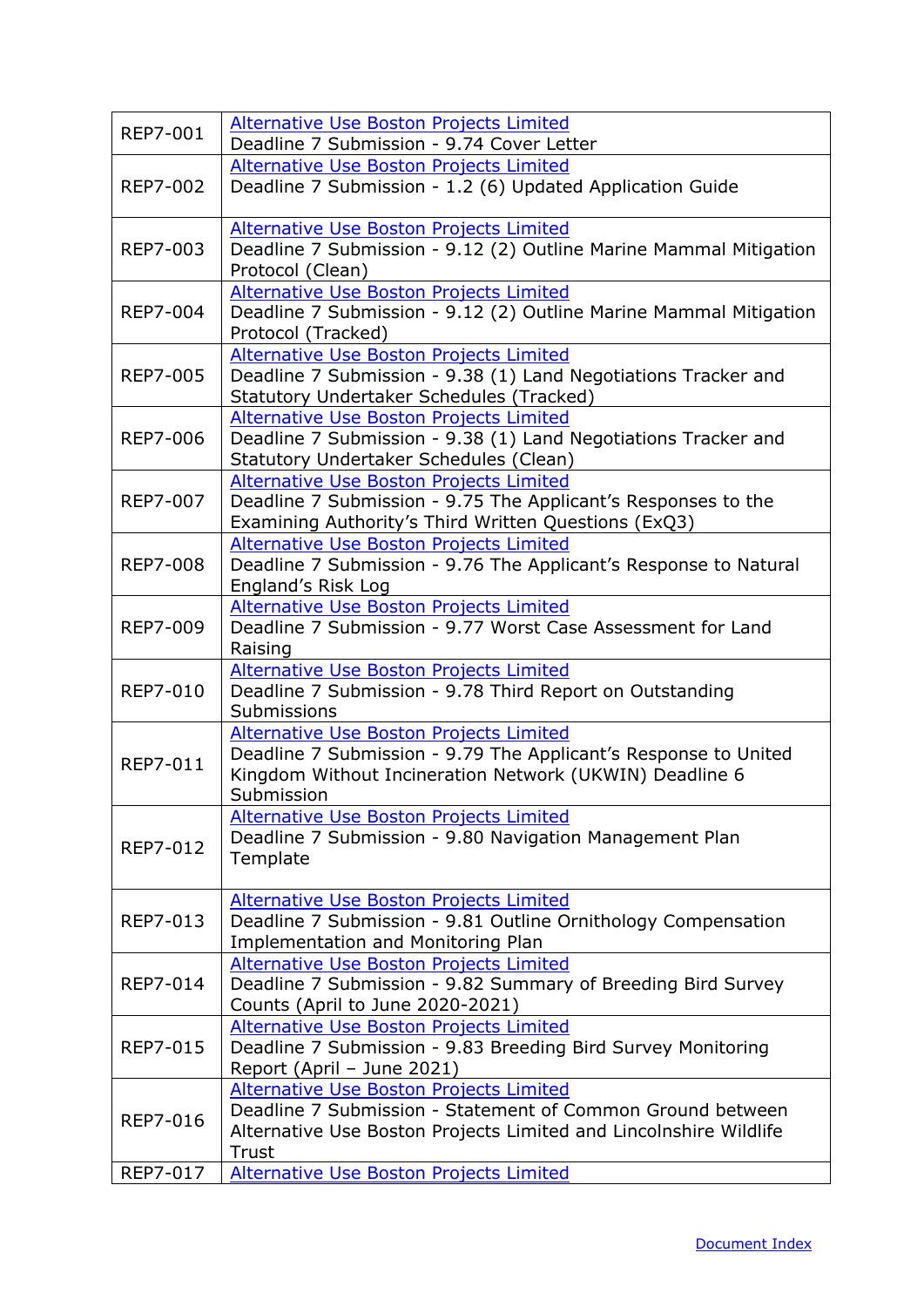|                 | Deadline 7 Submission - Statement of Common Ground between                                                                                                                                                                                                                  |
|-----------------|-----------------------------------------------------------------------------------------------------------------------------------------------------------------------------------------------------------------------------------------------------------------------------|
|                 | Alternative Use Boston Projects Limited and Royal Society for the<br>Protection of Birds (RSPB)                                                                                                                                                                             |
|                 | Alternative Use Boston Projects Limited                                                                                                                                                                                                                                     |
| <b>REP7-018</b> | Deadline 7 Submission - Statement of Common Ground between<br>Alternative Use Boston Projects Limited and Western Power<br>Distribution (East Midlands) Plc (Tracked)                                                                                                       |
| REP7-019        | <b>Alternative Use Boston Projects Limited</b><br>Deadline 7 Submission - Statement of Common Ground between<br>Alternative Use Boston Projects Limited and Western Power<br>Distribution (East Midlands) Plc (Clean)                                                       |
| <b>REP7-020</b> | <b>Alternative Use Boston Projects Limited</b><br>Deadline 7 Submission - Draft (not agreed) Statement of Common<br>Ground between Alternative Use Boston Projects Limited and<br>Natural England                                                                           |
| <b>REP7-021</b> | <b>Boston Borough Council</b><br>Deadline 7 Submission - Comments on Draft Development Consent<br>Order (DCO), S106, Statement of Common Ground (SOCG),<br>Habitats Regulations Assessment (HRA) derogation case and<br><b>Biodiversity Net Gain</b>                        |
| REP7-022        | <b>Eastern Inshore Fisheries and Conservation Authority</b><br>Deadline 7 Submission, accepted at the discretion of the Examining<br>Authority - Responses to Third Written Questions (ExQ3)                                                                                |
| REP7-023        | <b>Environment Agency</b><br>Deadline 7 Submission - Responses to Third Written Questions<br>(EXQ3)                                                                                                                                                                         |
| <b>REP7-024</b> | Marine Management Organisation (MMO)<br>Deadline 7 Submission - Responses to Third Written Questions<br>(ExQ3), Comments on revised draft Development Consent Order<br>(DCO), Comments to any information submitted by the Applicant or<br>Interested Parties at Deadline 6 |
| <b>REP7-025</b> | <b>Maritime and Coastguard Agency</b><br>Deadline 7 Submission - Comments on The Examining Authority's<br>third Written Questions (ExQ3)                                                                                                                                    |
| <b>REP7-026</b> | <b>Natural England</b><br>Deadline 7 Submission - Cover Letter                                                                                                                                                                                                              |
| REP7-027        | <b>Natural England</b><br>Deadline 7 Submission - Appendix B4 - Natural England's Comments<br>on Habitats Regulations Assessment (HRA) Assessment Update<br>[REP5-006]                                                                                                      |
| <b>REP7-028</b> | <b>Natural England</b><br>Deadline 7 Submission - Appendix F4 - Natural England's<br>Comments on Schedule 11 of Draft Development Consent Order<br>(DCO) [REP6-003]                                                                                                         |
| REP7-029        | <b>Natural England</b><br>Deadline 7 Submission - Appendix H6 - Natural England's Risk and<br>Issues Log (Ornithology section)                                                                                                                                              |
| REP7-030        | Port of Boston Ltd<br>Deadline 7 Submission - Responses to Third Written Questions<br>(EXQ3)                                                                                                                                                                                |
| REP7-031        | Royal Society for the Protection of Birds (RSPB)                                                                                                                                                                                                                            |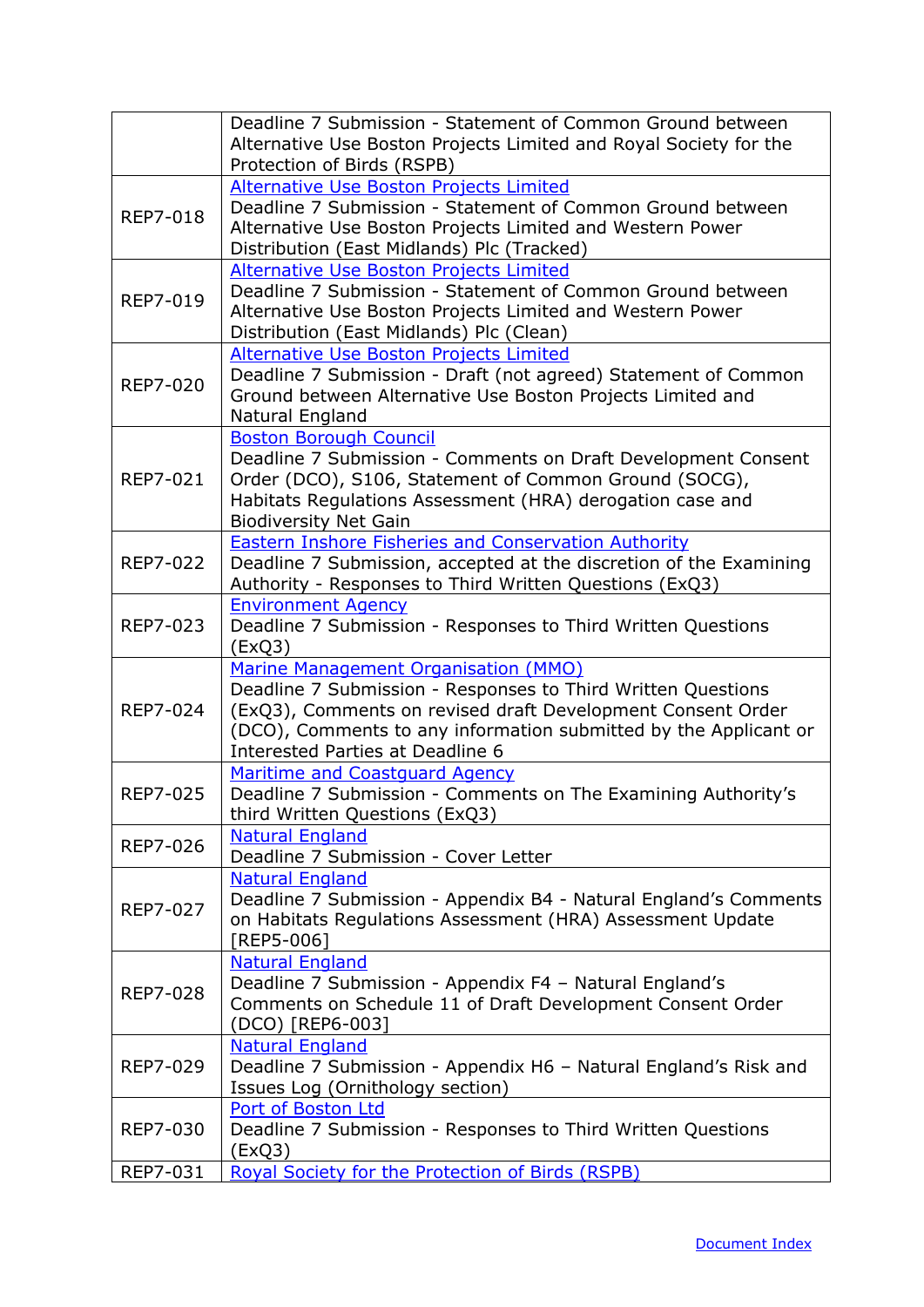<span id="page-38-0"></span>

|                                                                                                                                                                                                                                                                                                                              | Deadline 7 Submission - Responses to Third Written Questions<br>(EXQ3)                                                                                                                                                                                          |
|------------------------------------------------------------------------------------------------------------------------------------------------------------------------------------------------------------------------------------------------------------------------------------------------------------------------------|-----------------------------------------------------------------------------------------------------------------------------------------------------------------------------------------------------------------------------------------------------------------|
| REP7-032                                                                                                                                                                                                                                                                                                                     | Royal Society for the Protection of Birds (RSPB)<br>Deadline 7 Submission - The RSPB's comments on the Applicant's<br>response to the Examining Authority's commentary of the draft<br>Development Consent Order (DCO) and Critique of draft DCO<br>Schedule 11 |
| REP7-033                                                                                                                                                                                                                                                                                                                     | The Boston and Fosdyke Fishing Society Limited<br>Deadline 7 Submission - Responses to Third Written Questions<br>(ExQ3)                                                                                                                                        |
| REP7-034                                                                                                                                                                                                                                                                                                                     | The Boston and Fosdyke Fishing Society Limited<br>Deadline 7 Submission                                                                                                                                                                                         |
| REP7-035                                                                                                                                                                                                                                                                                                                     | United Kingdom Without Incineration Network (UKWIN)<br>Deadline 7 Submission - Comments on submissions received at<br>Deadlines 5 and 6                                                                                                                         |
| REP7-036                                                                                                                                                                                                                                                                                                                     | United Kingdom Without Incineration Network (UKWIN)<br>Deadline 7 Submission - Responses to Third Written Questions<br>(EXQ3)                                                                                                                                   |
|                                                                                                                                                                                                                                                                                                                              | <b>Late Deadline 7 Submission</b>                                                                                                                                                                                                                               |
| REP7-037                                                                                                                                                                                                                                                                                                                     | <b>Alternative Use Boston Projects Limited</b><br>Late Deadline 7 Submission - 7.4 (2) Outline Landscape and<br>Ecological Mitigation Strategy (Clean) - Accepted at the discretion of<br>the Examining Authority                                               |
| REP7-038                                                                                                                                                                                                                                                                                                                     | <b>Alternative Use Boston Projects Limited</b><br>Late Deadline 7 Submission - 7.4 (2) Outline Landscape and<br>Ecological Mitigation Strategy (Tracked) - Accepted at the discretion<br>of the Examining Authority                                             |
| REP7-039                                                                                                                                                                                                                                                                                                                     | <b>ESP Connections Ltd</b><br>Late Deadline 7 Submission - Accepted at the discretion of the<br><b>Examining Authority</b>                                                                                                                                      |
| Deadline 8 - 15 March 2022<br>For receipt by the ExA of:<br>- Comments on responses to Third Written Questions<br>- IPs' comments on Applicant's updated without prejudice derogation case<br>- Updated Application Guide<br>- Any further information requested by the ExA under Rule 17 of the Examination<br><b>Rules</b> |                                                                                                                                                                                                                                                                 |
| <b>REP8-001</b>                                                                                                                                                                                                                                                                                                              | Alternative Use Boston Projects Limited<br>Deadline 8 Submission - Cover Letter                                                                                                                                                                                 |
| REP8-002                                                                                                                                                                                                                                                                                                                     | Alternative Use Boston Projects Limited<br>Deadline 8 Submission - 1.2 (7) Updated Application Guide                                                                                                                                                            |
| REP8-003                                                                                                                                                                                                                                                                                                                     | <b>Alternative Use Boston Projects Limited</b><br>Deadline 8 Submission - 2.1 (4) Draft Development Consent Order<br>(Tracked)                                                                                                                                  |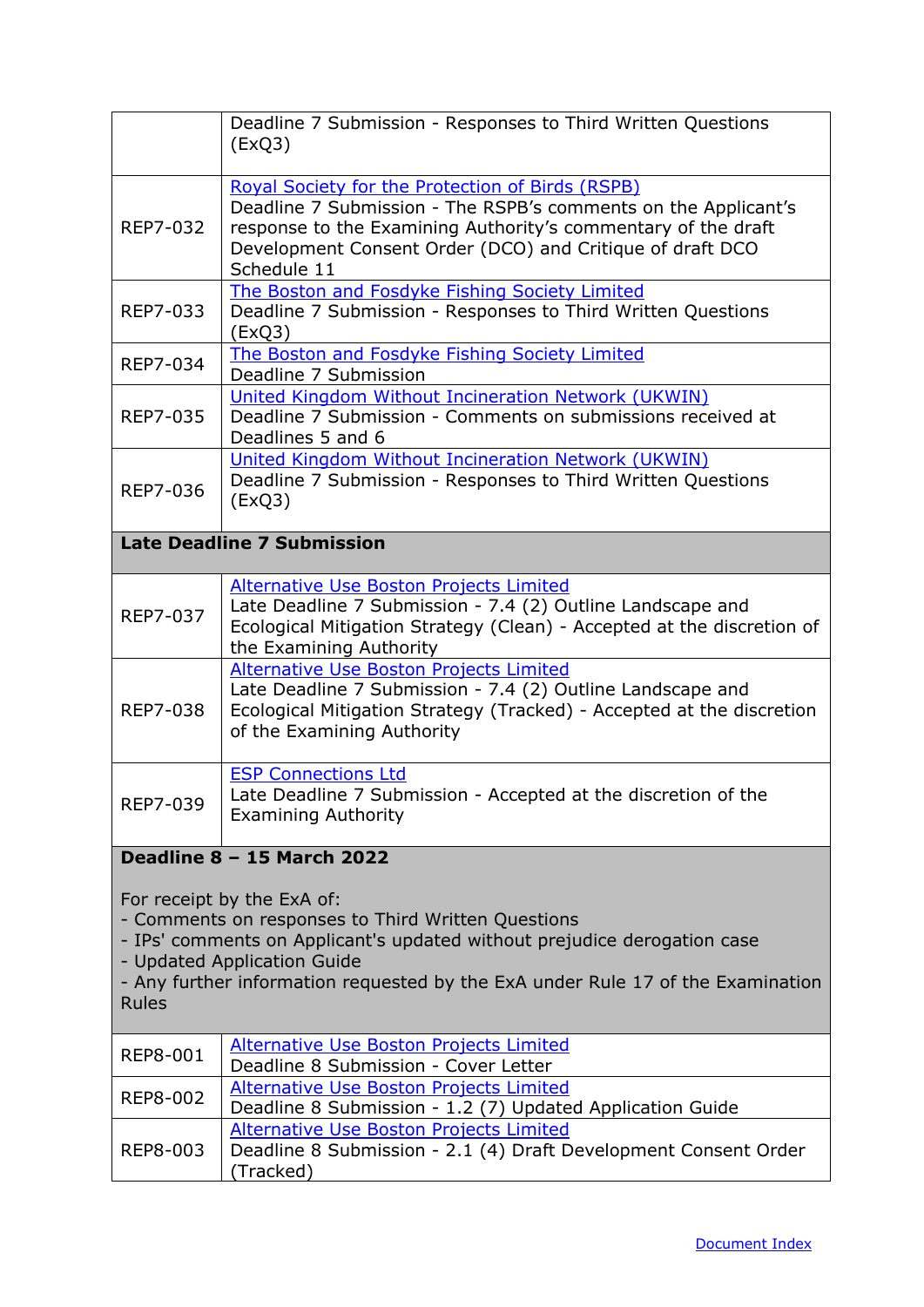| REP8-004        | <b>Alternative Use Boston Projects Limited</b><br>Deadline 8 Submission - 2.1 (4) Draft Development Consent Order<br>(Clean)                                                              |
|-----------------|-------------------------------------------------------------------------------------------------------------------------------------------------------------------------------------------|
| <b>REP8-005</b> | Alternative Use Boston Projects Limited<br>Deadline 8 Submission - 9.30 (2) Without Prejudice Habitats<br>Regulations Assessment Derogation Case: Compensation Measures<br>(Tracked)      |
| <b>REP8-006</b> | <b>Alternative Use Boston Projects Limited</b><br>Deadline 8 Submission - 9.30 (2) Without Prejudice Habitats<br>Regulations Assessment Derogation Case: Compensation Measures<br>(Clean) |
| <b>REP8-007</b> | Alternative Use Boston Projects Limited<br>Deadline 8 Submission - 9.41(1) Public Rights of Way - Outline<br>Design Guide and Stopping Up Plan                                            |
| <b>REP8-008</b> | Alternative Use Boston Projects Limited<br>Deadline 8 Submission - 9.52 (1) Geoarchaeological Borehole<br>Survey (Tracked)                                                                |
| <b>REP8-009</b> | Alternative Use Boston Projects Limited<br>Deadline 8 Submission - 9.52 (1) Geoarchaeological Borehole<br>Survey (Clean)                                                                  |
| REP8-010        | <b>Alternative Use Boston Projects Limited</b><br>Deadline 8 Submission - 9.80 (1) Navigation Management Plan<br>Template (Tracked)                                                       |
| REP8-011        | <b>Alternative Use Boston Projects Limited</b><br>Deadline 8 Submission - 9.80 (1) Navigation Management Plan<br>Template (Clean)                                                         |
| REP8-012        | <b>Alternative Use Boston Projects Limited</b><br>Deadline 8 Submission - 9.81(1) Outline Ornithology Compensation<br>Implementation and Monitoring Plan (Tracked)                        |
| REP8-013        | Alternative Use Boston Projects Limited<br>Deadline 8 Submission - 9.81(1) Outline Ornithology Compensation<br>Implementation and Monitoring Plan (Clean)                                 |
| REP8-014        | Alternative Use Boston Projects Limited<br>Deadline 8 Submission - 9.85 Comments on Interested Parties<br>Responses to the Examining Authority's Third Written Questions<br>(ExQ3)        |
| REP8-015        | <b>Alternative Use Boston Projects Limited</b><br>Deadline 8 Submission - 9.86 Without Prejudice 'In-Principle'<br><b>Alternative Locations Case</b>                                      |
| <b>REP8-016</b> | <b>Alternative Use Boston Projects Limited</b><br>Deadline 8 Submission - 9.87 Schedule of Changes to the draft<br>Development Consent Order                                              |
| REP8-017        | <b>Alternative Use Boston Projects Limited</b><br>Deadline 8 Submission - 9.90 Fourth Report on Outstanding<br>Submissions                                                                |
| <b>REP8-018</b> | <b>Alternative Use Boston Projects Limited</b><br>Deadline 8 Submission - 9.91 Final Waterbird Survey Report<br>Summary of Data                                                           |
| REP8-019        | <b>Environment Agency</b><br>Deadline 8 Submission - Update on Environment Agency Position on<br>outstanding issues                                                                       |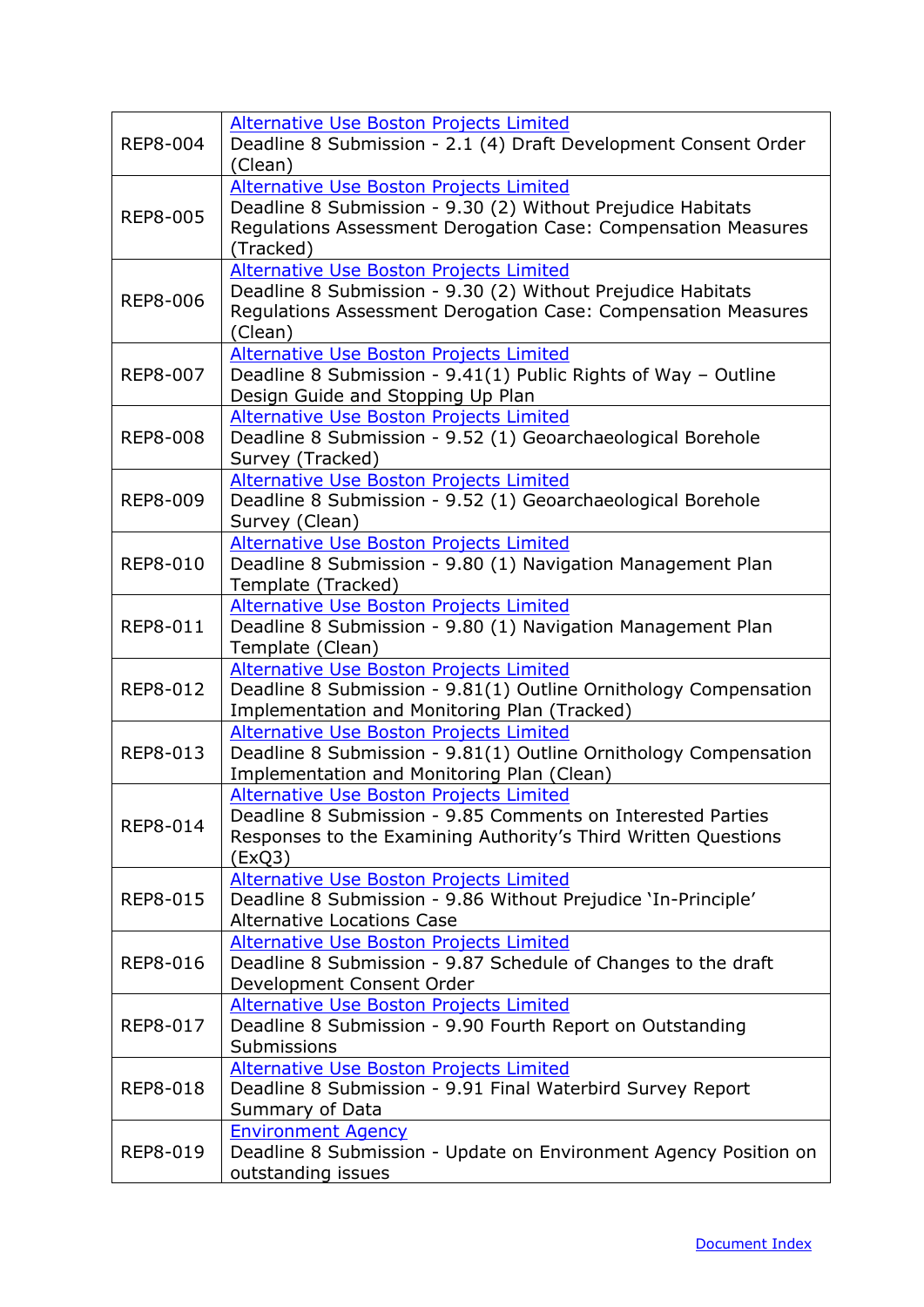<span id="page-40-0"></span>

|                                                                                                                                                                                       | Marine Management Organisation (MMO)                                                                                                                                                                              |
|---------------------------------------------------------------------------------------------------------------------------------------------------------------------------------------|-------------------------------------------------------------------------------------------------------------------------------------------------------------------------------------------------------------------|
| <b>REP8-020</b>                                                                                                                                                                       | Deadline 8 Submission - Comments on responses to Third Written<br>Questions (ExQ3), revised draft DCO and information submitted by<br>the Applicant or Interested Parties at Deadline 6                           |
| <b>REP8-021</b>                                                                                                                                                                       | <b>Natural England</b><br>Deadline 8 Submission - Cover Letter                                                                                                                                                    |
| <b>REP8-022</b>                                                                                                                                                                       | <b>Natural England</b><br>Deadline 8 Submission - Appendix B4 - Comments on HRA<br>Assessment Update [REP5-006] (updated)                                                                                         |
| REP8-023                                                                                                                                                                              | <b>Natural England</b><br>Deadline 8 Submission - Appendix B5 - Comments on Without<br>Prejudice Habitats Regulations Assessment Derogation Case -<br>Compensation Measures [REP6-026]                            |
| REP8-024                                                                                                                                                                              | <b>Natural England</b><br>Deadline 8 Submission - Appendix B6 - Comments on Change in<br>Waterbird Behaviour Report [REP6-034] and Technical Note for<br>Navigation Management and Ornithology [REP6-033]         |
| <b>REP8-025</b>                                                                                                                                                                       | <b>Natural England</b><br>Deadline 8 Submission - Appendix C4 - Comments on Outline<br>Marine Mammal Mitigation Protocol [REP7-004]                                                                               |
| <b>REP8-026</b>                                                                                                                                                                       | <b>Natural England</b><br>Deadline 8 Submission - Appendix F5 - Comments on Development<br>Consent Order and Schedule of Changes [REP6-003, REP6-031]                                                             |
| <b>REP8-027</b>                                                                                                                                                                       | <b>Natural England</b><br>Deadline 8 Submission - Appendix H7 - Risk and Issues Log<br>Deadline 8                                                                                                                 |
| <b>REP8-028</b>                                                                                                                                                                       | <b>Royal Society for the Protection of Birds (RSPB)</b><br>Deadline 8 Submission - Cover Letter                                                                                                                   |
| <b>REP8-029</b>                                                                                                                                                                       | Royal Society for the Protection of Birds (RSPB)<br>Deadline 8 Submission - Comments on responses to Third Written<br>Questions (ExQ3)                                                                            |
| <b>REP8-030</b>                                                                                                                                                                       | United Kingdom Without Incineration Network (UKWIN)<br>Deadline 8 Submission - Comments on the Applicant's Deadline 7<br>response to United Kingdom Without Incineration Network (UKWIN)<br>Deadline 6 submission |
|                                                                                                                                                                                       | <b>Deadline 9 - 24 March 2022</b>                                                                                                                                                                                 |
|                                                                                                                                                                                       | For receipt by the ExA of:                                                                                                                                                                                        |
| - Comments on the RIES<br>- Final DCO to be submitted by the Applicant in the SI template with the SI<br>template validation report<br>- Tracked version of the Applicant's final DCO |                                                                                                                                                                                                                   |
| - Finalised schedule of changes to the dDCO<br>- Final updated Book of Reference<br>- Final SoCGs                                                                                     |                                                                                                                                                                                                                   |
| - Final Statement of Commonality of SoCGs                                                                                                                                             |                                                                                                                                                                                                                   |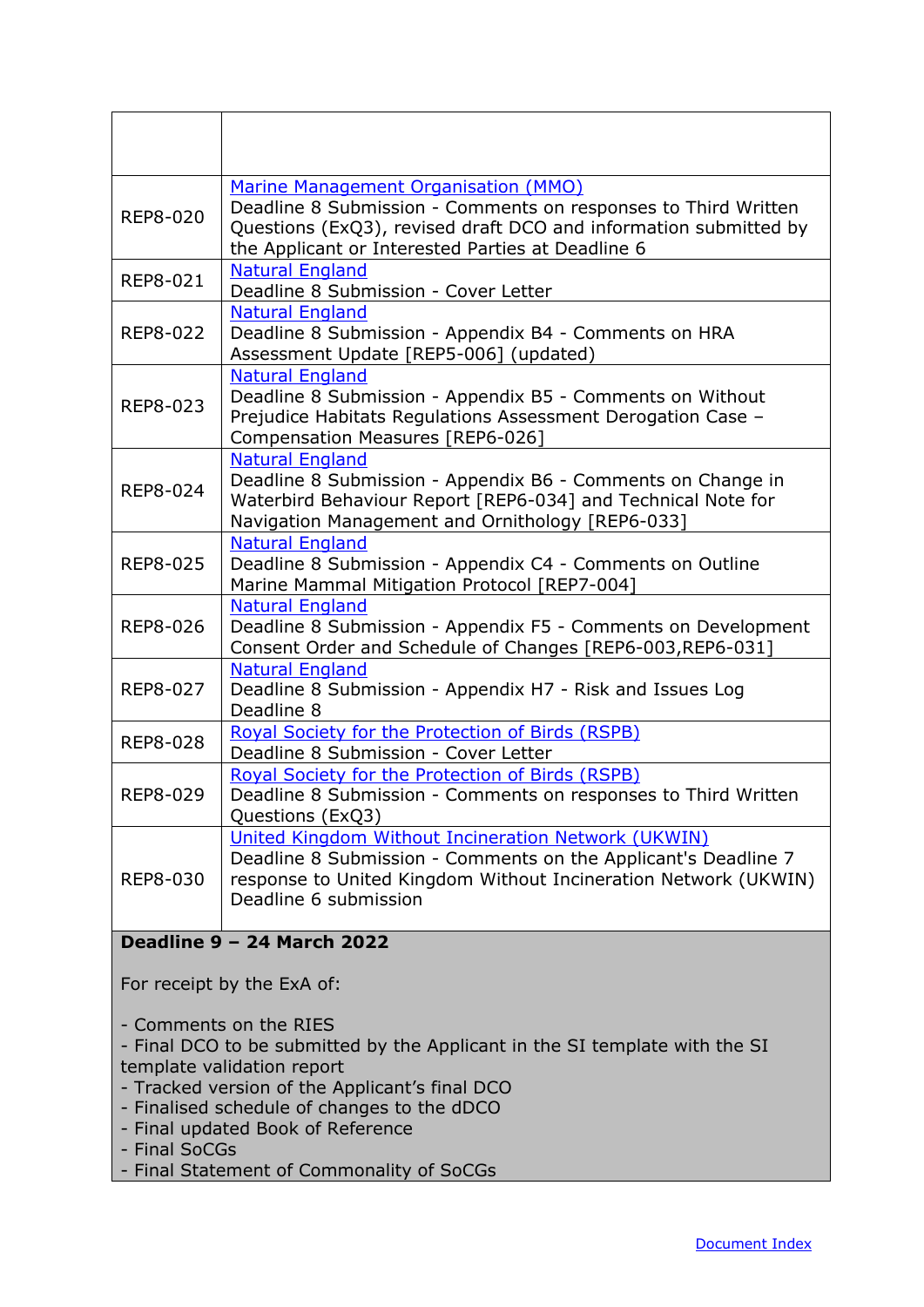- Final land negotiations tracker, including s127 Statutory Undertakers' Land and Rights Schedule and s138 Statutory Undertakers' Apparatus Schedule (clean and tracked)

- Updated Application Guide

- Any further information requested by the ExA under Rule 17 of the Examination Rules

| <b>REP9-001</b> | <b>Alternative Use Boston Projects Limited</b><br>Deadline 9 Submission - 9.92 Cover Letter                                                                                                                       |
|-----------------|-------------------------------------------------------------------------------------------------------------------------------------------------------------------------------------------------------------------|
| REP9-002        | <b>Alternative Use Boston Projects Limited</b><br>Deadline 9 Submission - 1.2(8) Application Guide                                                                                                                |
| REP9-003        | <b>Alternative Use Boston Projects Limited</b><br>Deadline 9 Submission - 2.1(5) Final draft Development Consent<br>Order (DCO) (Tracked)                                                                         |
| <b>REP9-004</b> | <b>Alternative Use Boston Projects Limited</b><br>Deadline 9 Submission - 2.1(5) Final draft Development Consent<br>Order (DCO) (Clean)                                                                           |
| <b>REP9-005</b> | <b>Alternative Use Boston Projects Limited</b><br>Deadline 9 Submission - 2.3(1) Validation Report (Clean)                                                                                                        |
| <b>REP9-006</b> | <b>Alternative Use Boston Projects Limited</b><br>Deadline 9 Submission - 3.3(2) Book of Reference (Tracked)                                                                                                      |
| <b>REP9-007</b> | Alternative Use Boston Projects Limited<br>Deadline 9 Submission - 3.3(2) Book of Reference (Clean)                                                                                                               |
| <b>REP9-008</b> | <b>Alternative Use Boston Projects Limited</b><br>Deadline 9 Submission - 4.12 Roman Bank within the Order limits                                                                                                 |
| <b>REP9-009</b> | <b>Alternative Use Boston Projects Limited</b><br>Deadline 9 Submission - 4.12 Roman Bank within the Order limits<br>(lower resolution)                                                                           |
| <b>REP9-010</b> | <b>Alternative Use Boston Projects Limited</b><br>Deadline 9 Submission - 6.2.17(1) Chapter 17 Marine and Coastal<br>Ecology (Tracked)                                                                            |
| REP9-011        | Alternative Use Boston Projects Limited<br>Deadline 9 Submission - 6.2.17(1) Chapter 17 Marine and Coastal<br>Ecology (Clean)                                                                                     |
| REP9-012        | Alternative Use Boston Projects Limited<br>Deadline 9 Submission - 6.4.18(1) Appendix 17.1 Habitats<br>Regulations Assessment (Tracked)<br>Superseded by AS-005 due to omission with original<br>submission.      |
| REP9-013        | <b>Alternative Use Boston Projects Limited</b><br>Deadline 9 Submission - 6.4.18(1) Appendix 17.1 Habitats<br>Regulations Assessment (Clean)<br>Superseded by AS-006 due to omission with original<br>submission. |
| REP9-014        | <b>Alternative Use Boston Projects Limited</b><br>Deadline 9 Submission - 7.3(2) Outline Written Scheme of<br>Investigation (Tracked)                                                                             |
| <b>REP9-015</b> | <b>Alternative Use Boston Projects Limited</b><br>Deadline 9 Submission - 7.3(2) Outline Written Scheme of<br>Investigation (Clean)                                                                               |
| REP9-016        | Alternative Use Boston Projects Limited                                                                                                                                                                           |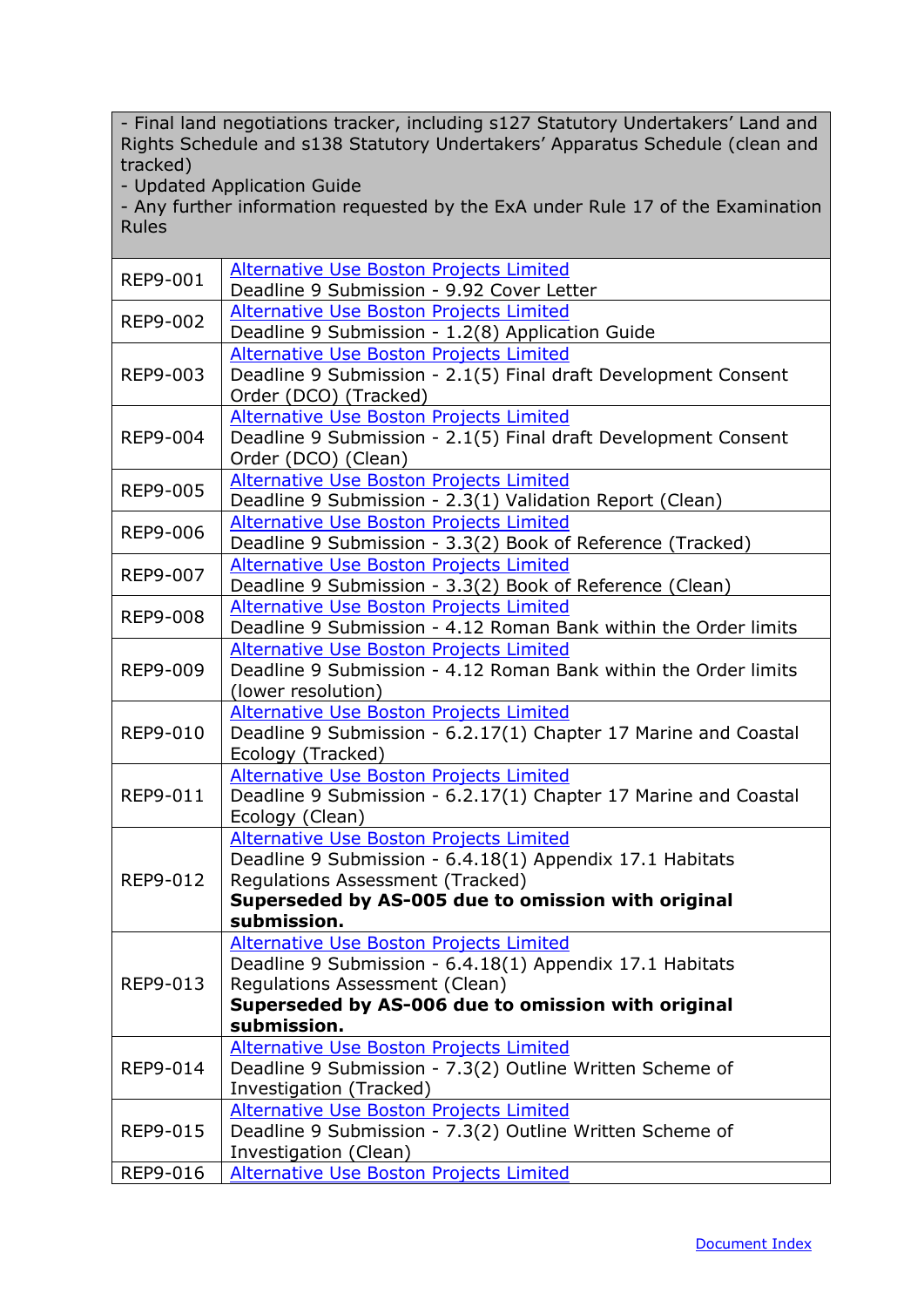|                      | Deadline 9 Submission - 7.6(1) Register of Environmental Actions<br>and Commitments (Tracked)                                                                                                                        |
|----------------------|----------------------------------------------------------------------------------------------------------------------------------------------------------------------------------------------------------------------|
| REP9-017             | Alternative Use Boston Projects Limited<br>Deadline 9 Submission - 7.6(1) Register of Environmental Actions<br>and Commitments (Clean)                                                                               |
| <b>REP9-018</b>      | <b>Alternative Use Boston Projects Limited</b><br>Deadline 9 Submission - 9.3(3) Statement of Commonality                                                                                                            |
| REP9-019             | Alternative Use Boston Projects Limited<br>Deadline 9 Submission - 9.14(1) Addendum to Environmental<br>Statement Chapter 17 and Appendix 17.1 - Marine Mammals<br>(Tracked)                                         |
| REP9-020             | Alternative Use Boston Projects Limited<br>Deadline 9 Submission - 9.14(1) Addendum to Environmental<br>Statement Chapter 17 and Appendix 17.1 - Marine Mammals<br>(Clean)                                           |
| REP9-021             | Alternative Use Boston Projects Limited<br>Deadline 9 Submission - 9.38(2) Final Land Negotiations Tracker<br>and Statutory Undertaker Schedules (Tracked)                                                           |
| REP9-022             | <b>Alternative Use Boston Projects Limited</b><br>Deadline 9 Submission - 9.38(2) Final Land Negotiations Tracker<br>and Statutory Undertaker Schedules (Clean)                                                      |
| REP9-023             | <b>Alternative Use Boston Projects Limited</b><br>Deadline 9 Submission - 9.44(1) Response to Environment Agency's<br>queries on Estuarine Processes (Tracked)                                                       |
| REP9-024             | Alternative Use Boston Projects Limited<br>Late Deadline 9 submission - 9.44(1) Response to Environment<br>Agency's queries on Estuarine Processes (Clean). Accepted at the<br>discretion of the Examining Authority |
| REP9-025             | <b>Alternative Use Boston Projects Limited</b><br>Deadline 9 Submission - 9.77(1) Worst Case Assessment for Land<br>Raising (Tracked)<br>Superseded by AS-007 due to omission with original<br>submission.           |
| REP9-026             | <b>Alternative Use Boston Projects Limited</b><br>Deadline 9 Submission - 9.77(1) Worst Case Assessment for Land<br>Raising (Clean)<br>Superseded by AS-008 due to omission with original<br>submission.             |
| REP9-027             | Alternative Use Boston Projects Limited<br>Deadline 9 Submission - 9.93 The Applicant's Comments on the<br>Report on the Implications for European Sites (RIES)                                                      |
| REP9-028             | Alternative Use Boston Projects Limited<br>Deadline 9 Submission - 9.94 Final Schedule of Changes to the draft<br>Development Consent Order (DCO) (Tracked)                                                          |
| REP9-029             | Alternative Use Boston Projects Limited<br>Deadline 9 Submission - 9.95 Book of Reference Schedule of<br>Changes                                                                                                     |
| REP9-030<br>REP9-031 | Alternative Use Boston Projects Limited<br>Deadline 9 Submission - 9.96 Schedule of Errata<br><b>Alternative Use Boston Projects Limited</b>                                                                         |
|                      |                                                                                                                                                                                                                      |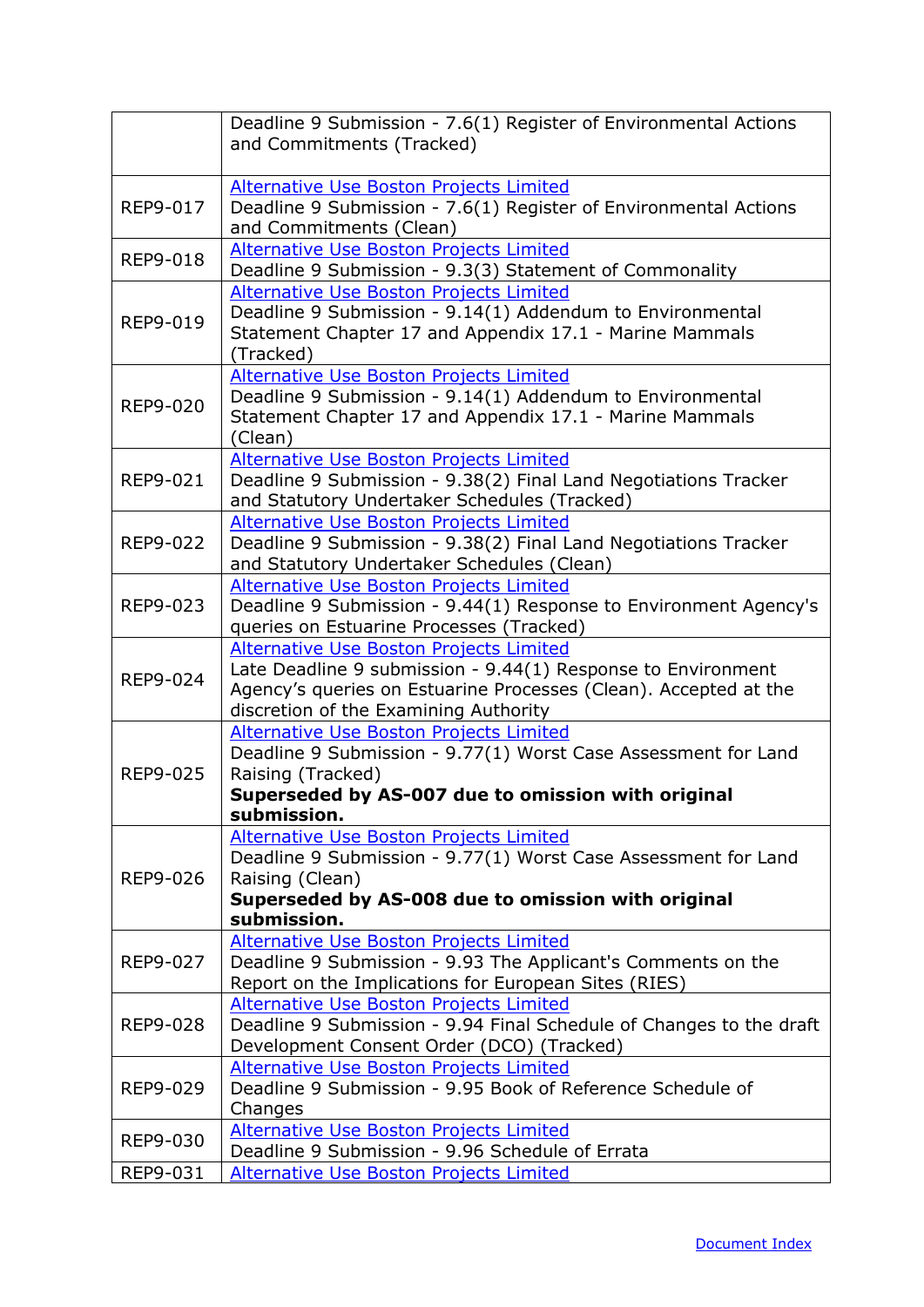|                 | Deadline 9 Submission - 9.97 Navigation Summary                                                         |
|-----------------|---------------------------------------------------------------------------------------------------------|
| REP9-032        | <b>Alternative Use Boston Projects Limited</b>                                                          |
|                 | Deadline 9 Submission - 9.98 Final Waterbird Survey Report                                              |
|                 | <b>Alternative Use Boston Projects Limited</b>                                                          |
| REP9-033        | Deadline 9 Submission - 9.99 Fifth Report on Outstanding                                                |
|                 | Submissions                                                                                             |
|                 | <b>Alternative Use Boston Projects Limited</b>                                                          |
| REP9-034        | Deadline 9 Submission - 9.100 Draft Section 106 Agreement                                               |
|                 | Alternative Use Boston Projects Limited                                                                 |
| REP9-035        | Deadline 9 Submission - 9.101 The Applicant's response to the                                           |
|                 | Marico Review of the Navigation Risk Assessment                                                         |
|                 | <b>Alternative Use Boston Projects Limited</b>                                                          |
| REP9-036        | Deadline 9 Submission - Statement of Common Ground between                                              |
|                 | Alternative Use Boston Projects Limited and Port of Boston                                              |
|                 | (Tracked)                                                                                               |
|                 | <b>Alternative Use Boston Projects Limited</b>                                                          |
| REP9-037        | Deadline 9 Submission - Statement of Common Ground between                                              |
|                 | Alternative Use Boston Projects Limited and Port of Boston (Clean)                                      |
|                 | <b>Alternative Use Boston Projects Limited</b>                                                          |
| REP9-038        | Deadline 9 Submission - Statement of Common Ground between                                              |
|                 | Alternative Use Boston Projects Limited and Royal Society for the                                       |
|                 | Protection of Birds (RSPB) (Tracked)                                                                    |
|                 | <b>Alternative Use Boston Projects Limited</b>                                                          |
| REP9-039        | Deadline 9 Submission - Statement of Common Ground between                                              |
|                 | Alternative Use Boston Projects Limited and Royal Society for the                                       |
|                 | Protection of Birds (RSPB) (Clean)                                                                      |
|                 | <b>Alternative Use Boston Projects Limited</b>                                                          |
| <b>REP9-040</b> | Deadline 9 Submission - Statement of Common Ground between                                              |
|                 | Alternative Use Boston Projects Limited and Western Power<br>Distribution (East Midlands) Plc (Tracked) |
|                 | <b>Alternative Use Boston Projects Limited</b>                                                          |
|                 | Deadline 9 Submission - Statement of Common Ground between                                              |
| REP9-041        | Alternative Use Boston Projects Limited and Western Power                                               |
|                 | Distribution (East Midlands) Plc (Clean)                                                                |
|                 | Alternative Use Boston Projects Limited                                                                 |
|                 | Deadline 9 Submission - Statement of Common Ground between                                              |
| REP9-042        | Alternative Use Boston Projects Limited and Boston Borough Council                                      |
|                 | (Tracked)                                                                                               |
|                 | Alternative Use Boston Projects Limited                                                                 |
|                 | Deadline 9 Submission - Statement of Common Ground between                                              |
| REP9-043        | Alternative Use Boston Projects Limited and Boston Borough Council                                      |
|                 | (Clean)                                                                                                 |
| REP9-044        | <b>Alternative Use Boston Projects Limited</b>                                                          |
|                 | Deadline 9 Submission - Statement of Common Ground between                                              |
|                 | Alternative Use Boston Projects Limited and Historic England                                            |
|                 | (Tracked)                                                                                               |
|                 | Alternative Use Boston Projects Limited                                                                 |
| <b>REP9-045</b> | Deadline 9 Submission - Statement of Common Ground between                                              |
|                 | Alternative Use Boston Projects Limited and Historic England (Clean)                                    |
| REP9-046        | <b>Alternative Use Boston Projects Limited</b>                                                          |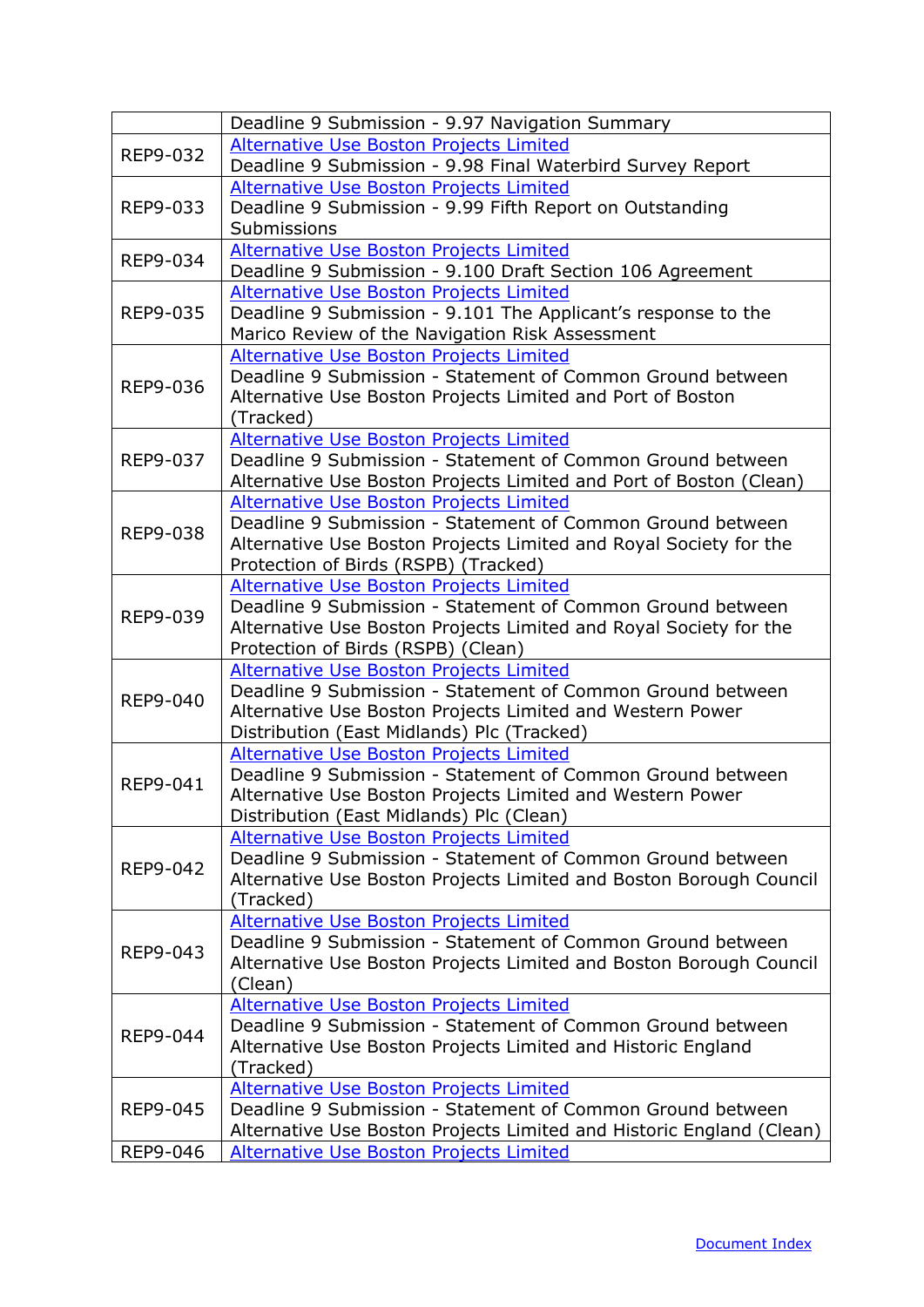|                 | Deadline 9 Submission - Statement of Common Ground between<br>Alternative Use Boston Projects Limited and UK Health Security<br>Agency (UKHSA) (formerly Public Health England) (Tracked)                                                 |
|-----------------|-------------------------------------------------------------------------------------------------------------------------------------------------------------------------------------------------------------------------------------------|
| REP9-047        | <b>Alternative Use Boston Projects Limited</b><br>Deadline 9 Submission - Statement of Common Ground between<br>Alternative Use Boston Projects Limited and UK Health Security<br>Agency (UKHSA) (formerly Public Health England) (Clean) |
| REP9-048        | Alternative Use Boston Projects Limited<br>Deadline 9 Submission - Statement of Common Ground between<br>Alternative Use Boston Projects Limited and Lincolnshire County<br>Council (Tracked)                                             |
| REP9-049        | Alternative Use Boston Projects Limited<br>Deadline 9 Submission - Statement of Common Ground between<br>Alternative Use Boston Projects Limited and Lincolnshire County<br>Council (Clean)                                               |
| <b>REP9-050</b> | <b>Alternative Use Boston Projects Limited</b><br>Deadline 9 Submission - Statement of Common Ground between<br>Alternative Use Boston Projects Limited and Anglian Water<br>(Tracked)                                                    |
| <b>REP9-051</b> | Alternative Use Boston Projects Limited<br>Deadline 9 Submission - Statement of Common Ground between<br>Alternative Use Boston Projects Limited and Anglian Water (Clean)                                                                |
| REP9-052        | <b>Alternative Use Boston Projects Limited</b><br>Deadline 9 Submission - Statement of Common Ground between<br>Alternative Use Boston Projects Ltd and Marine Management<br>Organisation (Tracked)                                       |
| REP9-053        | Alternative Use Boston Projects Limited<br>Deadline 9 Submission - Statement of Common Ground between<br>Alternative Use Boston Projects Ltd and Marine Management<br>Organisation (Clean)                                                |
| <b>REP9-054</b> | <b>Eastern Inshore Fisheries and Conservation Authority</b><br>Deadline 9 Submission - Accepted at the discretion of the Examining<br>Authority - Comments on the Report on the Implications for<br>European Sites (RIES)                 |
| <b>REP9-055</b> | <b>Environment Agency</b><br>Deadline 9 Submission - Update on Environment Agency Position                                                                                                                                                |
| REP9-056        | Marine Management Organisation (MMO)<br>Deadline 9 Submission - Comments on the Report on the<br>Implications for European Sites (RIES) and Comments to any<br>information submitted at Deadline 8                                        |
| <b>REP9-057</b> | <b>Natural England</b><br>Deadline 9 Submission - Cover Letter                                                                                                                                                                            |
| REP9-058        | <b>Natural England</b><br>Deadline 9 Submission - Appendix B7 - Comments on Without<br>Prejudice Habitats Regulations Assessment Derogation Case:<br>Compensation Measures [REP8-005]                                                     |
| REP9-059        | <b>Natural England</b><br>Deadline 9 Submission - Appendix B8 - Comments on Outline<br>Ornithology Compensation Implementation and Monitoring Plan                                                                                        |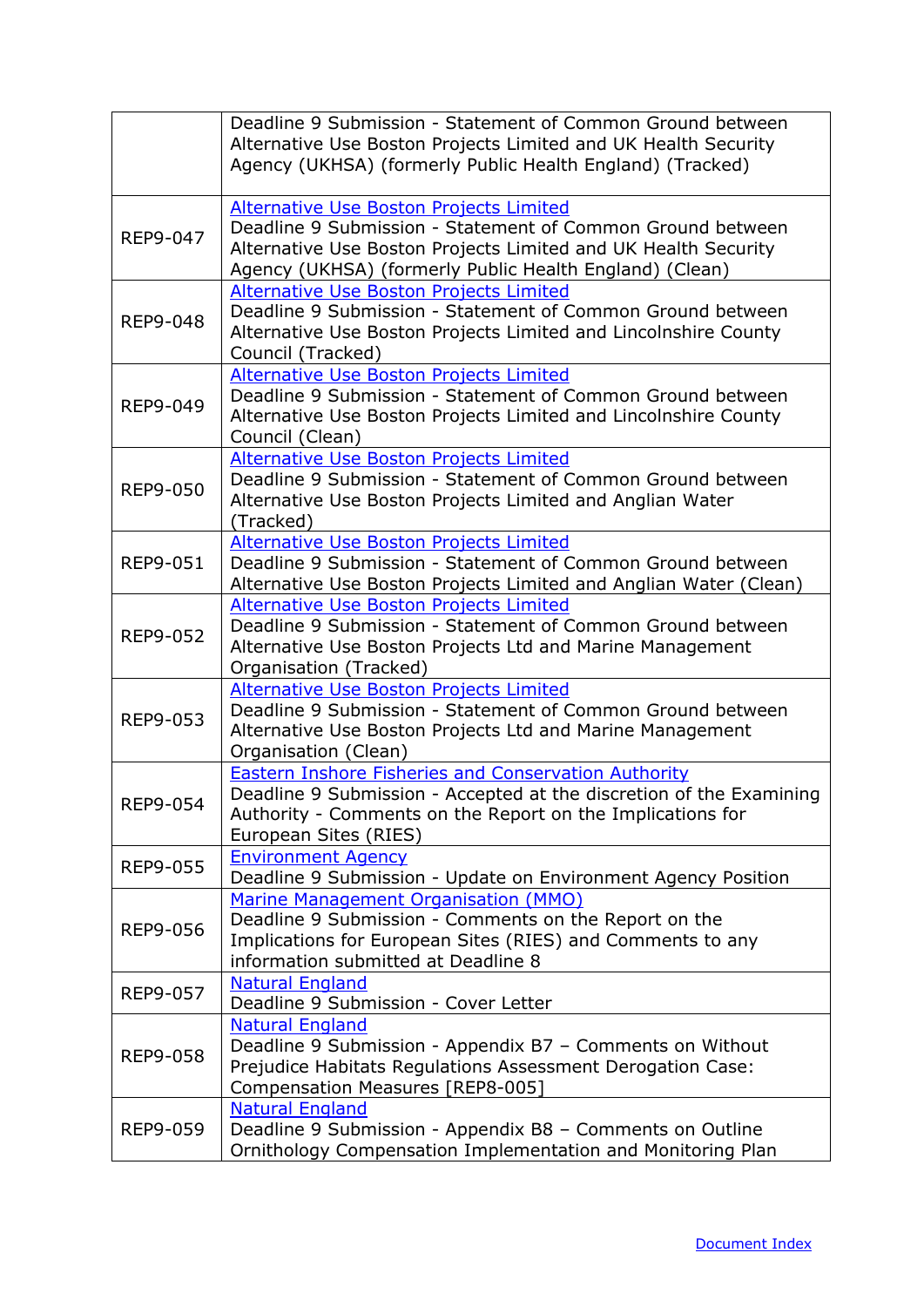<span id="page-45-0"></span>

|                                                                                                 | [REP8-012] and Final Waterbird Survey Report Summary of Data<br>[REP8-018]                                                                                                                                     |  |
|-------------------------------------------------------------------------------------------------|----------------------------------------------------------------------------------------------------------------------------------------------------------------------------------------------------------------|--|
| REP9-060                                                                                        | <b>Natural England</b><br>Deadline 9 Submission - Appendix E4 - Comments on Public Rights<br>of Way - Outline Design Guide and Stopping Up Plan [REP8-007]                                                     |  |
| REP9-061                                                                                        | <b>Natural England</b><br>Deadline 9 Submission - Appendix F6 - Comments on draft<br>Development Consent Order (DCO) [REP8-003] and Schedule of<br>Changes to draft DCO [REP8-016]                             |  |
| REP9-062                                                                                        | <b>Natural England</b><br>Deadline 9 Submission - Appendix H8 - Risk and Issues Log<br>Deadline 9                                                                                                              |  |
| REP9-063                                                                                        | <b>Natural England</b><br>Deadline 9 Submission - Appendix J4 - Comments on Report on the<br>Implications of European Sites (RIES) [PD-014]                                                                    |  |
| REP9-064                                                                                        | Port of Boston Ltd<br>Deadline 9 Submission - Port of Boston Statement in Respect of the<br>Applicants Proposed 22.3.2022 Navigation Management Plan<br>Template and the Associated Navigation Risk Assessment |  |
| REP9-065                                                                                        | Royal Society for the Protection of Birds (RSPB)<br>Deadline 9 Submission - Comments on the Report on Implications<br>for European Sites (RIES)                                                                |  |
| REP9-066                                                                                        | Roythornes Limited on behalf of The Boston Fosdyke Fishing<br><b>Society</b><br>Deadline 9 Submission                                                                                                          |  |
| REP9-067                                                                                        | United Kingdom Without Incineration Network (UKWIN)<br>Deadline 9 Submission - United Kingdom Without Incineration<br>Network (UKWIN) response to documents 9.86 and 9.90                                      |  |
|                                                                                                 | Deadline 10 - 07 April 2022                                                                                                                                                                                    |  |
|                                                                                                 | For receipt by the ExA of:                                                                                                                                                                                     |  |
| - Any further information requested by the ExA under Rule 17 of the Examination<br><b>Rules</b> |                                                                                                                                                                                                                |  |
|                                                                                                 | The ExA is under a duty to complete the Examination of the application by the<br>end of the period of six months                                                                                               |  |
| <b>REP10-</b><br>001                                                                            | Alternative Use Boston Projects Limited<br>Deadline 10 Submission - 9.102 Cover Letter                                                                                                                         |  |
| <b>REP10-</b>                                                                                   | <b>Alternative Use Boston Projects Limited</b>                                                                                                                                                                 |  |
| 002<br><b>REP10-</b><br>003                                                                     | Deadline 10 Submission - 1.2(9) Application Guide<br>Alternative Use Boston Projects Limited<br>Deadline 10 Submission - 2.1(6) Final Development Consent Order<br>(DCO) (including requirements) (Tracked)    |  |
| <b>REP10-</b><br>004                                                                            | <b>Alternative Use Boston Projects Limited</b><br>Deadline 10 Submission - 2.1(6) Final Development Consent Order<br>(DCO) (including requirements) (Clean)                                                    |  |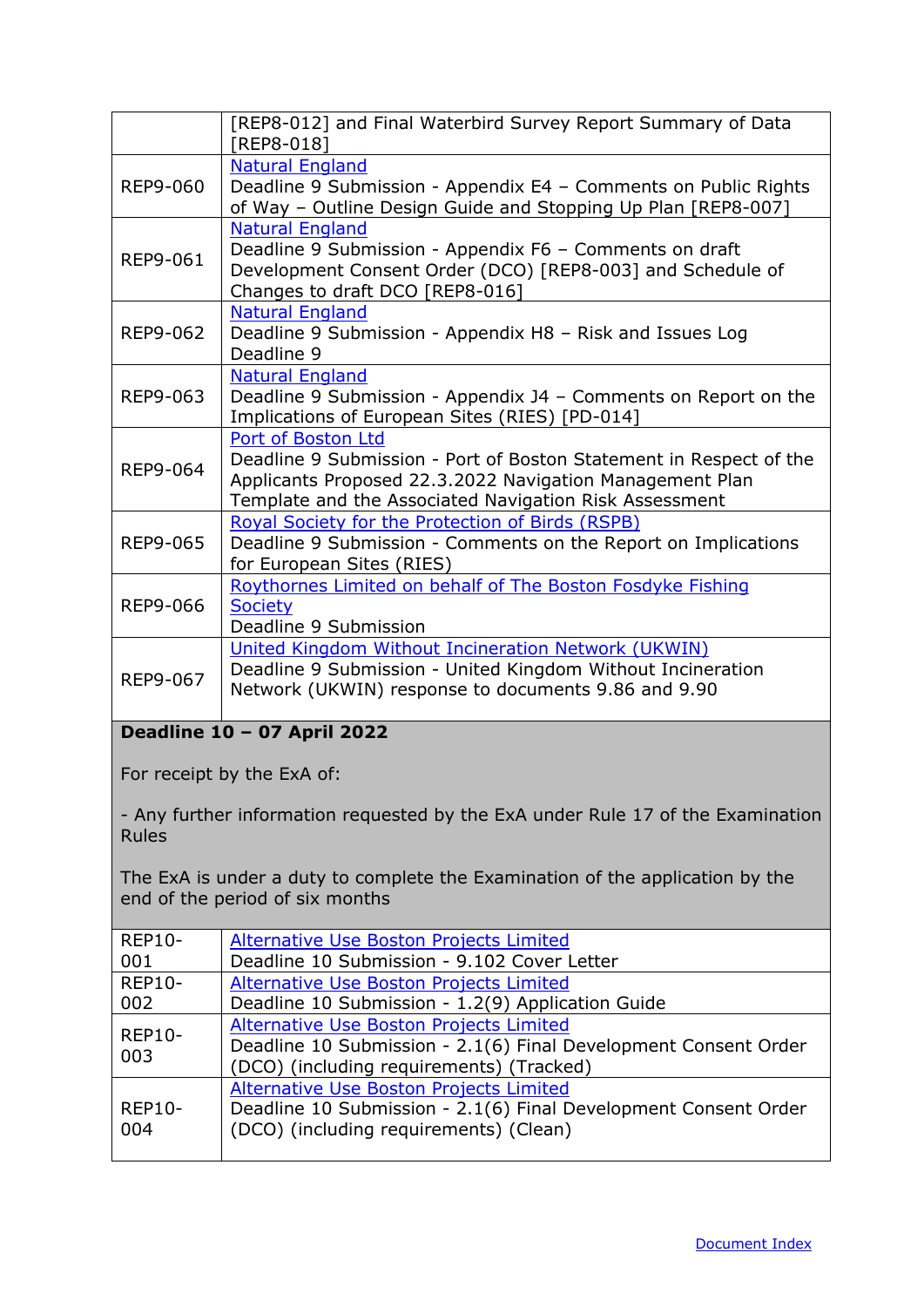| <b>REP10-</b><br>005 | <b>Alternative Use Boston Projects Limited</b><br>Deadline 10 Submission - 2.3(2) Validation Report        |
|----------------------|------------------------------------------------------------------------------------------------------------|
| <b>REP10-</b>        | Alternative Use Boston Projects Limited                                                                    |
| 006                  | Deadline 10 Submission - 4.3(2) Works Plans                                                                |
| <b>REP10-</b>        | <b>Alternative Use Boston Projects Limited</b>                                                             |
| 007                  | Deadline 10 Submission - 4.4(1) Illustrative Landscape Plans                                               |
| <b>REP10-</b>        | <b>Alternative Use Boston Projects Limited</b>                                                             |
| 008                  | Deadline 10 Submission - 4.9(2) Indicative Generating Station Plan                                         |
| <b>REP10-</b>        | Alternative Use Boston Projects Limited                                                                    |
| 009                  | Deadline 10 Submission - 4.10(1) Indicative Electrical and Water                                           |
|                      | <b>Connection Plan</b>                                                                                     |
| <b>REP10-</b>        | <b>Alternative Use Boston Projects Limited</b>                                                             |
| 010<br><b>REP10-</b> | Deadline 10 Submission - 6.3.2(1) Chapter 5 Figures 5.1 - 5.3                                              |
| 011                  | <b>Alternative Use Boston Projects Limited</b><br>Deadline 10 Submission - 6.3.13(1) Chapter 9 Figure 9.21 |
| <b>REP10-</b>        | <b>Alternative Use Boston Projects Limited</b>                                                             |
| 012                  | Deadline 10 Submission - 6.3.24(1) Chapter 16 Figures 16.1 - 16.8                                          |
|                      | <b>Alternative Use Boston Projects Limited</b>                                                             |
| <b>REP10-</b>        | Deadline 10 Submission - 7.4(3) Outline Landscape and Ecological                                           |
| 013                  | Mitigation Strategy (Tracked)                                                                              |
| <b>REP10-</b>        | Alternative Use Boston Projects Limited                                                                    |
| 014                  | Deadline 10 Submission - 7.4(3) Outline Landscape and Ecological                                           |
|                      | Mitigation Strategy (Clean)                                                                                |
| <b>REP10-</b>        | <b>Alternative Use Boston Projects Limited</b>                                                             |
| 015                  | Deadline 10 Submission - 9.3(4) Statement of Commonality                                                   |
| <b>REP10-</b>        | <b>Alternative Use Boston Projects Limited</b>                                                             |
| 016                  | Deadline 10 Submission - 9.4(2) Outline Surface and Foul Water<br>Drainage Strategy (Tracked)              |
|                      | <b>Alternative Use Boston Projects Limited</b>                                                             |
| <b>REP10-</b>        | Deadline 10 Submission - 9.4(2) Outline Surface and Foul Water                                             |
| 017                  | Drainage Strategy (Clean)                                                                                  |
|                      | Alternative Use Boston Projects Limited                                                                    |
| <b>REP10-</b><br>018 | Deadline 10 Submission - 9.100 Final Draft Section 106 Agreement                                           |
|                      | (Clean)                                                                                                    |
| <b>REP10-</b>        | <b>Alternative Use Boston Projects Limited</b>                                                             |
| 019                  | Deadline 10 Submission - 9.103 The Applicant's Overall Summary of                                          |
|                      | Case                                                                                                       |
| <b>REP10-</b>        | Alternative Use Boston Projects Limited<br>Deadline 10 Submission - 9.104 Final Report on Outstanding      |
| 020                  | Submissions                                                                                                |
|                      | <b>Alternative Use Boston Projects Limited</b>                                                             |
| <b>REP10-</b>        | Deadline 10 Submission - 9.105 Final Schedule of Changes to the                                            |
| 021                  | draft Development Consent Order (DCO)                                                                      |
| <b>REP10-</b>        | <b>Alternative Use Boston Projects Limited</b>                                                             |
| 022                  | Deadline 10 Submission - 9.106 Applicant's Response to the Rule 17                                         |
|                      | Letter                                                                                                     |
|                      | Alternative Use Boston Projects Limited                                                                    |
| <b>REP10-</b>        | Deadline 10 Submission - Statement of Common Ground between                                                |
| 023                  | Alternative Use Boston Projects Limited and Lincolnshire Wildlife<br>Trust (Tracked) (Unsigned)            |
|                      |                                                                                                            |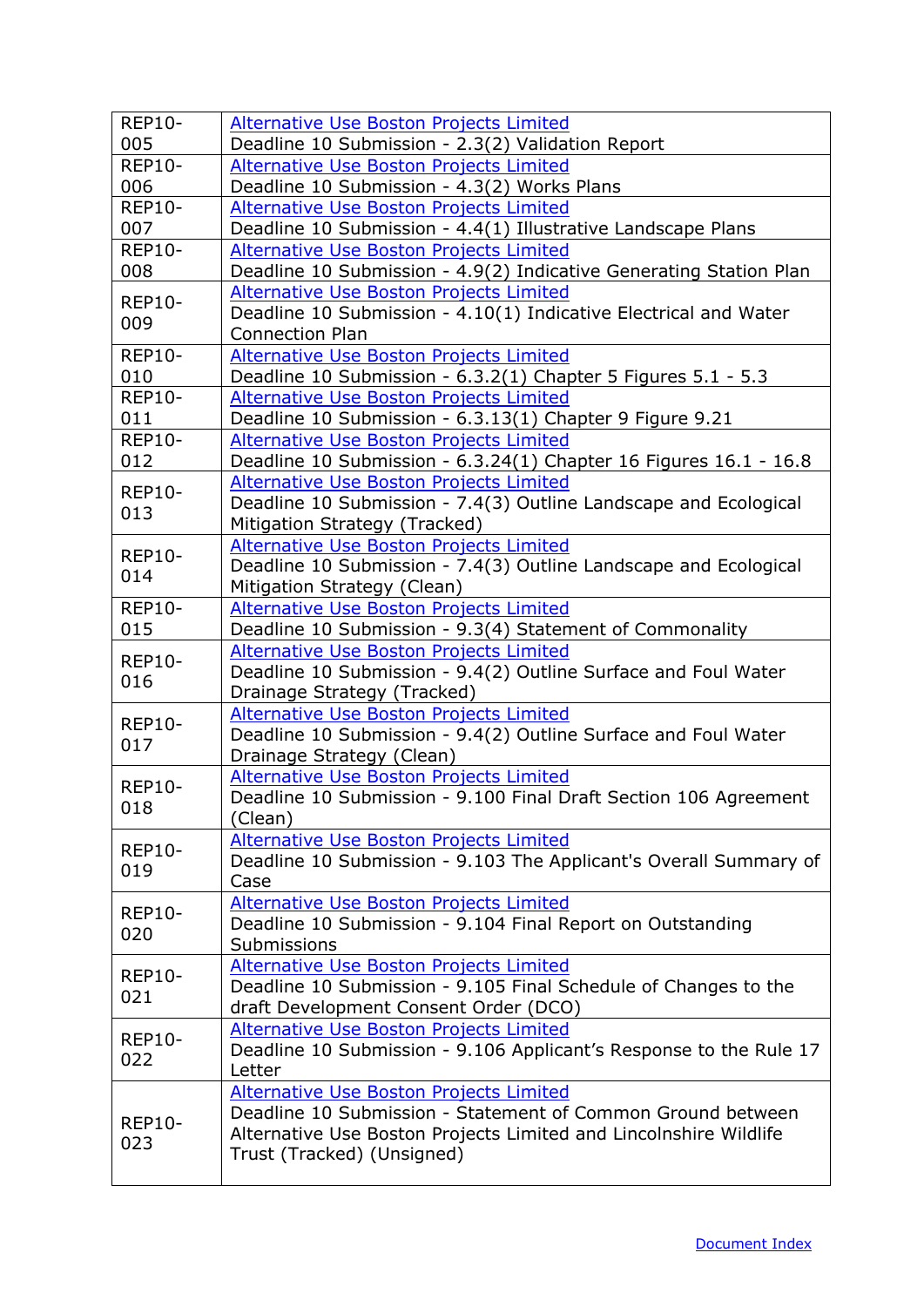| <b>REP10-</b><br>024 | <b>Alternative Use Boston Projects Limited</b><br>Deadline 10 Submission - Statement of Common Ground between<br>Alternative Use Boston Projects Limited and Lincolnshire Wildlife<br>Trust (Clean) (Signed)                                      |
|----------------------|---------------------------------------------------------------------------------------------------------------------------------------------------------------------------------------------------------------------------------------------------|
| <b>REP10-</b><br>025 | <b>Alternative Use Boston Projects Limited</b><br>Deadline 10 Submission - Final (Not Agreed) Statement of Common<br>Ground between Alternative Use Boston Projects Limited and Boston<br>and Fosdyke Fishing Society (Tracked)                   |
| <b>REP10-</b><br>026 | <b>Alternative Use Boston Projects Limited</b><br>Deadline 10 Submission - Final (Not Agreed) Statement of Common<br>Ground between Alternative Use Boston Projects Limited and Boston<br>and Fosdyke Fishing Society (Clean)                     |
| <b>REP10-</b><br>027 | Alternative Use Boston Projects Limited<br>Deadline 10 Submission - Statement of Common Ground between<br>Alternative Use Boston Projects Limited and Boston Borough Council<br>(Tracked) (Unsigned)                                              |
| <b>REP10-</b><br>028 | Alternative Use Boston Projects Limited<br>Deadline 10 Submission - Statement of Common Ground between<br>Alternative Use Boston Projects Limited and Boston Borough Council<br>(Clean) (Signed)                                                  |
| <b>REP10-</b><br>029 | <b>Alternative Use Boston Projects Limited</b><br>Deadline 10 Submission - Statement of Common Ground between<br>Alternative Use Boston Projects Limited and Anglian Water<br>(Tracked) (Unsigned)                                                |
| <b>REP10-</b><br>030 | <b>Alternative Use Boston Projects Limited</b><br>Deadline 10 Submission - Statement of Common Ground between<br>Alternative Use Boston Projects Limited and Anglian Water (Clean)<br>(Signed)                                                    |
| <b>REP10-</b><br>031 | Alternative Use Boston Projects Limited<br>Deadline 10 Submission - Statement of Common Ground between<br>Alternative Use Boston Projects Limited and the Environment<br>Agency (Tracked)                                                         |
| <b>REP10-</b><br>032 | Alternative Use Boston Projects Limited<br>Deadline 10 Submission - Statement of Common Ground between<br>Alternative Use Boston Projects Limited and the Environment<br>Agency (Clean) (Signed)                                                  |
| <b>REP10-</b><br>033 | Alternative Use Boston Projects Limited<br>Deadline 10 Submission - Statement of Common Ground between<br>Alternative Use Boston Projects Limited and Natural England (Clean)<br>(Signed)                                                         |
| <b>REP10-</b><br>034 | <b>Environment Agency</b><br>Deadline 10 Submission - Update on Environment Agency Position                                                                                                                                                       |
| <b>REP10-</b><br>035 | Marine Management Organisation (MMO)<br>Deadline 10 Submission - Final comments on the Development<br>Consent Order (DCO), Comments on any information submitted by<br>the Applicant or Interested Parties at Deadline 9 and closing<br>position. |
| <b>REP10-</b><br>036 | <b>Natural England</b><br>Deadline 10 Submission - Cover Letter                                                                                                                                                                                   |